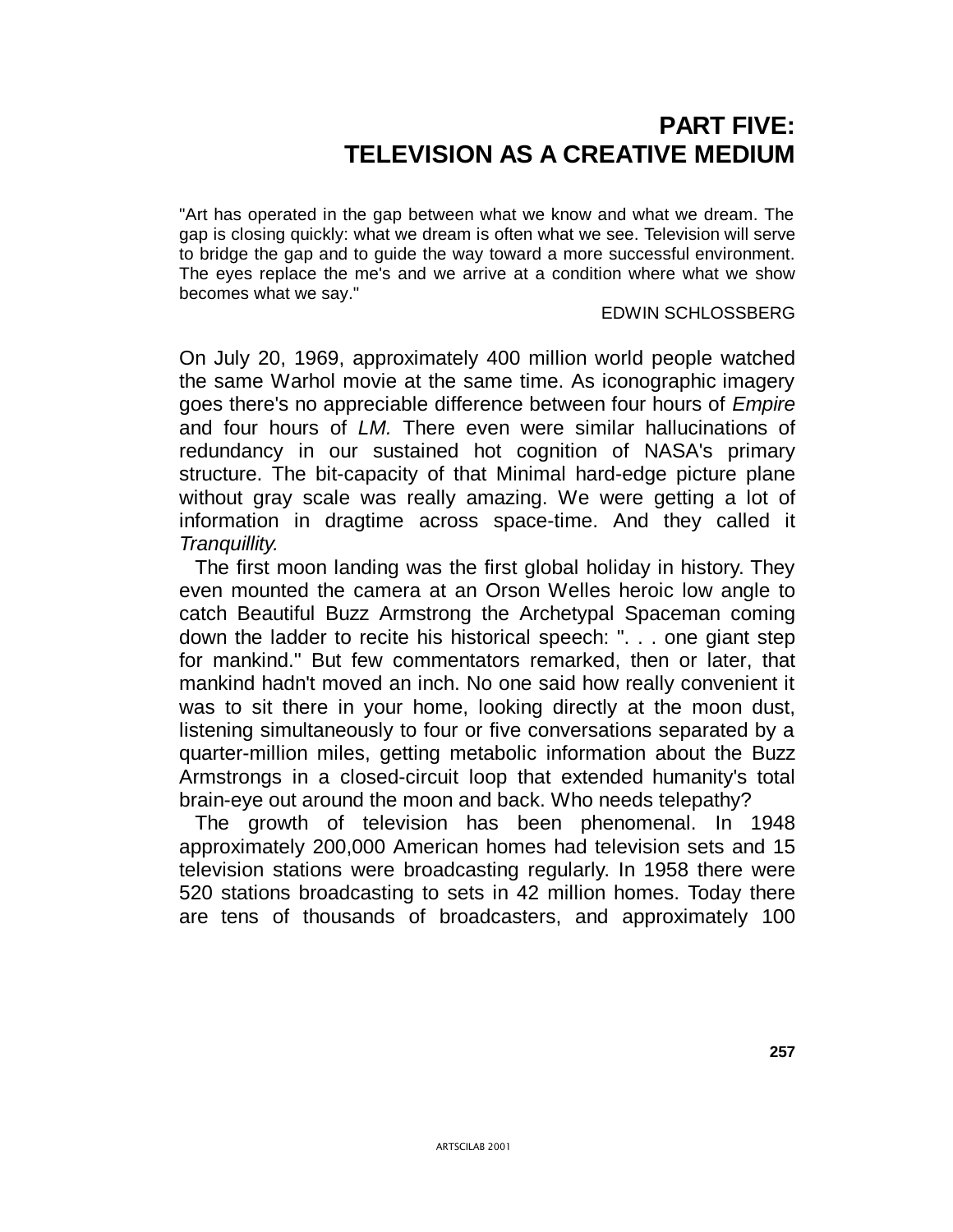million homes have television sets. There are 14 million color sets alone in this country. In fact, there are more television sets in American homes today than telephones, bathtubs, or refrigerators. Television antennas bristle from the rooftops of ghetto shacks that don't even have plumbing. An estimated quarter-billion television receivers are in use around the world. Yet, because of political sovereignties and profit-motive selfishness, more than one-third of humanity is illiterate.

Television, like the computer, is a sleeping giant. But those who are beginning to use it in revolutionary new ways are very much awake. The first generation of television babies has reached maturity having watched an average of 15,000 hours of television while completing only 10,000 hours of formal education through high school. Yet television itself still has not left the breast of commercial sponsorship. Just as cinema has imitated theatre for seventy years, television has imitated cinema imitating theatre for twenty-five years. But the new generation with its transnational interplanetary video consciousness will not tolerate the miniaturized vaudeville that is television as presently employed.

At London's Slade School, the German-born video artist Lutz Becker observes: "This purely electronic medium with its completely abstract rules does not have its own art form which should develop within the scope of new technologies and their almost chaotic wealth of possibilities. A new art form is not only the result of new technologies, but also the result of new thinking and the discovery of new orders."

But no new orders are to be found in the economic society's use of the medium it created. "A country that is chiefly interested in turning out consumers and producers," wrote Robert M. Hutchins, "is not likely to be much concerned with setting minds free; for the connection between selling, manufacturing, and free minds cannot be established. Such a country will transform new opportunities for education into means of turning out producers and consumers. This has been the fate of television in the United States. It could have been used for educational purposes, but not in a commercial culture. The use of television, as it was employed in the United States in the 1960's, can be put in its proper light by supposing that Guten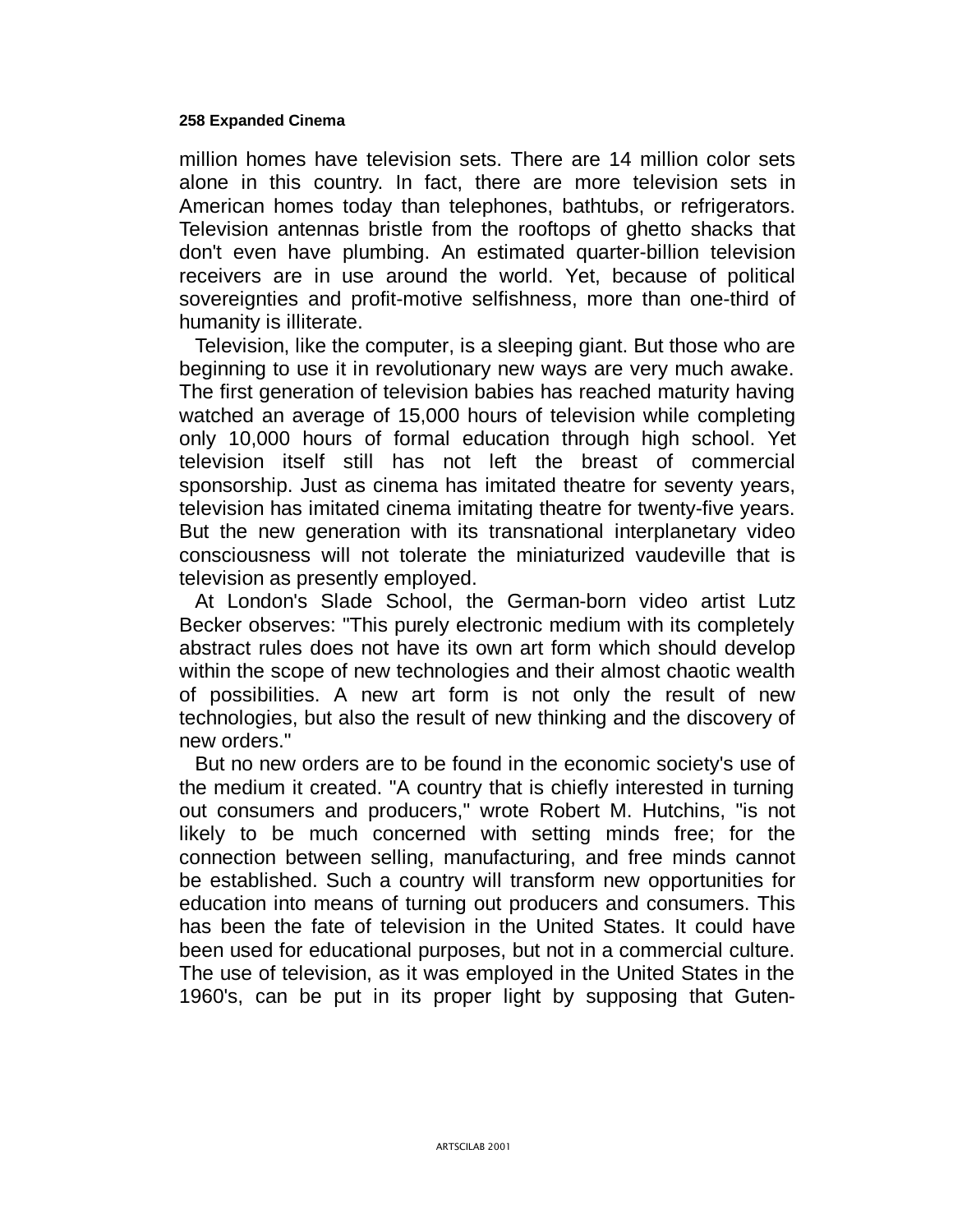berg's great invention had been directed almost entirely to the publication of comic books."<sup>1</sup>

A major portion of America's creative energy is siphoned off into television's exploitation of the profit motive: "Few messages are as carefully designed and as clearly communicated as the thirty-second television commerical... Few teachers spend in their entire careers as much time or thought on preparing their classes as is invested in the many months of writing, drawing, acting, filming, and editing of one thirty-second television commercial."<sup>2</sup>

<sup>&</sup>lt;sup>1</sup> Robert M. Hutchins, *The Learning Society* (New York: Praeger, 1968), p. 127.

<sup>&</sup>lt;sup>2</sup> Peter F. Drucker quoted in: Gerald O'Grady, "The Preparation of Teachers of Media," *Journal of Aesthetic Education* (July, 1969).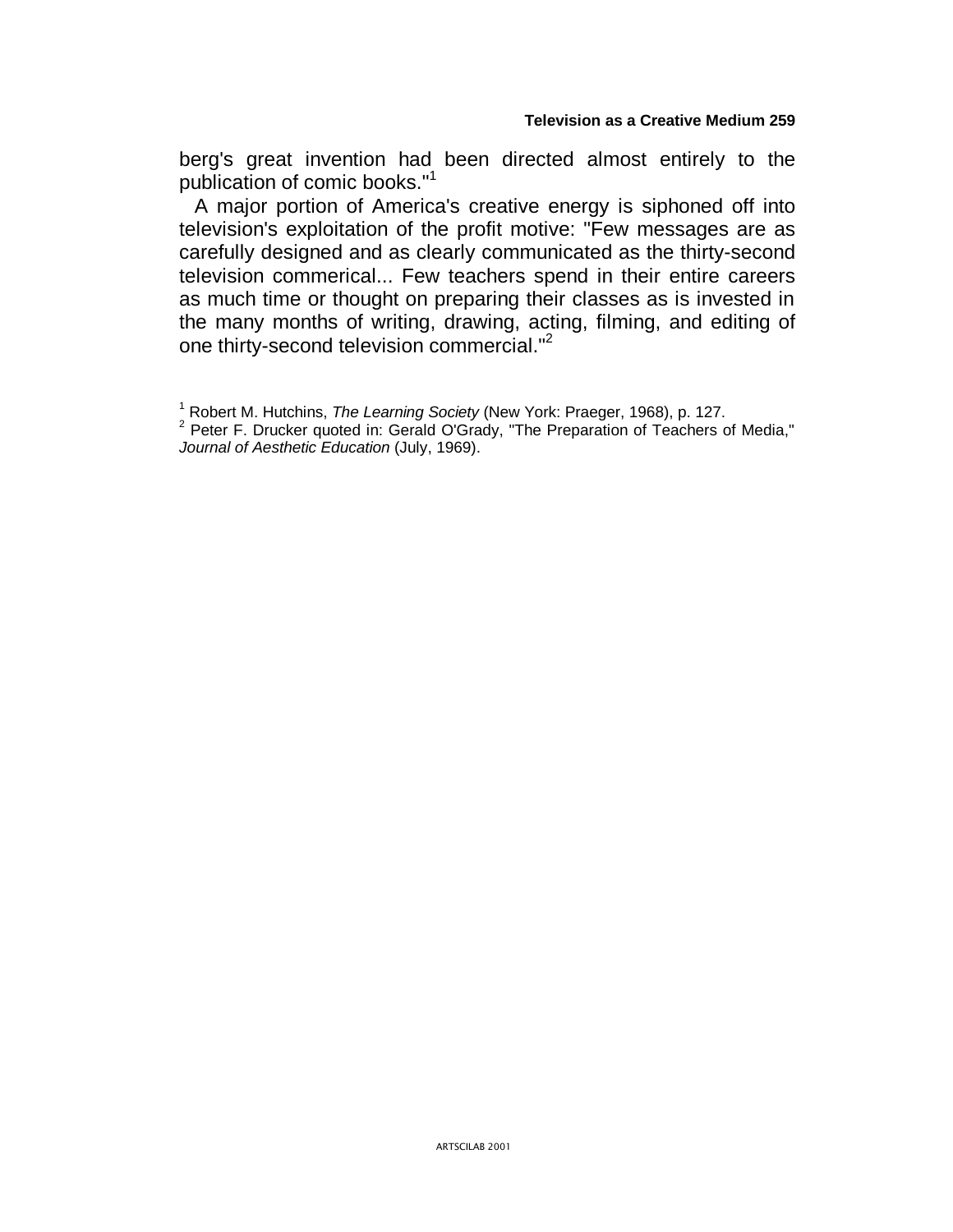# **The Videosphere**

I have found the term "videosphere" valuable as a conceptual tool to indicate the vast scope and influence of television on a global scale in many simultaneous fields of sense-extension. Like the computer, television is a powerful extension of man's central nervous system. Just as the human nervous system is the analogue of the brain, television in symbiosis with the computer becomes the analogue of the total brain of world man. It extends our vision to the farthest star and the bottom of the sea. It allows us to see ourselves and, through fiber optics, to see inside ourselves. The videosphere transcends telepathy.

Broadcasters now speak of "narrowcasting," "deepcasting," "minicasting," and other terms to indicate the increasing decentraliation and fragmentation of the videosphere: regular Very High Frequency programming (VHF); Ultra High Frequency specialinterest programming such as educational television or foreignlanguage stations (UHF); Community Antenna Television (CATV); Closed-Circuit Television (CCTV); Videotape Recording (VTR); Videotape Cartridges (VTC); Electronic Video Recording (EVR); Satellite Television (COMSAT, INTELSAT)— all of which amount to a synergetic nonspherical metaphysical technology that drastically alters the nature of communication on earth.

Although the emphasis now is on the EVR cartridge and videotape cassette as being revolutionary developments in communication, the more likely possibility is that CATV and the videophone will provide unparalleled freedom for the artist as well as the citizen. In addition to regular broadcast programming, CATV operators may establish subscription systems through which customers might receive as many as eighty channels of color programming not available to the VHF or UHF audience. Much of this programming obviously will constitute the kind of personal aesthetic work to be discussed in this ook. CATV subscribers may lease receivers with high-resolution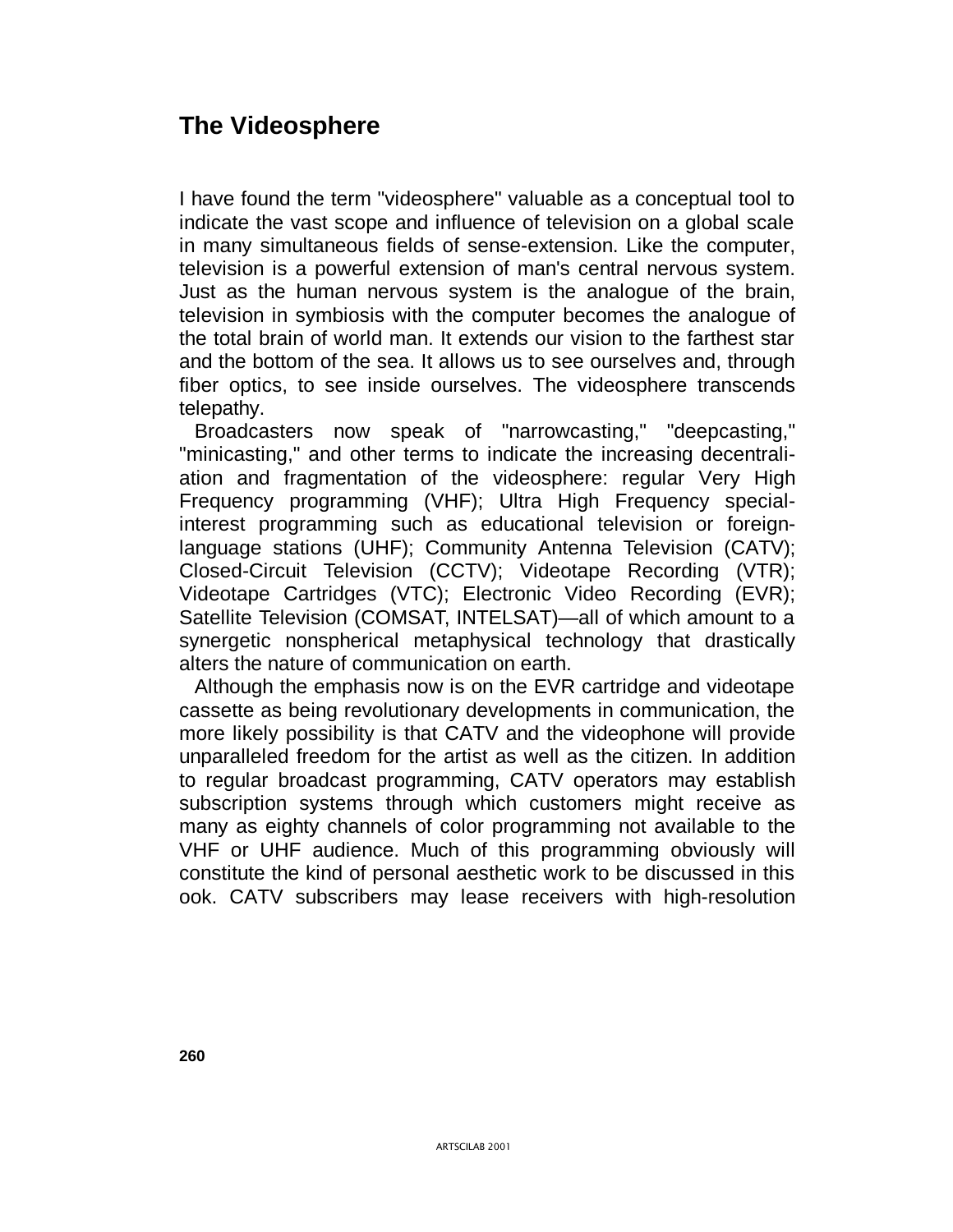1,000-scan-line pictures, compared with broadcast TV's 525 scanlines. $3$  In addition to providing videofax newspapers, magazines, and books, CATV will allow "visits" to friends, shops, banks, and doctors' offices without ever leaving the comfort of one's home. CATV systems are now being developed to transmit programs to home VTRs while a family is sleeping or away from the house, to be replayed later.

It is estimated that ninety percent of American homes will be wired for CATV by 1980, primarily because "demand TV" or "telecommand" systems are expected by about 1978. By this process one will telephone regional video-library switchboards, ordering programs from among thousands listed in catalogues. The programs will be transmitted immediately by cable, and of course could be stored in the home VTR if repeated viewings are desired. The videophone will be included in a central home communications console that will incorporate various modes of digital audio-visual and Xerographic storage and retrieval systems. New developments in videotape recording will be crucial in this area.

There are two key phases in information storage: recording and retrieval. Retrieval is perhaps more important than recording, at least at this early stage. Retrieval systems are more difficult to perfect than recording devices. Nam June Paik has illustrated this problem with the difference between the English alphabet and Chinese characters. "Retrieval is much quicker with Chinese characters," he explains. "You can record (write) quicker in English but you can retrieve (read) quicker in Chinese. One is retrieval-oriented, the other is recording-oriented— but you read more than you write." Thus it is quite likely that video-computer systems will be available for home use with one-inch videotape, half devoted to video information, half to digital storage codes.

After some twenty-five years of public television, we are just now developing a sense of global unity that is destined to affect directly the life of each individual before this decade is past. We have seen that technology already is fragmenting and decentralizing broadcast

 $3$  Electron beams in camera-tubes and picture-tubes scan the screen in 525 horizontal lines from top to bottom. This is standard in the United States. Associated with this is what are called "lines of resolution." Since microwave broadcasting tends to dissipate the coherence of a signal, it is composed of only approximately 320 lines of resolution by the time it reaches home receivers.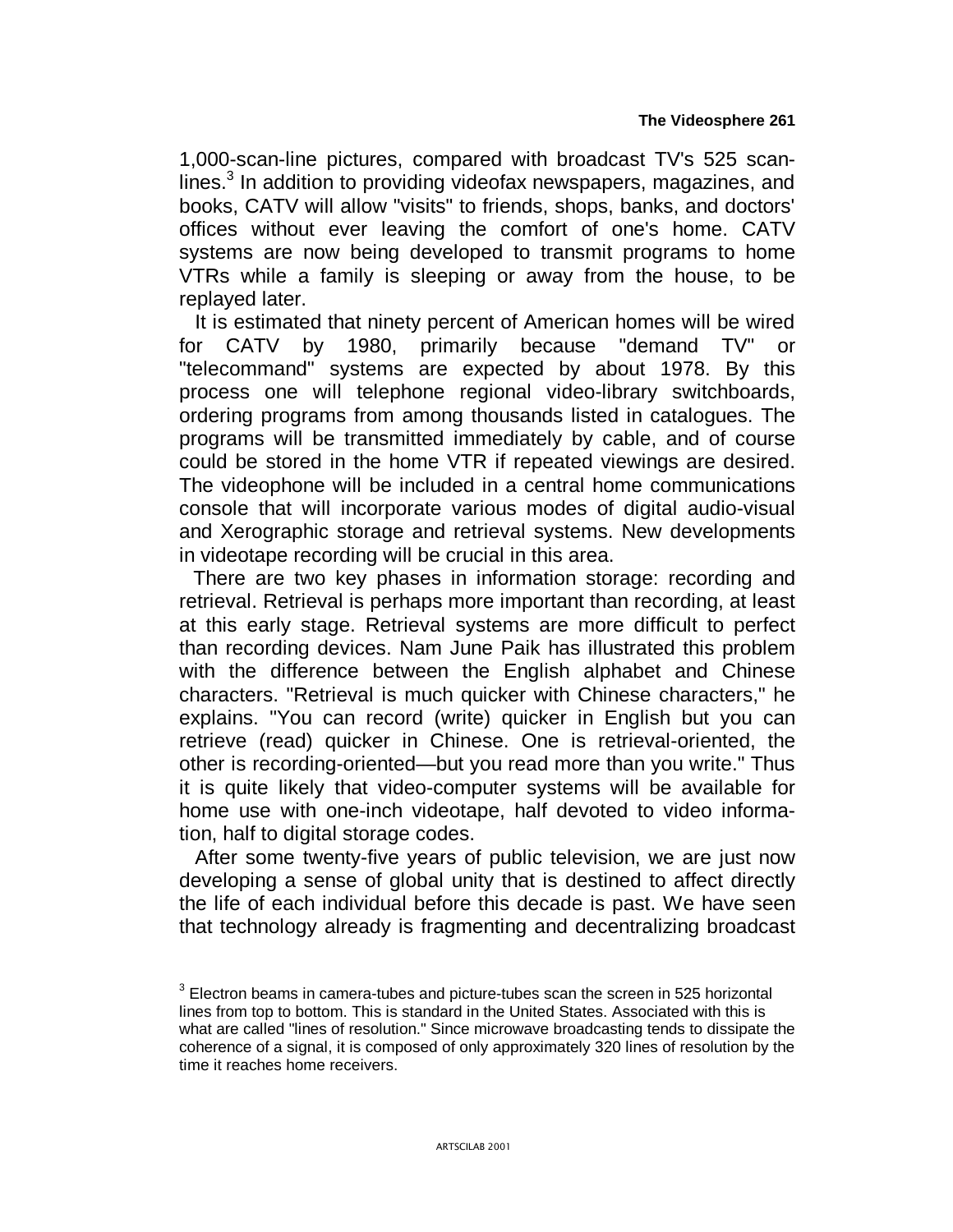

The Picturephone: "A completely new video environment and life-style." Photo: Bell Telephone Laboratories.

television. Soon entertainment and localized functions of the video-sphere will be handled by CATV and videotape cartridges, leaving broadcast television free to perform vital new tasks. Large communi-cations conglomerates such as RCA, CBS, ABC, CBC, BBC, Euro-vision, Bell Telephone, AT&T, and COMSAT are now planning net-works of planet analysis that will result in television as a constant source of global metabolic and homeostatic information.

Direct satellite-to-home television has been technically feasible for some time. Scientists at Bell Telephone and COMSAT anticipate fifty domestic communications satellites in orbit by 1977. The total system will be capable of 100,000,000 voice channels and 100,000 television channels.<sup>4</sup> Hughes Aircraft engineers estimate that within the decade individual roof-

<sup>4</sup> *Videa 1000 Newsletter*, Vol. 3, No. 3 (New York: Videa International, January, 1969).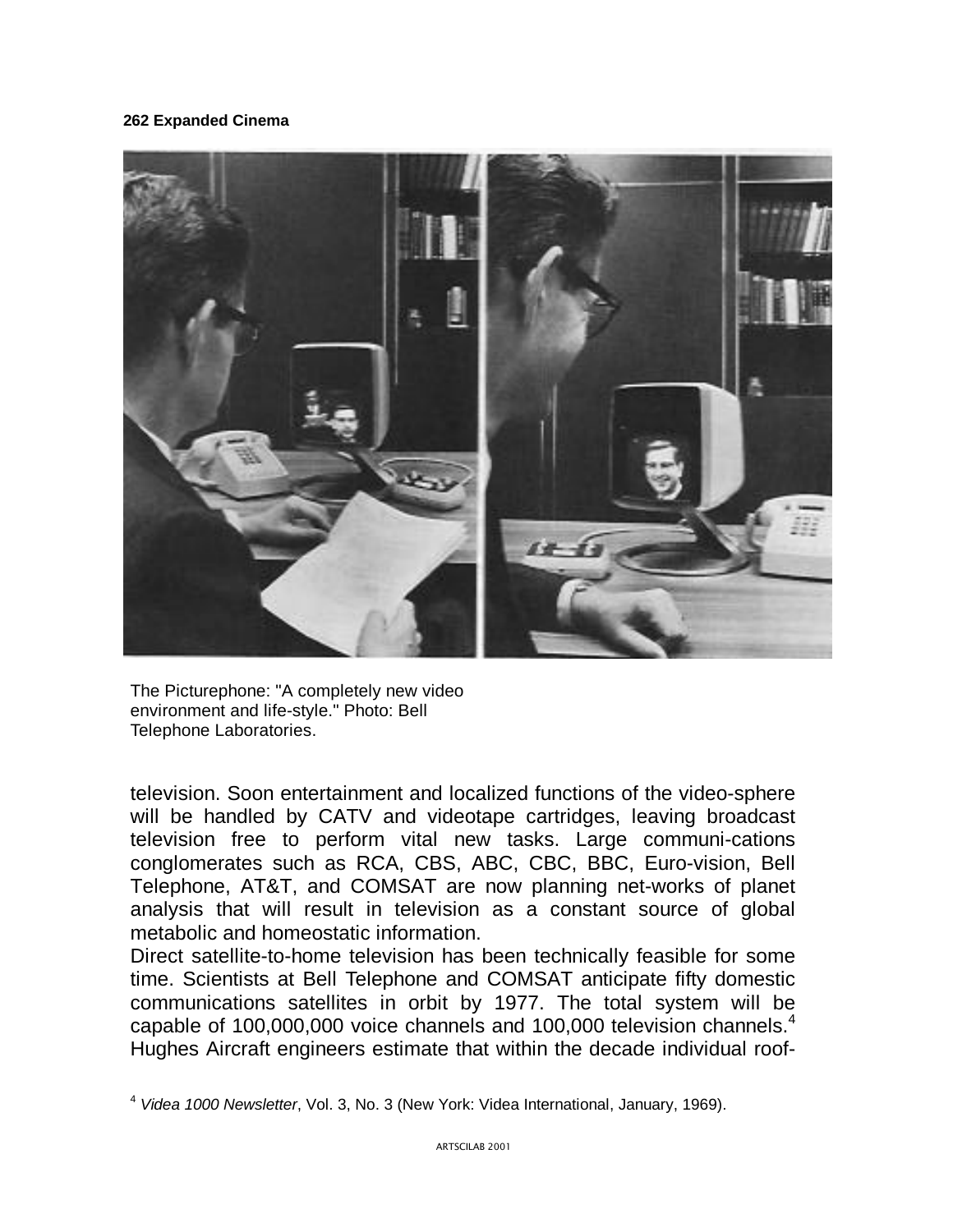top antennas will pick up twenty-five to thirty channels from "local" satellites in addition to whatever video information the home may be receiving from CATV and videotape cartridges.<sup>5</sup>

Existing satellites now deliver photographs and video images with such high resolution that "COMSAT typesetting" is possible. A CBS satellite system employed by the military to flash reconnaissance photos from Vietnam to Washington reportedly resulted in color qualities "as good or better than *National Geographic."* In 1969, RCA engineers began work on video cameras and receivers capable of 10,000- and possibly 12,000-scan-line resolution. Also in that year, RCA officials proposed that NASA's TIROS M meteorological satellite could be converted into an "earth resources" vehicle to help overcome food shortages and combat pollution problems. Equipped with special high-resolution 5,000-scan-line cameras in a 500-mile orbit, the satellite would yield picture resolution equivalent to 100 feet above ground. Higher resolution would be possible, officials announced, but some countries would complain of "invasion of privacy.

On the receiving end, the next few years will see the development of transistorized sets with 500-hour rechargeable batteries; TV sets that can screen 16mm. movies through the color cathode tube by using built-in telecine systems; so-called spectral color 3-D television without Polaroid glasses; four-by-six-foot cathode tubes only one foot thick; self-correcting color receivers that will correct even broadcast errors; one-gun color sets that will eliminate three-gun registration problems; stereo TV; new color TV projection systems that will project six-foot color images with brightness and registration equal to studio monitor equipment; two-dimensional laser color TV; tubeless TV cameras smaller than a man's hand, coupled with TV receiving tubes the size of a quarter. And it is estimated that the flat wall-size plasma crystal screen will be distributed commercially by 1978.

Individual personal expression through videotape has begun only recently, and the artist who works with videotape as his own personal medium of expression is still quite rare. However, new developments in small inexpensive portable videotape recording systems will completely revolutionize this mode of artistic freedom.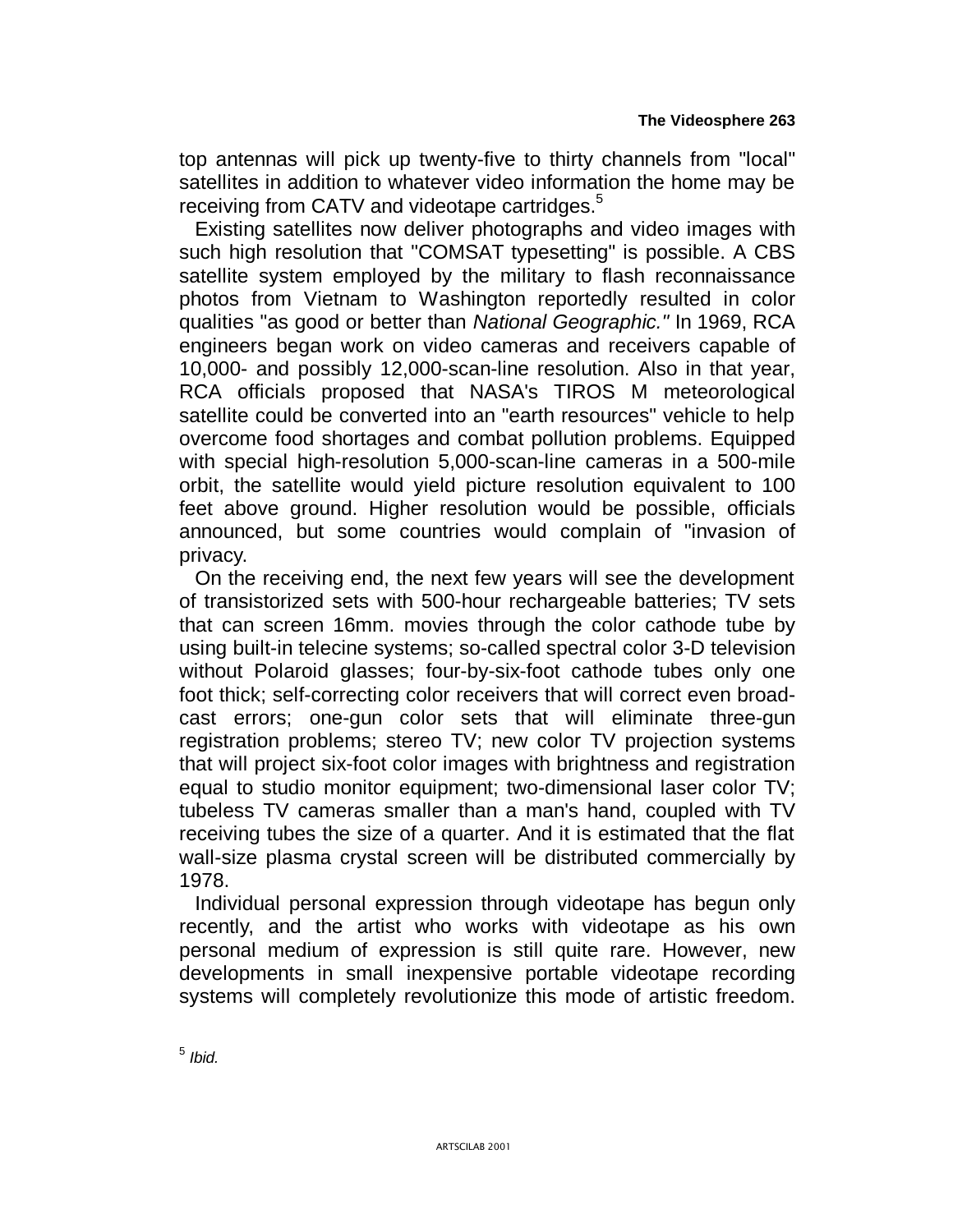As early as 1968 several firms demonstrated prototype low-cost home VTR systems in the thousand dollar price range. It is expected that by 1973 one will be able to purchase a color TV camera, color VTR unit, and color display console for less than \$1,000. By comparison, similar equipment in 1970 ranged from \$11,000 (Sony) to \$50,000 (Ampex).

However, within the next few years we'll witness the growth of video cartridges and cassettes into a market greater than that presently enjoyed by books and records. The potentials are so impressive that Jean-Luc Godard, possibly in a moment of passion, once vowed to abandon his feature-film career to make "instant newsreels" via portable videotape equipment. The first serious competitor to Columbia's EVR system will be Sony's videotape cassettes for home VTRs, to be marketed by 1973. At approximately the same time RCA will introduce its "SelectaVision" unit, which will play pre-recorded tapes through any TV set using a safe low-power laser beam and special scratch-proof vinyl tape. Virtually all video hardware manufacturers are developing their own versions of the videotape cartridge storage-and-retrieval system.

Meanwhile a whole new area of feature film cartridge projection systems has developed to compete with the video cassette market. Kodak, Bell & Howell, Fairchild, and Technicolor have demonstrated cartridge projection systems for home viewing. Zeiss-Ikon has developed a compact textbook-size cartridge projector for 300-foot cassettes of 70mm. film divided into twelve separate image tracks to produce two hours of color sound movies in stop-motion, slow motion, and reverse, using a capstan drive instead of sprockets.

It is now obvious that we are entering a completely new video environment and image-exchange life-style. The videosphere will alter the minds of men and the architecture of their dwellings. "There's a whole new story to be told," says video artist Scott Bartlett, "thanks to the new techniques. We must find out what we have to say because of our new technologies."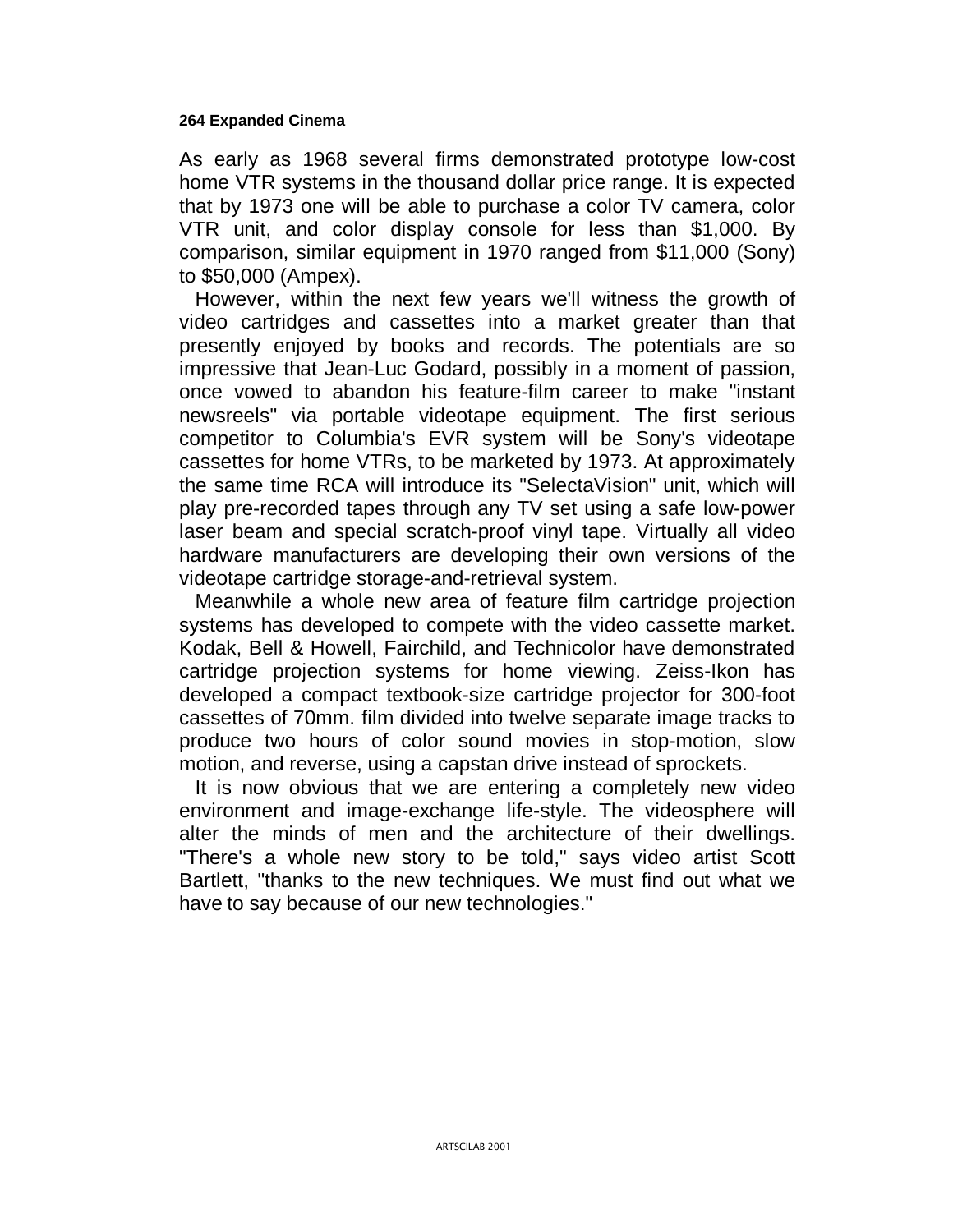# **Cathode-Ray Tube Videotronics**

The underlying principle in creative use of videotronic hardware might be called "video synthesizing," just as we speak of sound synthesizing in the Moog process. There are no special restrictions inherent in the video signal as opposed to the audio signal. Anything that can be done with sound can be done with video if the proper hardware is available. The basic ingredient of alternating current is identical in both processes, and represents potential for as many variations as the equipment will allow. Just as the new filmmaker seeks to synthesize all the elements of his technology, so the video artist attempts to synthesize the possibilities of his medium in the creation of electron synaesthetics.

Since present television studio equipment was not made for the purpose of aesthetic experimentation, artists have been forced to work within parameters that amount to video imitation of cinematic techniques: electronic equivalents of cinematic wipes, fades, superimpositions, and traveling mattes. There are, however, certain advantages in working with video systems to achieve variations of these effects quite unlike their cinematic counterparts, and with considerably less expenditure of time and effort.

### The Television Camera

In standard photography a photosensitive emulsion on a strip of acetate is exposed to lens-focused rays of light that form an image in the emulsion. A similar principle is involved in television except that the image is translated into coded electronic-signal information and is then "erased" to make way for another image. Inside every TV camera, instead of film, is a photoconductive camera tube. These tubes are called variously Image Orthicon, Vidicon, Staticon, and Plumbicon, depending on the chemical makeup of the tube's photosensitive surface, which is called the photocathode screen. For many years the Image Orthicon was the standard camera tube. Recently, however, the Plumbicon, whose photosensitive surface is composed of lead oxide, has become the popular camera tube.

According to how much light is focused onto the surface of the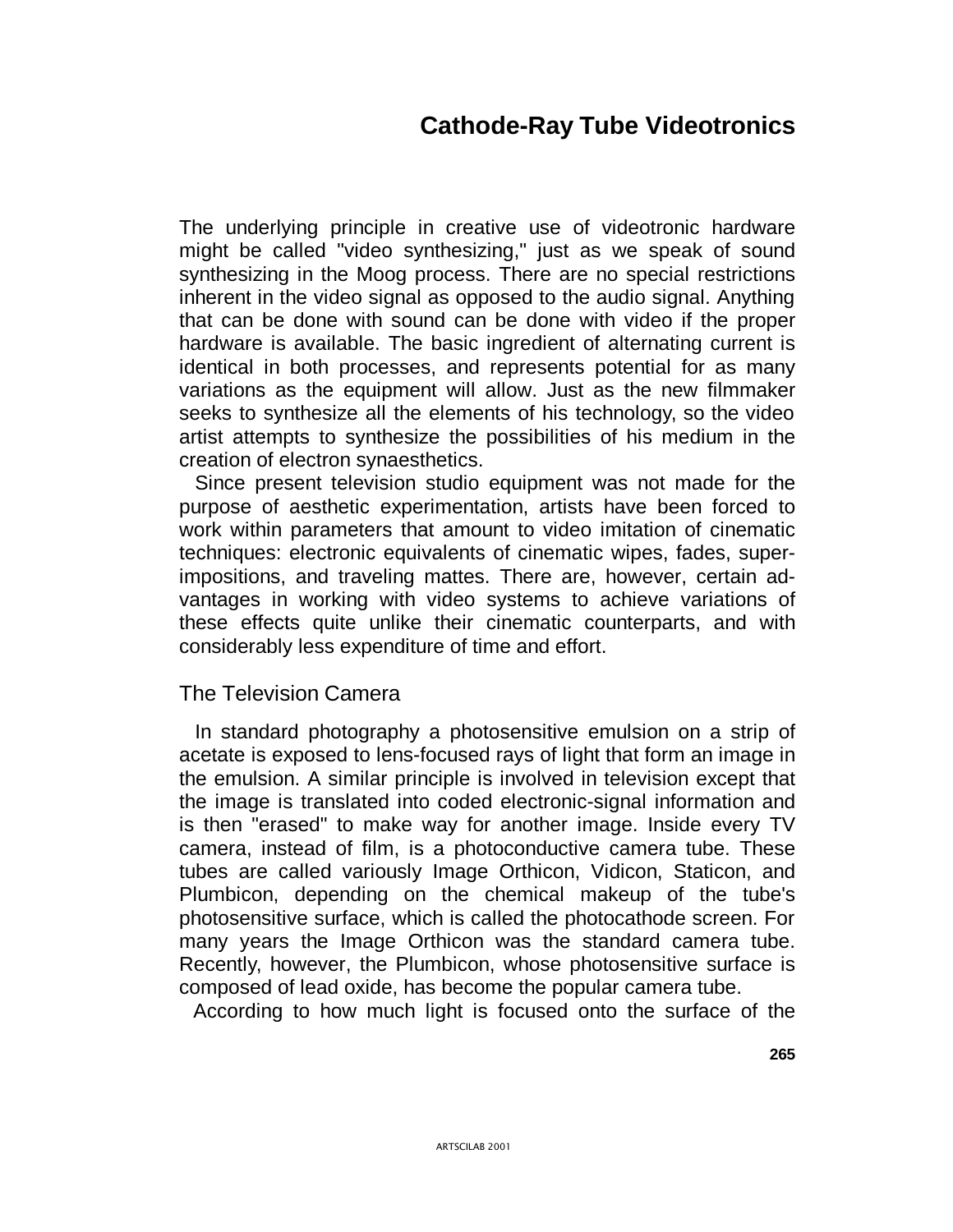photocathode screen, each tiny photosensitive element becomes electrically charged, building up a "charge pattern" across the screen proportional to the lights and darks of the televised scene. This charge pattern is swept across, or "read," by a beam of electrons emitted from a cathode gun in the camera tube. The beam neutralizes each picture element on the photocathode screen as it sweeps across, producing a varying electric current that corresponds to the pattern of light and shade in the televised scene.

As each photoconductive element on the screen is scanned by the electron beam and relinquishes its information, it is said to be "wiped clean" and can therefore respond to any new light image it may receive through the camera lens. This charge-forming and systematic "reading" is a rapid, continuous process with the entire photocathode screen being charged, scanned, and recharged thirty times per second to produce a constant scan-line pattern of 525 lines resolution, the standard in the United States.<sup>6</sup>

### The Television Receiver

The video picture signal thus produced is subsequently amplified and cabled through a video switcher/mixer console in the studio control room where it is transformed back into a picture on monitors that operate like home television receivers. Cathode-ray tubes in television receivers are called "kinescopes." In them, a cathode gun like the one in the camera tube sprays the phosphor-coated screen with a beam of electrons synchronized with the exploratory beam in the studio camera. The phosphor coating glows in the path of the beam as it scans the picture tube. Horizontal and vertical "sync pulses" keep the two beams in step.

A beam of constant strength would produce a white rectangle of fine horizontal lines, which is called a "raster" and is the basic field of the picture. But if the beam's strength is varied, the trace-point brightness is varied also. When the video signal is made to regulate the picture tube's beam, a pattern of light and shade can be built up on the screen's phosphor corresponding to the distribution of lights and darks focused through the camera lens— thus a duplication of

<sup>&</sup>lt;sup>6</sup> Gerald Millerson, *The Technique of Television Production* (New York: Hastings House,

<sup>1961)</sup> and Howard A. Chinn, *Television Broadcasting* (New York: McGraw-Hill, 1953).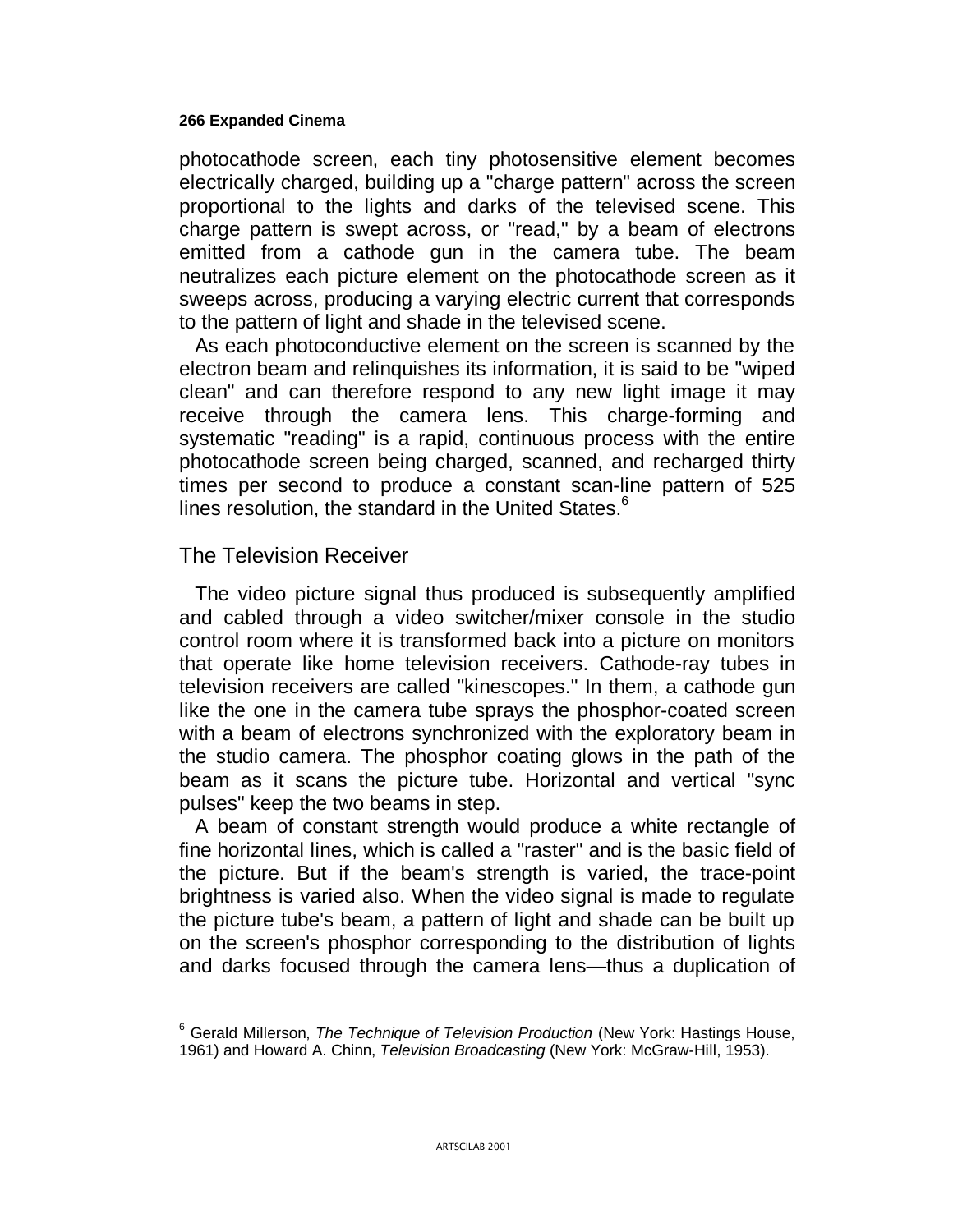the televised scene. This picture fades and is continually replenished by the rapidly-scanning beam so that we see a clear, complete image. In relatively low-resolution systems such as the 525-line U.S. standard, a so-called rolling effect of the scan-lines can be detected on the picture tube. In high-resolution systems of 1,000 to 5,000 lines, however, the resulting image is unflickering and extremely clear.

The same principles are involved in color television except that four camera tubes are incorporated inside each camera: one each for the basic colors red, blue, and green, and one black-and-white tube for use in aligning and resolving the three colors. In color television receivers, three cathode guns instead of one are used to scan the phosphor screen, electronically "mixing" the palette according to the distribution of hues in the televised scene.

# De-Beaming

The electron beam scanning the photocathode screen in the television camera requires a certain strength, a certain amount of electric current, in order to reproduce the image completely with sharp definition and contrast. Controls on the camera called "gain control clippers" are provided to assure that the beam is receiving proper energy to reproduce the image. By deliberately starving the electron beam of its required current, highlight details are washed out of the picture, causing the image to be retained or smeared in the camera tube. Any motion occurring in the brighter areas of the televised scene will produce a lingering smear of the image similar to the phenomenon of retinal persistence in human vision, but slower and longer lasting. Accidental beam-starving often is noticeable in musical programs when brass instruments develop flaring jelly-like trails as they move. Deliberately causing and exaggerating this effect is known as "de-beaming" or "rolling off the beam."

In color television, beam energies can be controlled in any of the three primary color tubes inside the camera simultaneously or separately. This means that the smear will be in one or all of the three colors and their combinations. Thus a human face or figure can be made to have brightly-colored outlines or ghost images that seem to stick to the screen as the figure moves. In addition, the three color tubes can be deliberately de-aligned from the coordinating black-and-white tube, producing three separate color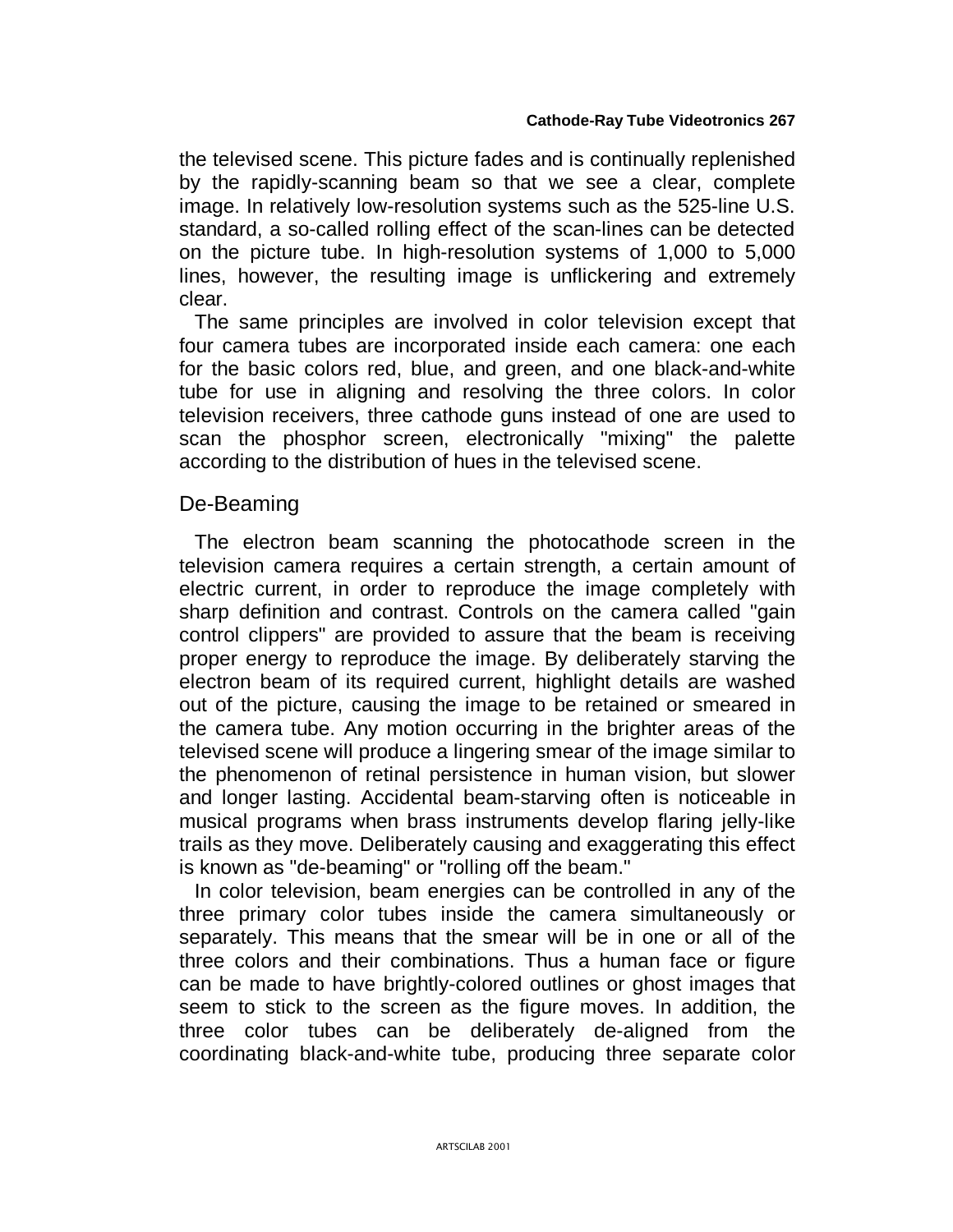images moving together in time but spatially differentiated, as sometimes occurs accidentally in offset color lithography.

## Keying and Chroma-Keying

The video equivalent of cinematic matting is called "keying." As in cinematography, the purpose is to cause one image to be inserted into another image so that the background image is effectively obscured by the insertion. Cinematic matting is mechanical whereas video keying is electronic. There are two basic methods of keying: "inlay keyed insertion" (static mattes and wipes), and "overlay keyed insertion" (traveling mattes). Inlay keying involves a picture tube displaying a plain white raster on its screen, which is seen through a transparent masking plate (or "cel") by a lens focused onto a phototube that triggers a switching circuit. We select part of Camera One's picture to be matted out and make an opaque mask (cardboard, etc.) to cover the corresponding area on the cel over the inlay tube's raster. The switching circuit automatically blanks out that area in Camera One's picture, allowing the rest to show through wherever the circuit "sees" the inlay tube's raster. Camera Two's picture is automatically inserted into the matted area. Numerous wipes are possible simply by moving a mask over the inlay tube's raster. These wipe masks may be manually or electronically operated. Or they can be photographed on motion-picture film, which is then run through a telecine projector whose video signal triggers the switching circuit.

In overlay (traveling matte) keying, the switching circuit senses the scale of grays in a televised scene. Clipper controls on Camera One are adjusted to select the particular gray-scale level at which a keyed insertion from Camera Two is desired. This level of luminosity is known as the "switching tone." If a white switching tone is selected, Camera Two's picture will be inserted into Camera One's picture wherever the circuit "sees" the switching tone or a lighter one. If a dark tone is selected, the insertion will be made wherever the circuit "sees" that tone or a darker one. The shape of the insertion is determined by the shape of the switching tone areas in the scene. There must be a marked tonal difference between the inserted subject and its surroundings for the switching circuit to operate effectively. For example: Camera One shoots a dancer in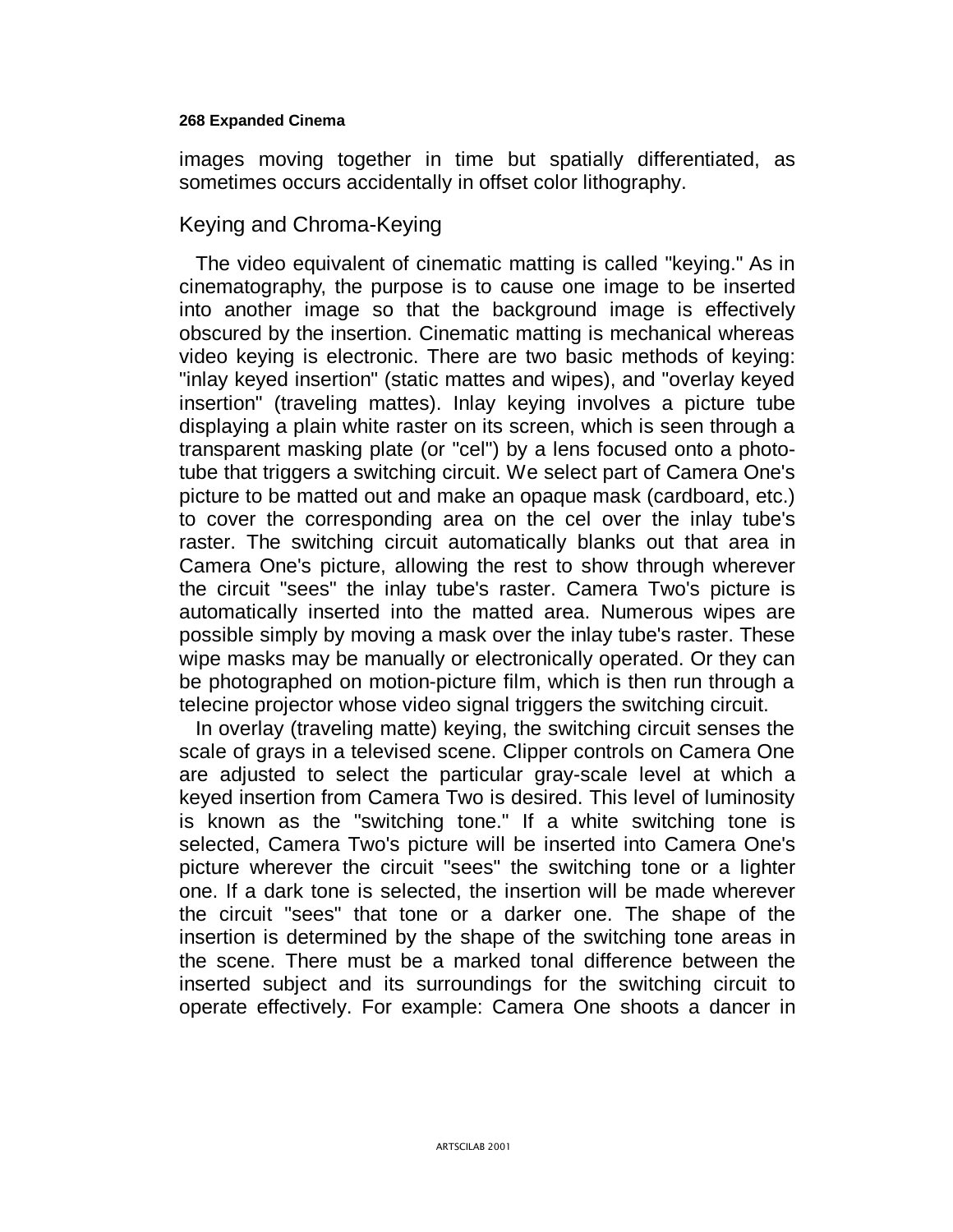black leotards against a white backdrop; Camera Two shoots a striped pattern. If a white switching tone is used, the dancer will be seen against a striped background. If a black tone is used, the dancer's body will be filled with stripes and the background will remain white.

Ordinary use of keying as described here usually results in the same sort of unconvincing, tacky visual effects as are generally produced by traveling mattes in movies: that is, a scene in which two images are trying unsuccessfully to be one. The problem lies in general insistence on "clean" mattes. Tonal differences of at least fifty percent on the gray scale must exist between the subject and surroundings, otherwise the switching circuit reaches points where it cannot distinguish between forms. This results in image-breakthrough and ragged "fringing" of matted edges, destroying the desired illusion of "objectivity." In synaesthetic videographics, however, keying is employed purely for its graphic potential in design information. Since there's no attempt to create the illusion of a "foreground" figure being inserted into a "background" field, imagebreakthrough and edge-fringing are no longer a problem. In fact, they are deliberately induced through a technique called "tearing the key."

If there is no second video source, all areas of a scene above a white switching-tone turn black and all areas below a black tone turn white. If the scene contains a wide range of gray-scale tones with little contrast a great deal of image-breakthrough and edge-fringing will occur to the point where one cannot distinguish between the two. Electronic metamorphosis has occurred. If the scene is a medium close-up of faces in low contrast and a white tone is used, all facial highlights will turn black while all lower gray-scale values will remain normal. If a black tone is used, facial shadows will flash white while lighter values reproduce normally.

If the clipper, or sensor of the gray-scale level, is adjusted up and down the scale instead of being left at one level, the result is a constantly "bleeding" or randomly flaking and tearing image. This is called "tearing the key." In the scene just described, this would result in a constant reversal of dark and light tones and a general disintegration and reappearance of the image. If a second video source is used, which happens to be the same image we're seeing,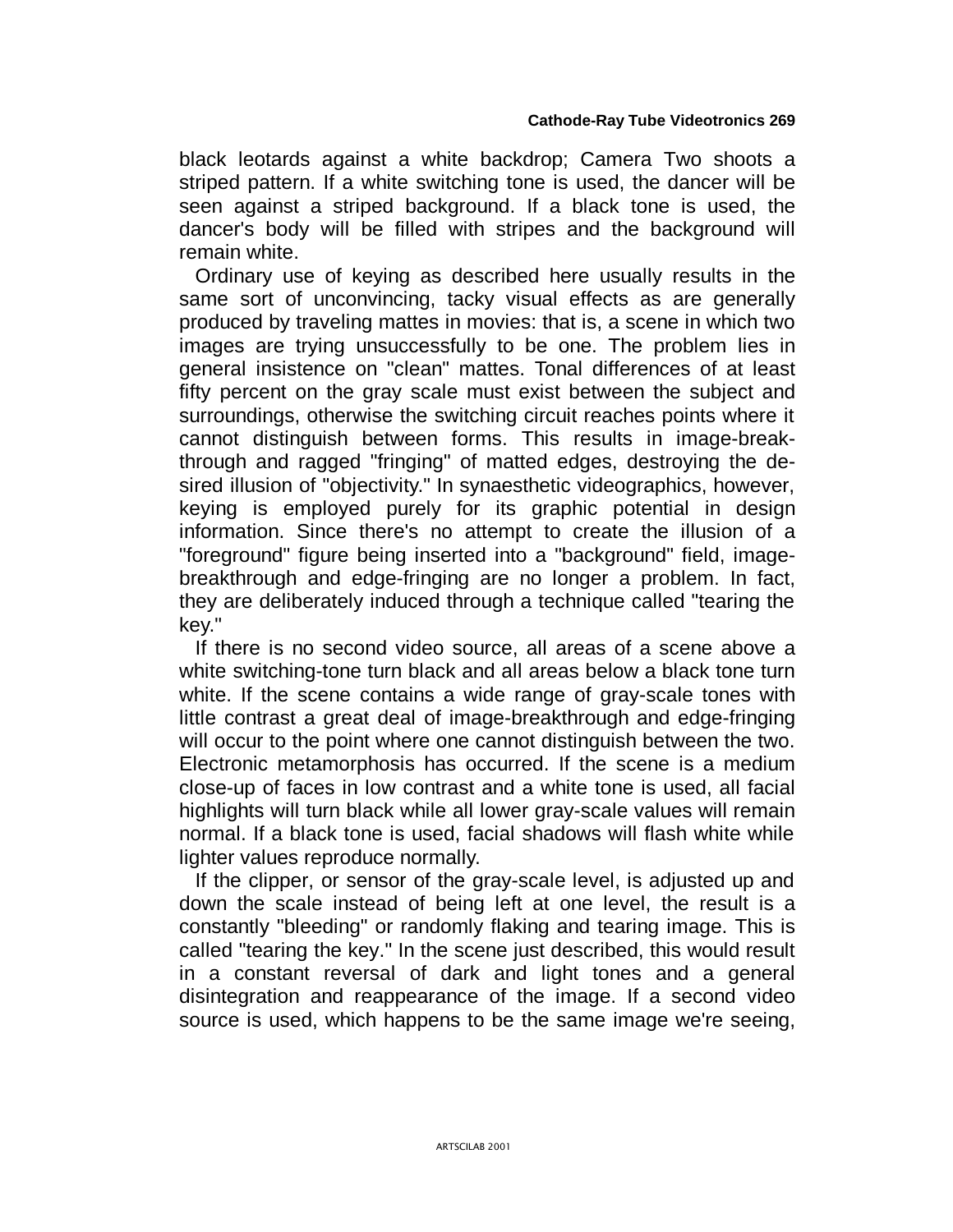except through another camera, the result is a bizarre solarization effect of flashing outlines and surfaces, or a composite in which an image appears to be inside of itself.

Gray-scale keying is possible also in color television, flaring and intermixing colors based on their gray-scale luminosity. However, Chroma-Key, although limited in some ways, provides certain advantages in color video work. Chroma-Key does not sense grayscale luminosity but rather color hues. Any combination of the red, blue, and green primary tubes can be selected as the keying hue. Whenever a background is a particular hue, it will be keyed out and a second video source will be inserted. Any combination of colors in the spectrum can be used, but blue is normally employed because it is most opposite to skin tones and therefore provides the widest margin for "clean" mattes. If a blue-eyed girl is in front of a blue background and the Chroma-Key is set for blue, "holes" will appear in her eyes into which any other video source— including another image of herself-can be inserted.

In July, 1968, WCBS-TV in New York featured the Alwin Nikolais Dance Company as part of its Repertoire Workshop series. The dance composition, *Limbo,* was designed especially for Chroma-Key effects and thus provides an excellent example of a certain approach to this technique. In one scene of *Limbo* a man is threatened by disembodied hands and arms. He is tossed aloft by them and, according to the program description, "all of life's little problems are thrown at him." To achieve this effect the principal dancer and the chorus were positioned in front of a blue backdrop, all on the same camera. The chorus members were dressed completely in blue except for their hands and arms. Using a blue Chroma-Key, this meant that wherever there was blue in the picture, the background camera shooting smoke would show through. Thus the hands and the principal dancer appeared to be floating through smoke clouds. At one point, the hands appeared to pull confetti and streamers out of nowhere and throw them in the air. The colored confetti was concealed with blue confetti covering the top of the pile. It was invisible until it was pulled out in the open.

In another segment, serial rows of running dancers were suspended in green space. The inside of the dancers' bodies was a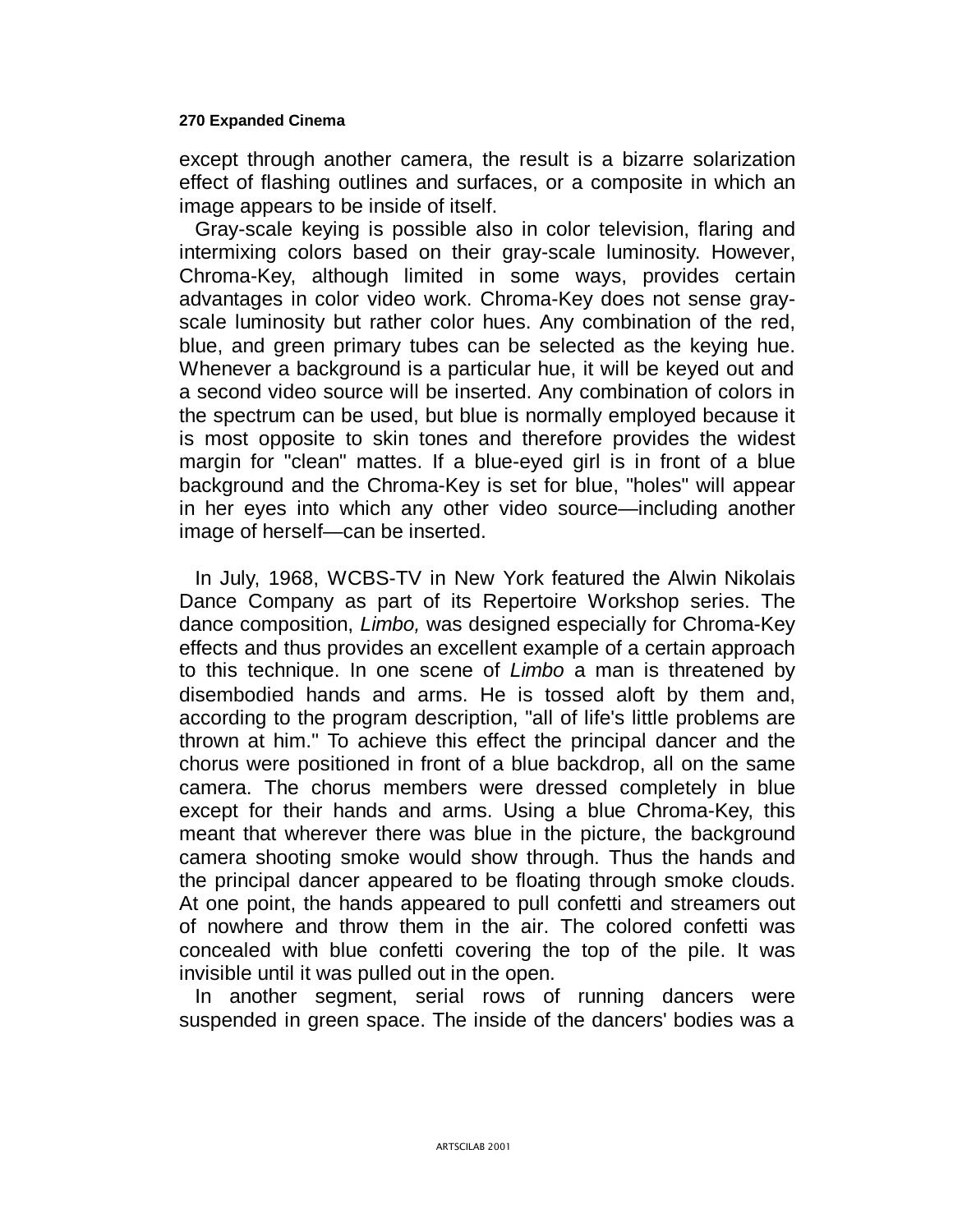#### **Cathode-Ray Tube Videotronics 271**



Chroma-Key video matting makes arms of Alwin Nikolais dancers seem to float in space. Photo: WCBS-TV.

series of wavy stripes that moved from right to left to accentuate the effect of motion. Two cameras and three videotape recorders were used. In this way, three separate "takes" of one row of dancers were combined in the final image. On take 1 the camera framed the dancers at the top of the screen. The dancers were placed against a large blue canvas backdrop that curved down to the floor, permitting even lighting so that the dancers' full figures could be matted. The background was a green slide that appeared wherever there was blue in the picture. The outlines of the dancers cut the "hole" in the matted green slide, and these "holes" were filled by another camera shooting a revolving drum with painted stripes on it. This was recorded on videotape 1 (VT-1). This was played back to the studio where a wipe was used to combine the first level of dancers on tape with a second level of dancers now being framed live in the center of the camera. The resulting composite of two rows of striped dancers was then recorded on VT-2. This was played back to be combined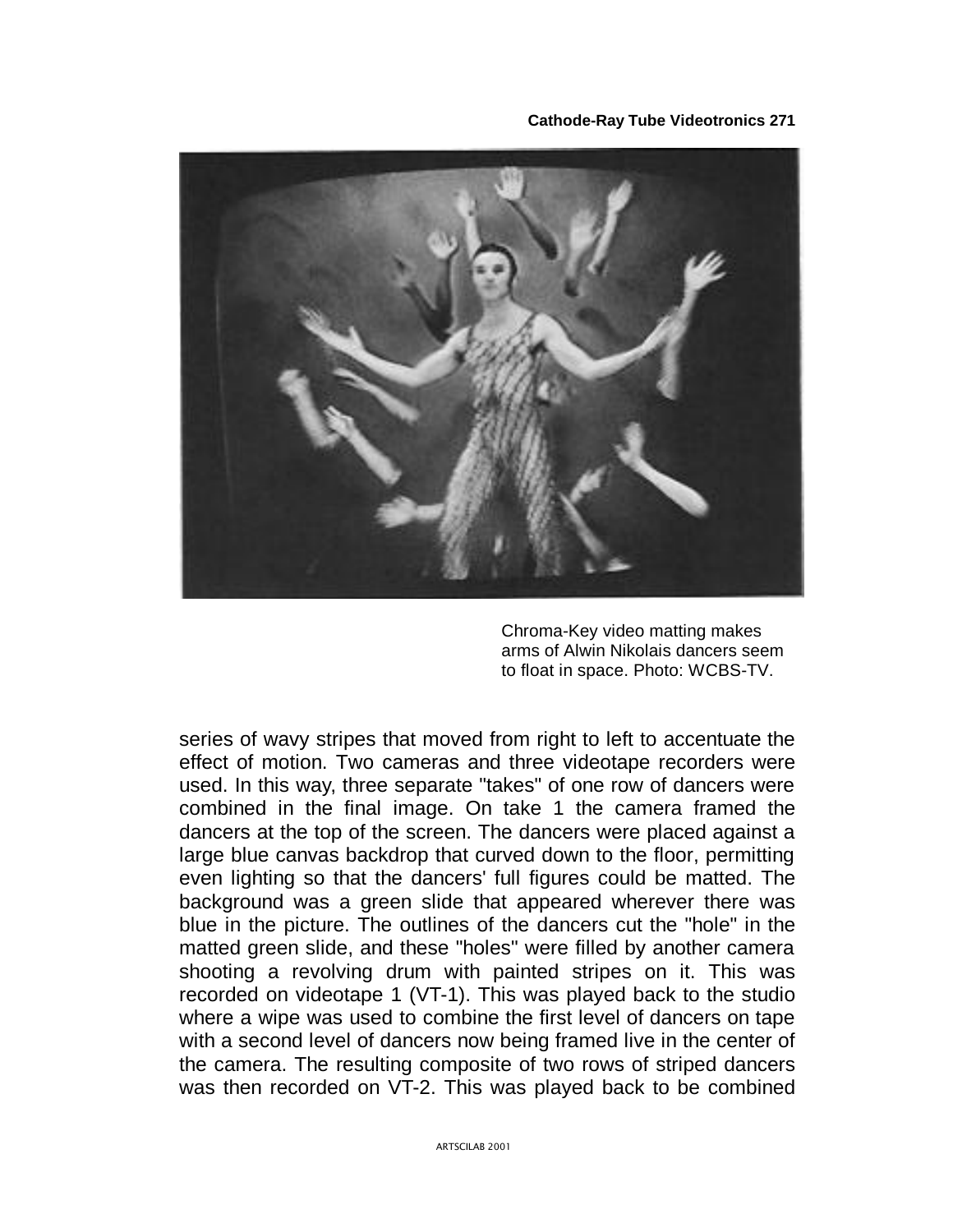

Two cameras and three VTRs were used to suspend candy-striped dancers in green space. Photo: WCBS-TV.

with the third level of dancers using the same process. The total effect was recorded on VT-3.

In another vignette the dancers were to represent the torments of everyday living, from crawling sensations to jangling nerves. The final effect was of two lines of dancers, toe to toe, lying side by side on clouds and water, holding long tapes above their head to represent nerve endings. The outlines of bodies and tapes were filled with red. The segment was done in two takes. The first take was tape-recorded with the dancers lined up on the right side of the screen. On the second take, the dancers moved to the left side of the screen. The tape was played back and combined with the live action using a vertical wipe. Later this effect, plus goldfish and crawling ants, was inserted inside the body of the principal dancer. $<sup>7</sup>$ </sup>

<sup>7</sup> Technical descriptions of the *Limbo* program were provided by Herb Gardener, WCBS-TV Studio Operations Engineer, in *How We Did It,* a publication of the WCBS-TV Repertoire Workshop, New York.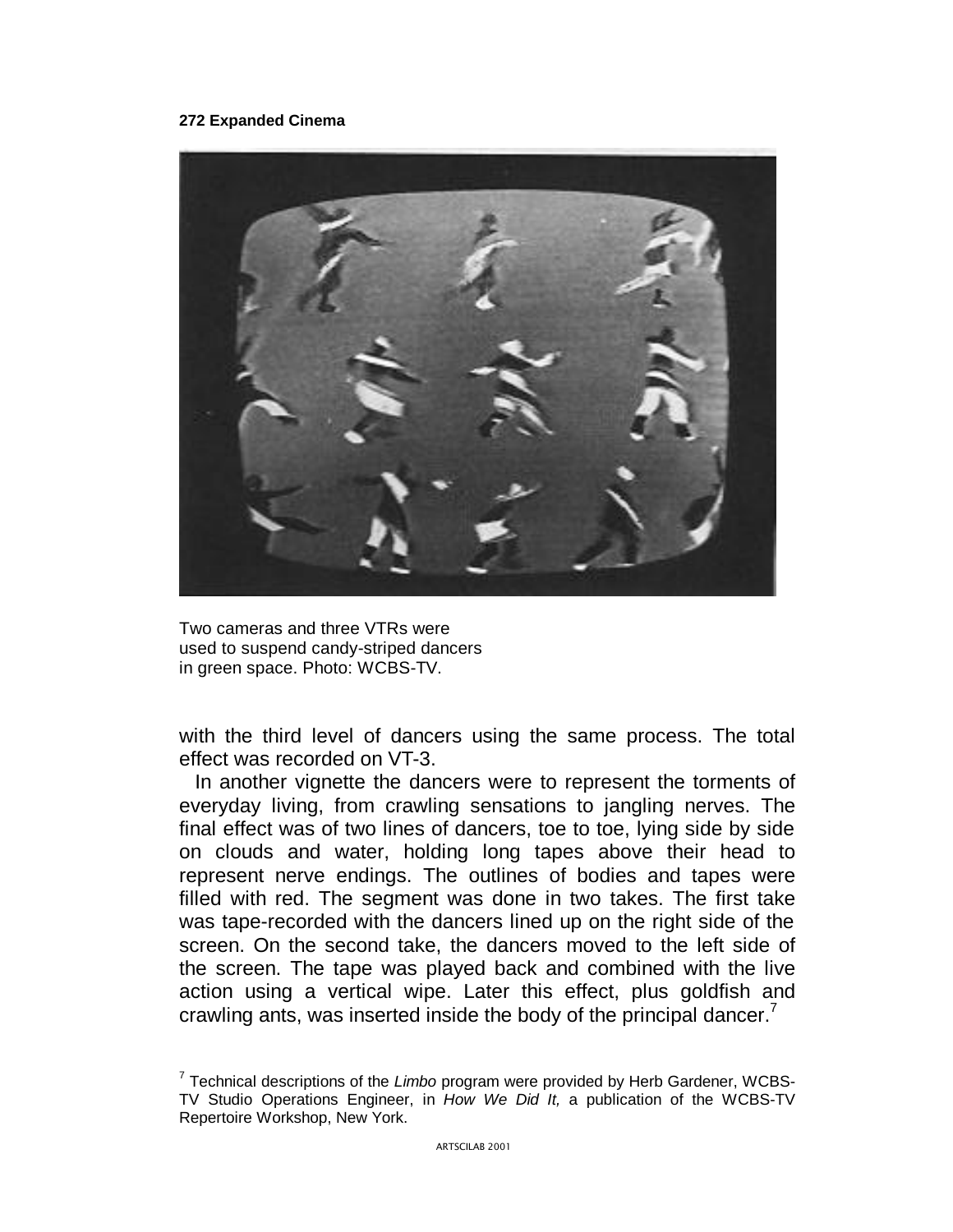#### **Cathode-Ray Tube Videotronics 273**



Two VTRs were wiped together in this composite scene from the *Limbo* program. Photo: WCBS-TV.

While demonstrating the nature of Chroma-Key, these examples also clearly show how a purely electronic medium with an unexplored range of possibilities has been used to imitate the older discipline of cinema, and to express an archaic intelligence that insists upon "objectivity" and linear development in graphic forms. The rigid adherence to "clean" matting implies disdain toward what is obviously the unique property of video keying: "metamorphosis," not overlay or insertion. The new consciousness seeks the transformation of realities whereas the old consciousness ventures no further than a timid juxtaposition of "objective" realities that retain their traditional identity. The fact is that there exists no cinematic equivalent of video keying. Tearing a key in grays or colors produces graphic designs of unique character, blending form and color in a manner virtually impossible in any other medium. Video keying is inherently synaesthetic; such a claim can be made for no other aesthetic medium.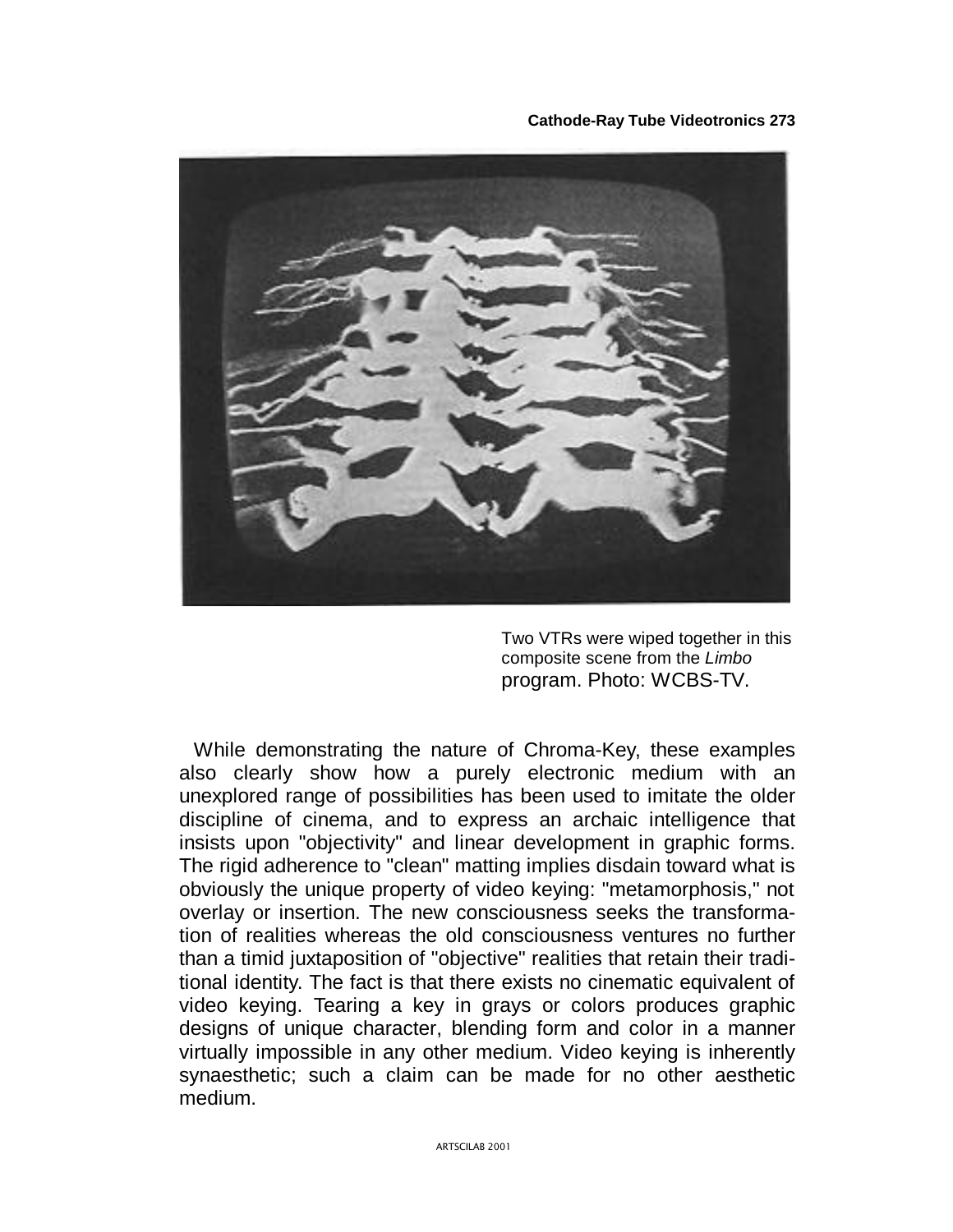### **Feedback**

If a microphone is placed too close to its amplifier it squeals. If a television camera is positioned too close to its monitor it squeals also, but it squeals visually. This visual noise, like audio noise, is called "feedback." Video feedback may be intentionally induced and carefully controlled to produce graphic effects possible only through this technique. The most common effect is the infinitely-repeated image similar to the infinity effect of fun house mirror chambers. This can be done with one, two, or three cameras shooting into the same monitor that displays their output. One or two cameras can shoot into a monitor that displays their output in addition to an image from a third camera. There are a number of combinations based on the principle of the squealing camera.

## Telecine Projection

Because it is the video equivalent of a cinematic optical printer, the "telecine projector," commonly known as the "film chain," plays an important role in the production of synaesthetic videotapes or videographic films. It is a device that projects slides or films directly into television cameras whose signals are sent through a switching/mixing console and then are broadcast or videotaped. Telecine movie projectors are modified to project at the video rate of 30 fps instead of the cinematic rate of 24 fps. (A video "frame" is the amount of signal information produced in the thirtieth of a second required for the camera-tube electron beam to scan the photocathode screen one time.)

Since certain limitations are inherent in the physical and technical characteristics of a live studio setup, the film chain offers many advantages in the production of videographics where image control and graphic integrity are extremely important. The video signal from a film chain is "live" in the sense that a slide or movie is being rerecorded live. Thus it is possible to televise scenes that have been prestylized and could not exist live in front of a studio camera. These may then be combined on videotape with normal studio scenes.

Most film-chain cameras employ Vidicon tubes, which can be controlled just the same as studio floor cameras. In fact, film-chain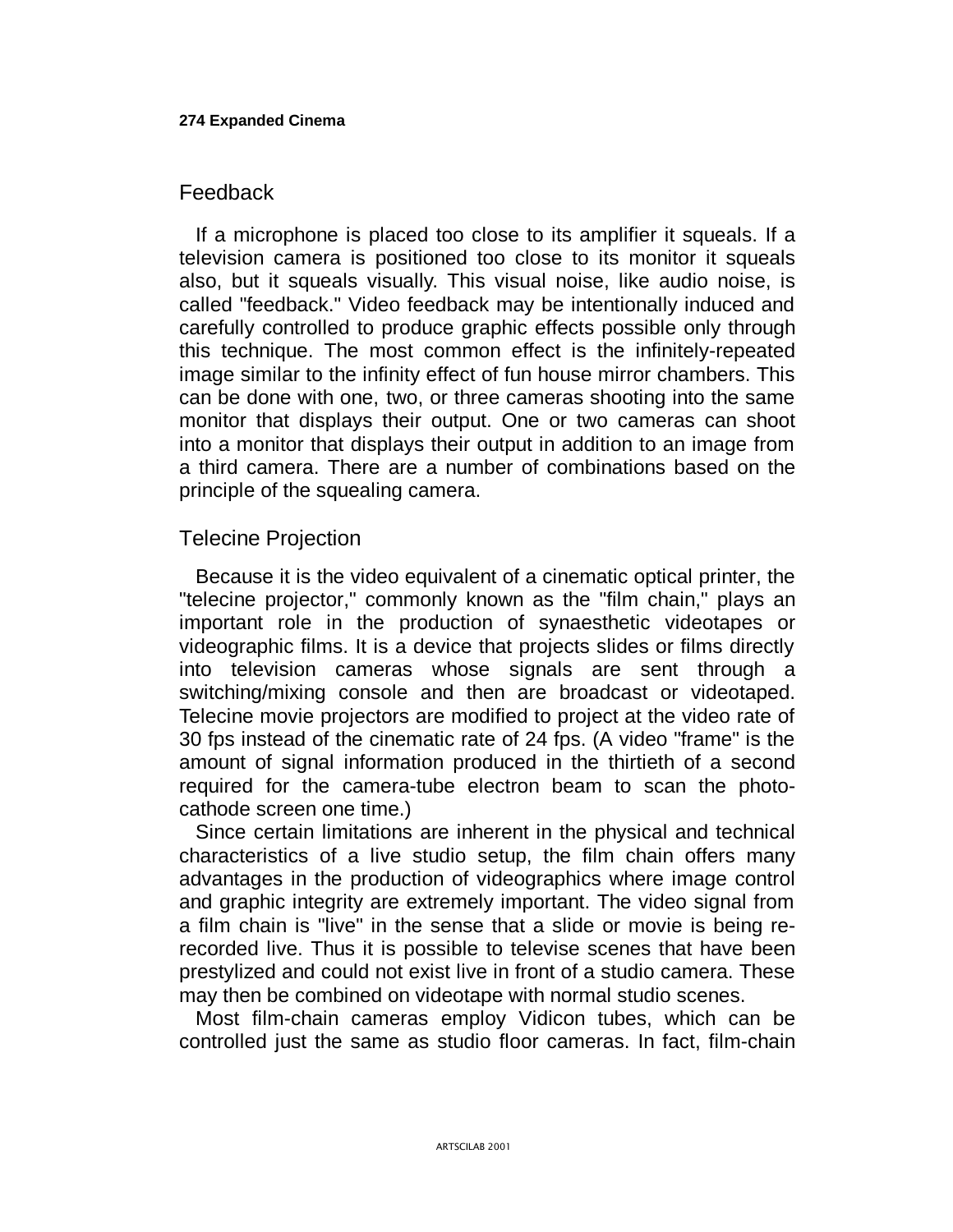vidicons often are more flexible to work with, since studio cameras are fine-tuned and one frequently is forbidden to alter their adjustments. De-beaming and keying film-chain cameras produces a very different effect, a more subtle effect than the same techniques in live studio cameras, for the simple reason that film loops can be fed through the system. Film loops allow one to rehearse, as it were, the precise moments at which a certain effect is desired. Endless takes can be made with the same image, an advantage not possible in studio situations. For tape-mixing purposes, monitors show which film-chain images are upcoming, and several film chains can be synchronized for mixing onto one tape.

Slightly different procedures are involved in using film chains for the production of videotapes as opposed to videographic films. The primary difference is in the ability to manipulate colors. In filmmaking, the usual procedure is as follows: Original footage is shot on 16mm. or 35mm. high-contrast stock from which a workprint is made. This print may then be edited in the usual fashion or fed directly into a video system through the film chain. High-contrast stock is used to overcome the image-breakdown effect of video scan-lines, and to retain image quality as much as possible through the three separate stages of videographic filmmaking: original footage, videotape, and kinescope (videotape images recorded on movie film). This process would tend to obliterate the subtle shadings of slower, more sensitive film stocks.

Once the high-contrast work print is formed into loops and fitted into the film chain, it can be processed through the video mixing/ switching system, augmented by de-beaming, keying, wipes, and compounded with other video sources, either live-action, tapes, films, or slides. The final master tape may be edited before a kinescope is made. Assuming that the imagery has already undergone three edits— first as original footage, then in film-chain mixing, then as a master tape—a fourth edit may be performed on the kinescope footage. This is then processed through an optical printing system where color is added.

Since video colors reproduce poorly onto film, most videographic films are shot in black-and-white with color added optically after video processing is completed. However, as in the case of Scott Bartlett's *OFFON* and *Moon*, color can be added to black-and-white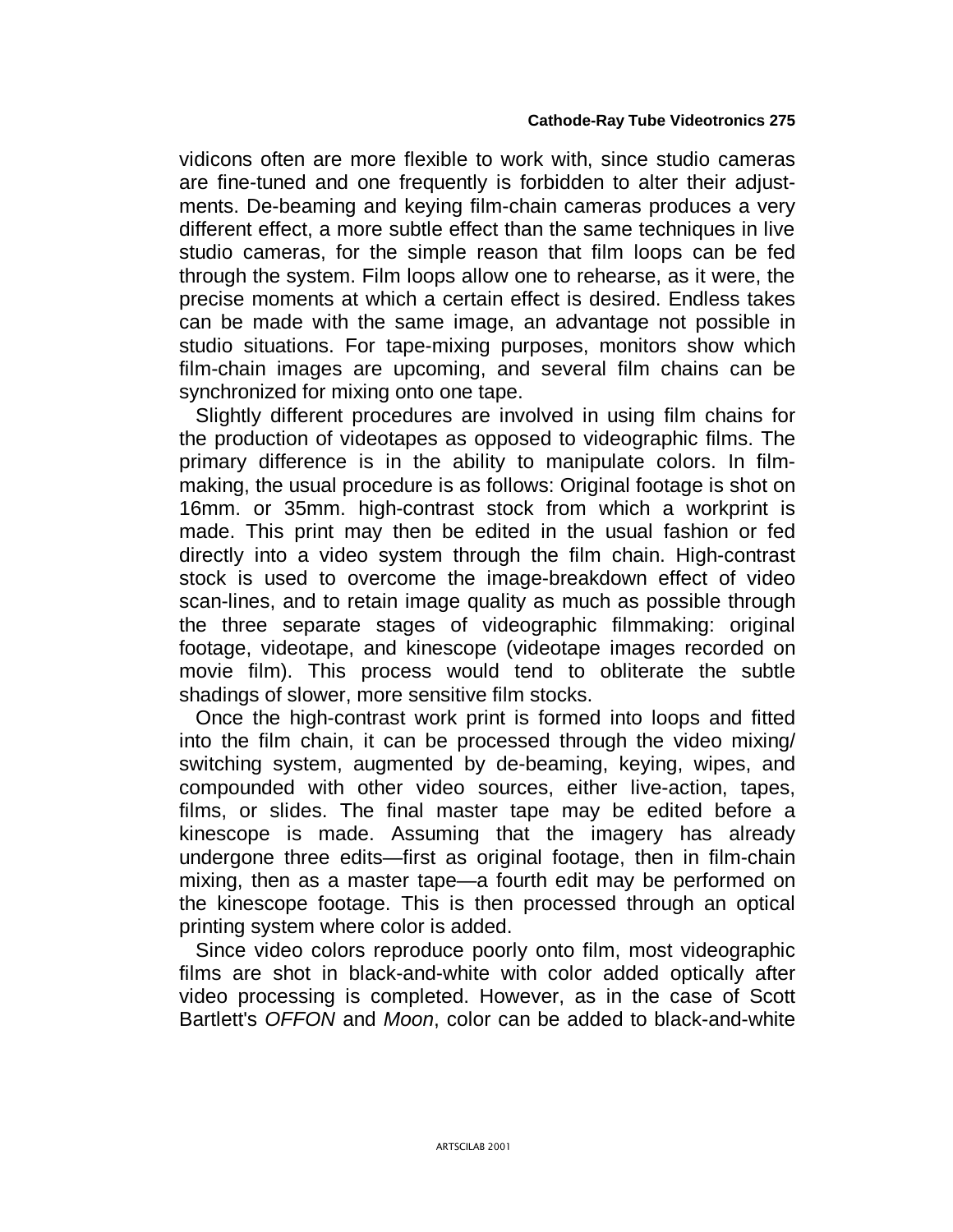film by running it through a three-gun, color film chain. The color is induced electronically through the video circuit and appears on tape. The same reproduction problem remains when a kinescope is made of this color tape, and the final color print must be augmented in optical printing. Videotronically-induced colors are desirable for their unique qualities of electron luminescence, which cannot be duplicated in chemical photography.

Since synaesthetic videotapes are made with no intention of transferring them onto film, color reproduction is no problem. Tapes may be composed entirely through the film chain from looped film information, or composites of film, live action, slides, and other tapes. Color or black-and-white film stocks may be used since videotape color in a closed-circuit playback situation is always superior to the incident-reflected light of movie projection.

### Videotronic Mixing, Switching, and Editing

The television switching/mixing console, described by Stan Van-DerBeek as "the world's most expensive optical bench," is an array of monitors and switching circuits by which different sources of video information are selected, mixed, and routed in various ways. Within its basic ingredient— alternating current— exists the potential for an art of image-synthesizing that could exceed the boldest dreams of the most inspired visionary. Yet, because the equipment was neither conceived nor constructed for aesthetic purposes this potential has remained tantalizingly inaccessible. Traditional use of the video system to imitate cinema is, in the words of one artist, "like hooking a horse to a rocket." Still most artists are quick to admit that even this limited potential of the television medium has not been fully explored.

Most video systems are capable of handling only three image sources at once. Although any number of sources may be available— most larger systems accommodate approximately twentyfour— the maximum capacity for viewing is any combination of any three of those sources. This is an absolutely arbitrary limitation based only on the intended commercial use of the equipment, for which three video sources are perfectly adequate. A few systems can accommodate four video sources at one time. Still fewer, called "routing switchers" or "delegation switchers," have five available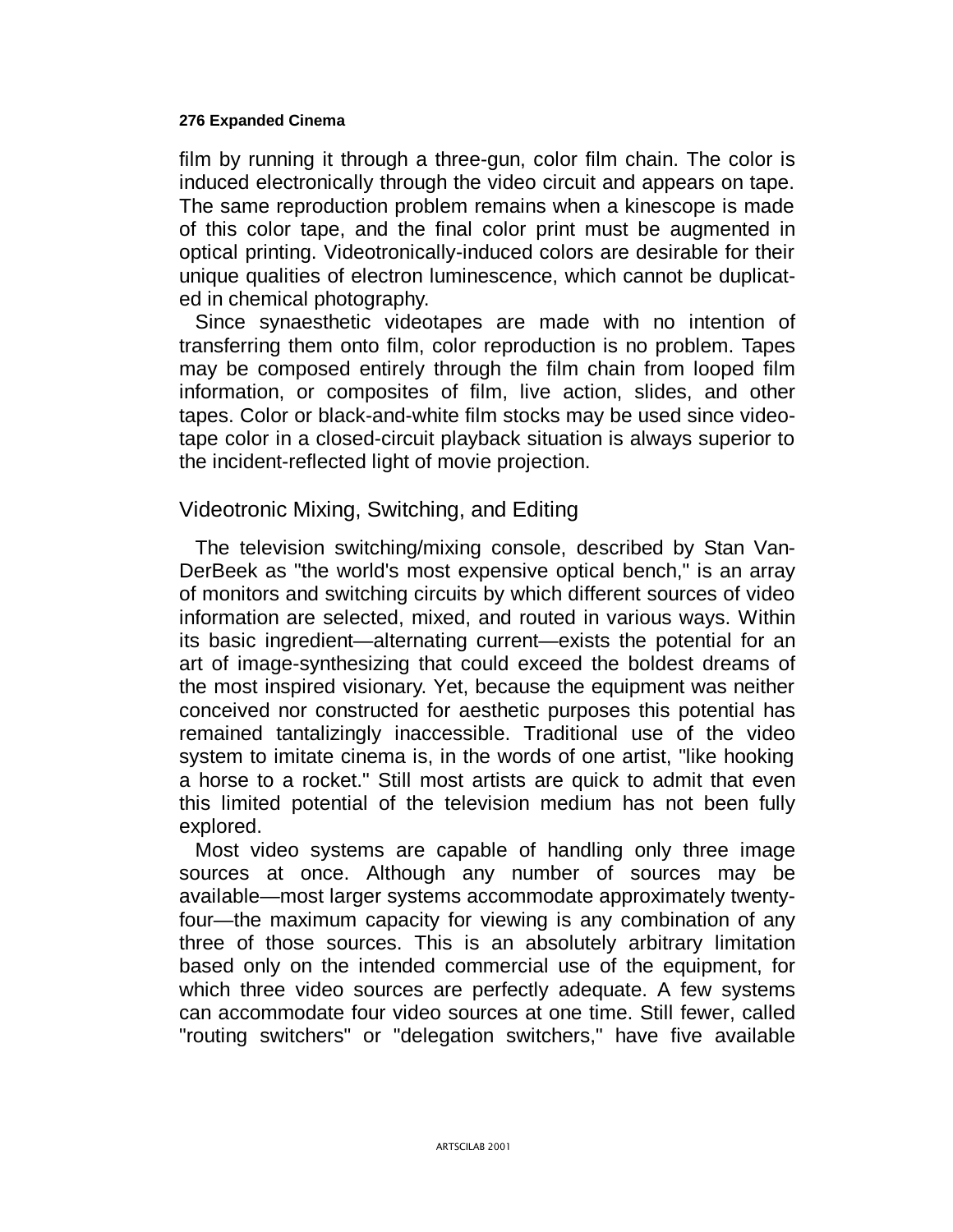sources, each of whose five input terminals is fed by five more so that the image potential becomes any combination of any five-timesfive video sources. This is a positive step in the direction of video synthesizing.

Compounding this image limitation is the cumbersome and unwieldy physical layout of the switching console itself. The primary reason is that video hardware has been design-oriented around the literary narrative mode of the cinema it imitates. It is built to accommodate a literary instructional form in which the elements are relatively simple and linear. In reality, the unique capabilities of video are perhaps even further from the narrative mode than cinema. No amount of written instruction could communicate the complexity of technical and intuitive maneuvers involved in the synaesthetic videographics we are about to discuss; and even if that were possible, no engineer could spend the time required to read and carry out those instructions: the program would never reach the air. Video hardware has been designed around a depersonalized instructional motive whereas it clearly should have been designed to accommodate personal aesthetic motives since all technology is moving inexorably in the direction of closer man/machine interaction and always has been.

The result of this traditional perversion of the medium is that any attempt at creativity becomes extremely complex and often flatly impossible. Even relatively simple effects used commonly in movies — such as dissolving from one matted title to another matted title are not possible with normal switchers. The desired effect is a background scene over which title credits, either static or in motion, dissolve from one set of words into another set of words without changing the background. In video this requires a very elaborate device called a "double reentry switcher" with six rows of push buttons for each video source. Combinations of any of two- or threetimes-six buttons must be used in order to get the effect on the screen.

Assume that one wishes a video image in which colors are automatically reversed while blacks and whites remain the same; or reversing the blacks and whites while colors remain unchanged; draining a picture of all colors but one or two; enhancing only one or two colors so that they become vivid while other hues in the scene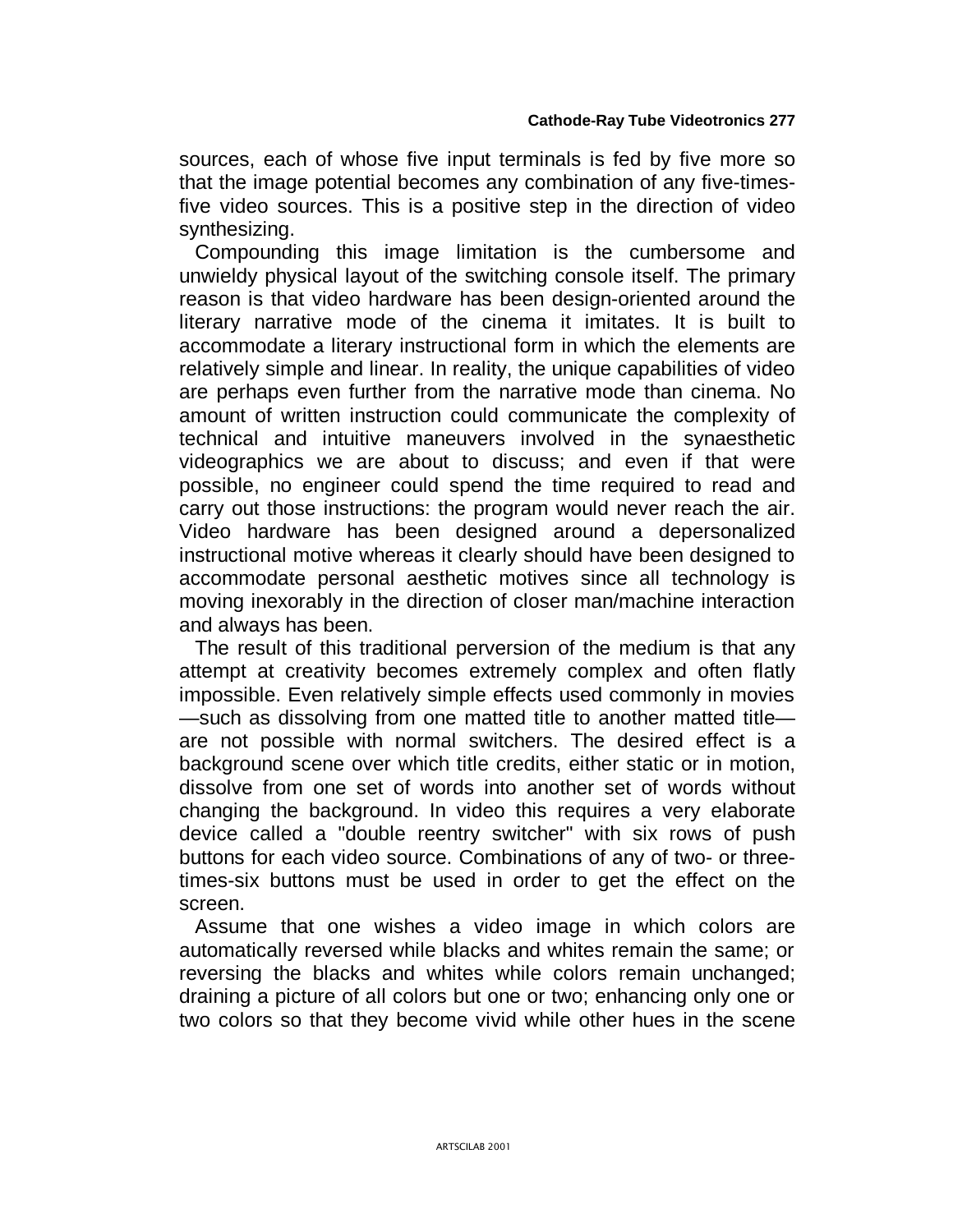

Stan VanDerBeek at work in "the world's most expensive optical bench," the mixing/ switching control room at WGBH-TV, Boston, Massachusetts. Photo: Gene Youngblood.

> remain stable; warbling a picture so that it looks like shimmering water; composite wipes, so that the edge of the wipe moving across the picture is not a hard edge but rather modulated by the audio or modulated by gray scales or colors; numerical camera controls that would cause one portion of a scene to grow larger or smaller according to the control setting. All of these things are possible in existing video technology, yet are not available to the artist in the form of a mixing/switching console. Moreover, they are potentially possible in a totally random and instantaneous fashion, whereas much labor and many hours are required to achieve the same effects in the cinema.

> In addition, there is no reason that video switching must be pushbutton controlled so that the operator of a common master-control switcher must select combinations of approximately one hundred and twenty buttons. Effects could easily be tone- or voice-actuated, or controlled by hand capacitors, photoelectric cells, or correspond-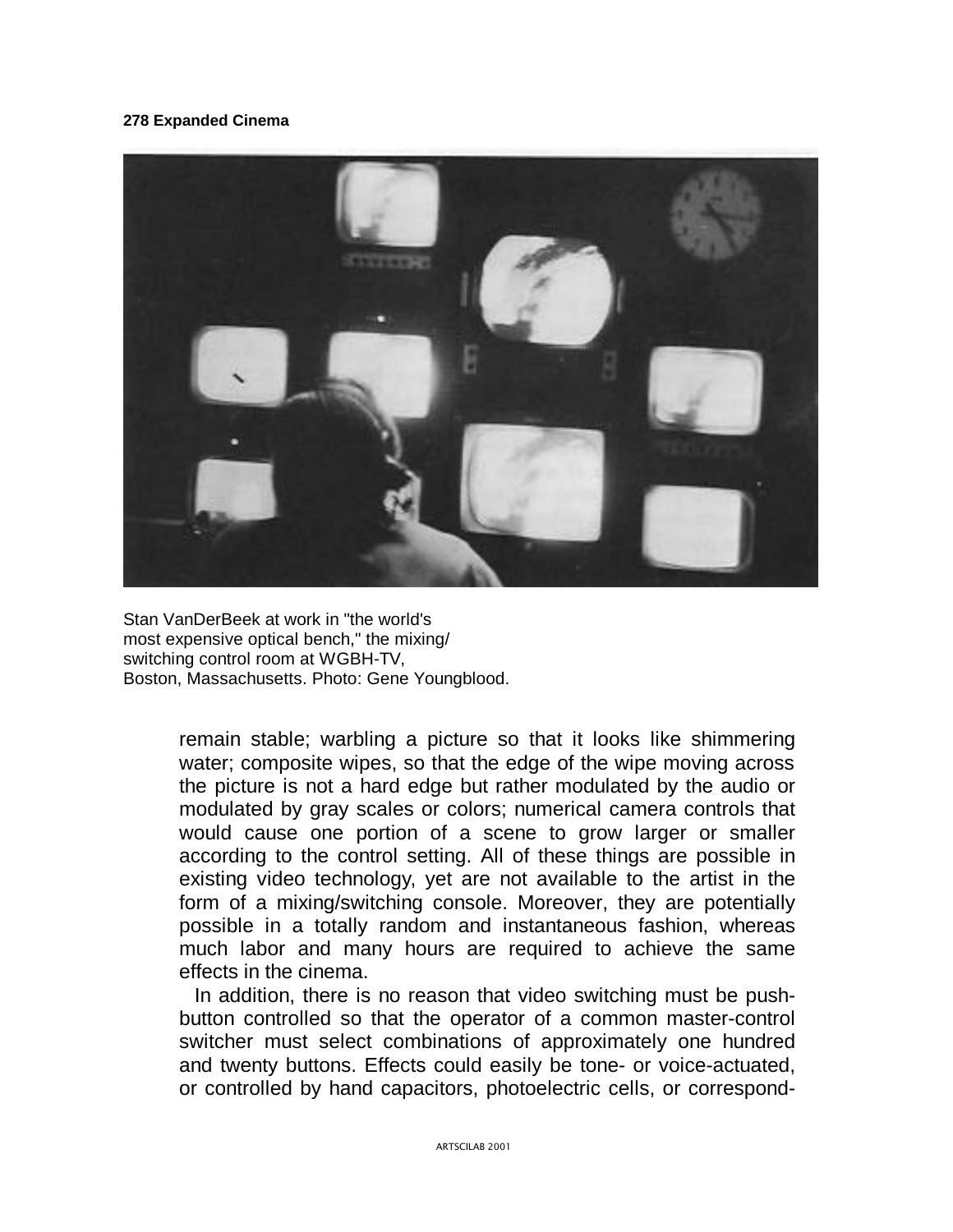ing pairs of voltages for transition effects. All of this could be realized in integrated circuitry, reducing the mammoth proportions of existing switchers by many times. Delegation or routing switchers could accomplish with twelve buttons what now requires more than a hundred.

The potentials of a video system are so vast that it becomes physically impossible for one person to have them accessible to him in a workable manner. This is where video-computer symbiosis becomes necessary. Virtually every possible alternative can be programmed into a computer, which then can employ them in a specific programmed order, or within random or semirandom parameters. Computer-controlled switchers can and will be designed that allow simultaneous processing of the video source by computer program, audio modulation, and manual override. In this way all desirable features of synergetic technology would be available: the randomness of a computer, which can be infinitely more "random" than any human; the video being semicontrolled by its own audio; and finally the artist manually overriding the whole system. Thus it would be possible to preset all conceivable combinations of alternatives for one video source, which could be actuated by one button or one audio tone. These capabilities not only exist within the scope of existing video technology, they are virtually inherent in the nature of the medium.

Until recently the one major advantage of cinema over video was sprocket holes and frames: that is, the ability to do stop-frame animation. For many years the closest that video could come to this was the digital method of videotape editing such as the Ampex Editec system or the EECO system. These methods involved the digital timing of the videotape cue track in hours, minutes, seconds, and frames. Thus it was possible to pre-edit a videotape session by setting a dial, or to do post-editing and single-frame animation, though extremely time consuming and lacking precision. Remarks video artist Loren Sears:

One of the hardest things to do is stop the recorders and try to sync them up again. So the goal is to go from start to finish in planned lengths but still keeping the tape recorders running. So I tried doing some animation with an Editec system. You can animate by presetting anything from one to thirty-six frames,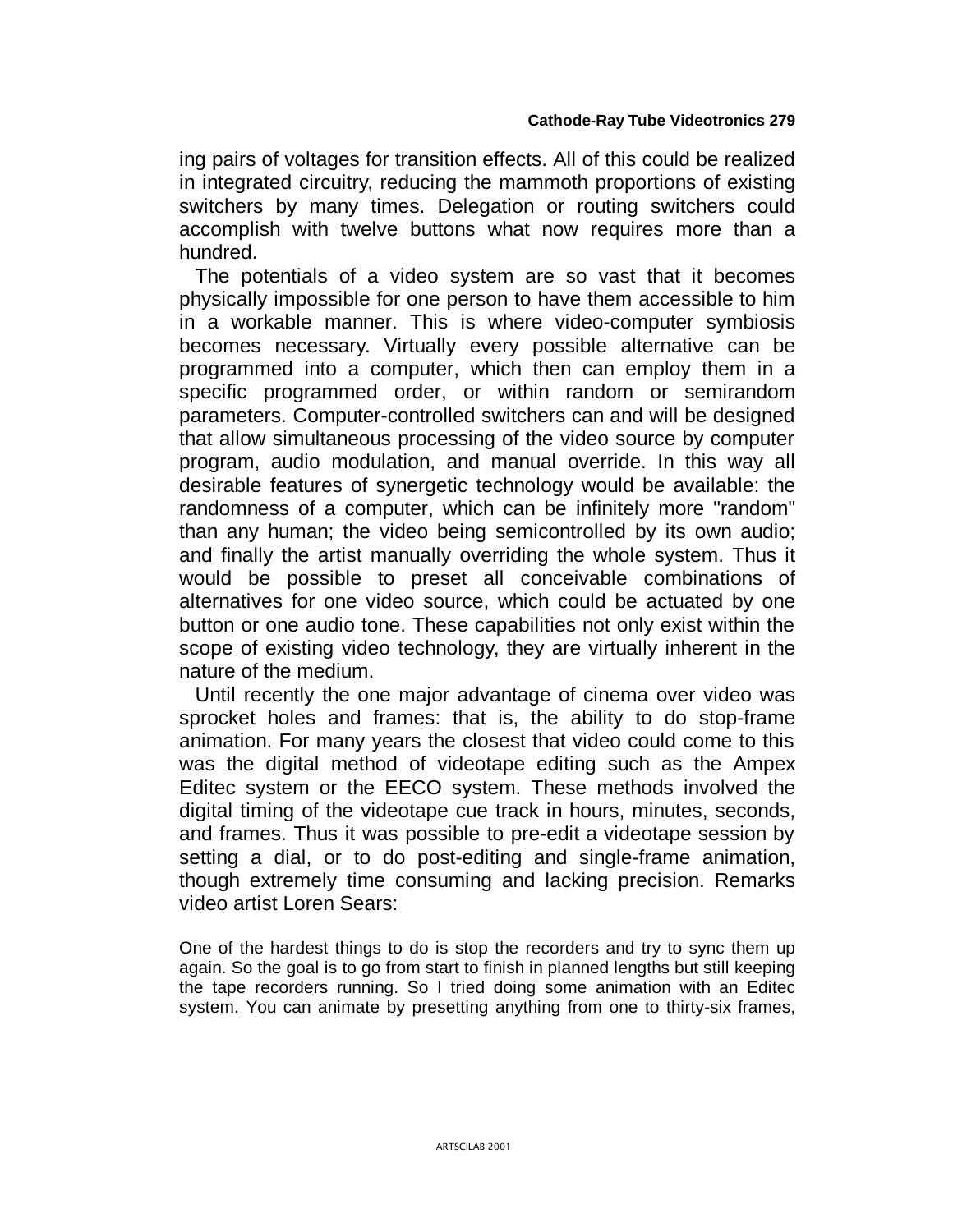and there's a manual override that keeps repeating the same frame as long as you hold it down. You lay down a cue track and set the machine going in an automatic mode. It has a seventeen-second cycle time in which it rolls to a stop, backs up and lays down a pulse where it's to pick up next time. It took about four hours to do twenty or thirty seconds of animation, whereas in film that's all instant with the single-frame button. This is exactly the reverse of other aspects of videoversus-film, in which video is much more expedient. It's an extreme example, but it's something that film can do easily and there's no advantage of doing it in television; you waste time, and you can be more creative in film.

However, greater animation control and simplicity is now possible in video through computer-controlled color disk recording such as the Ampex HS-200 system. It provides all of the editing freedom that previously was possible only with film, plus the ability to pre-program the insertion of cuts, wipes, dissolves, and other effects exclusive to video— all instantaneously, with the push of a button. Digital identification and retrieval of any frame within four seconds allows skip-framing and stop-motion at normal, fast, and slow speeds in both forward and reverse modes. Apart from this positive note, I have stressed the limitations of the video system as an aesthetic medium because they need to be emphasized, and because the many positive aspects of videographic art will be quite clear in the pages that follow.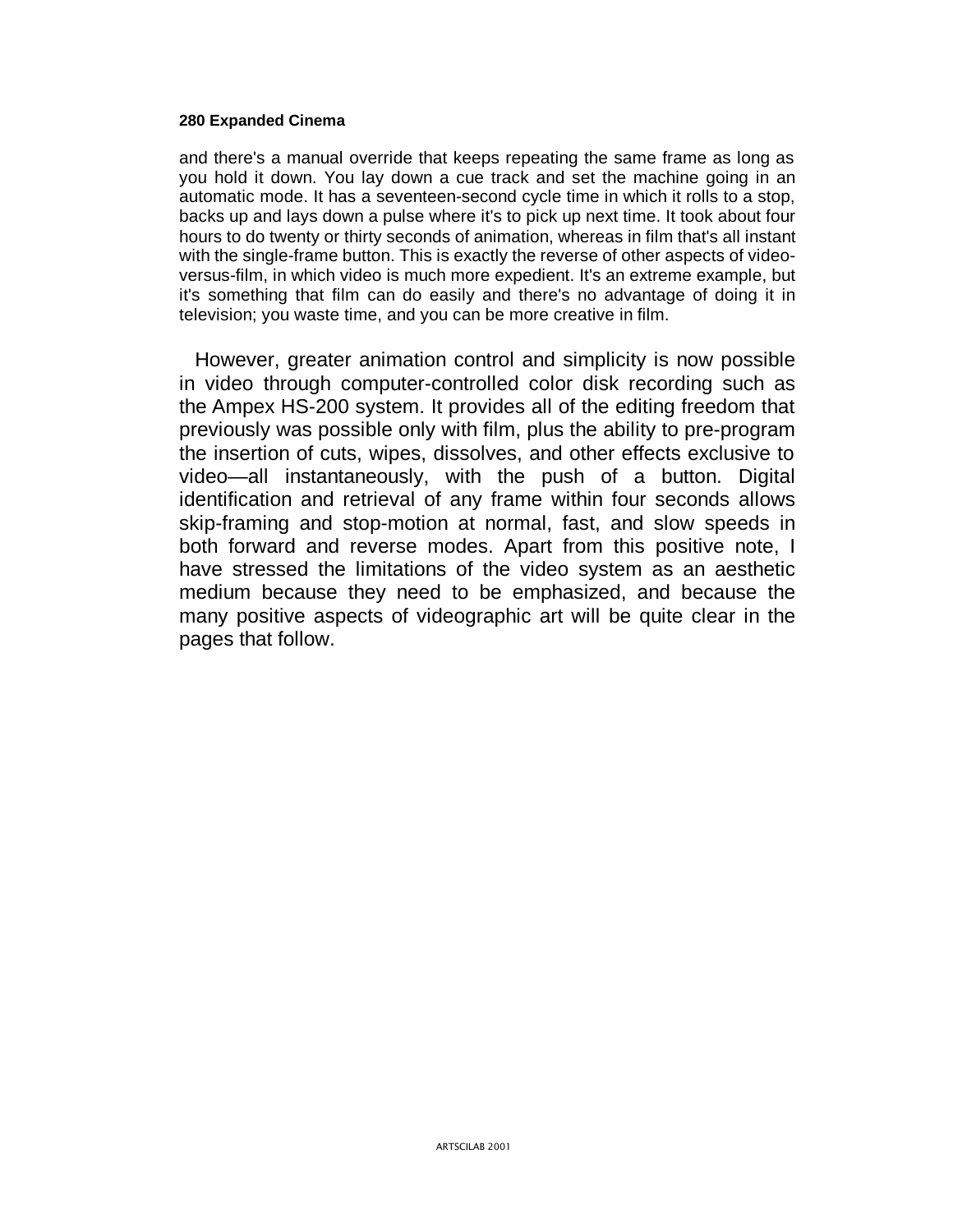# **Synaesthetic Videotapes**

VT Is Not TV

It is essential to remember that VT is not TV: videotape is not television though it is processed through the same system. The teleportation of audio-visual information is not a central issue in the production of synaesthetic videotapes; rather, the unique properties of VTR are explored purely for their graphic potential. An important distinction must also be made between synaesthetic videotapes and videographic cinema: the videotape artist has no intention of transforming his work into film.

"I've come to find out that there's a lot of difference between seeing something on a TV screen and seeing it projected," explains Loren Sears. "The two-dimensionality of the movie screen as simply a surface for reflecting a shadow is quite obviously incident light. Television doesn't have that two-dimensional quality at all; it doesn't strike you as a surface on which something is being projected, but as a source. It comes as light through a thing."

It is perhaps not surprising that the most important work in synaesthetic videotape has been done through affiliates of the National Educational Television network (NET). In 1967 an experimental video workshop was established at NET's San Francisco outlet, KQED, with funds from the Rockefeller Foundation and the National Endowment for the Arts. Two years later the workshop had become the National Center for Experiments in Television, with a grant from the National Corporation for Public Broadcasting.

In 1968 KQED became involved in a third project. In collaboration with San Francisco's Dilexi Foundation, the station provided facilities and assistance to artists commissioned to work in the video medium. Some of the most impressive videotapes to be seen anywhere resulted from this project, notably Terry Riley's *Music With Balls* and Phil Makanna's *The Empire of Things.*

Meanwhile, that same year, NET's Public Broadcasting Laboratory (PBL) produced a program of video experiments by six artists including Allan Kaprow, Nam June Paik, and Otto Piene. The show, called "The Medium Is the Medium," was produced at WGBH-TV in Boston, where later in 1969 Stan VanDerBeek became the first of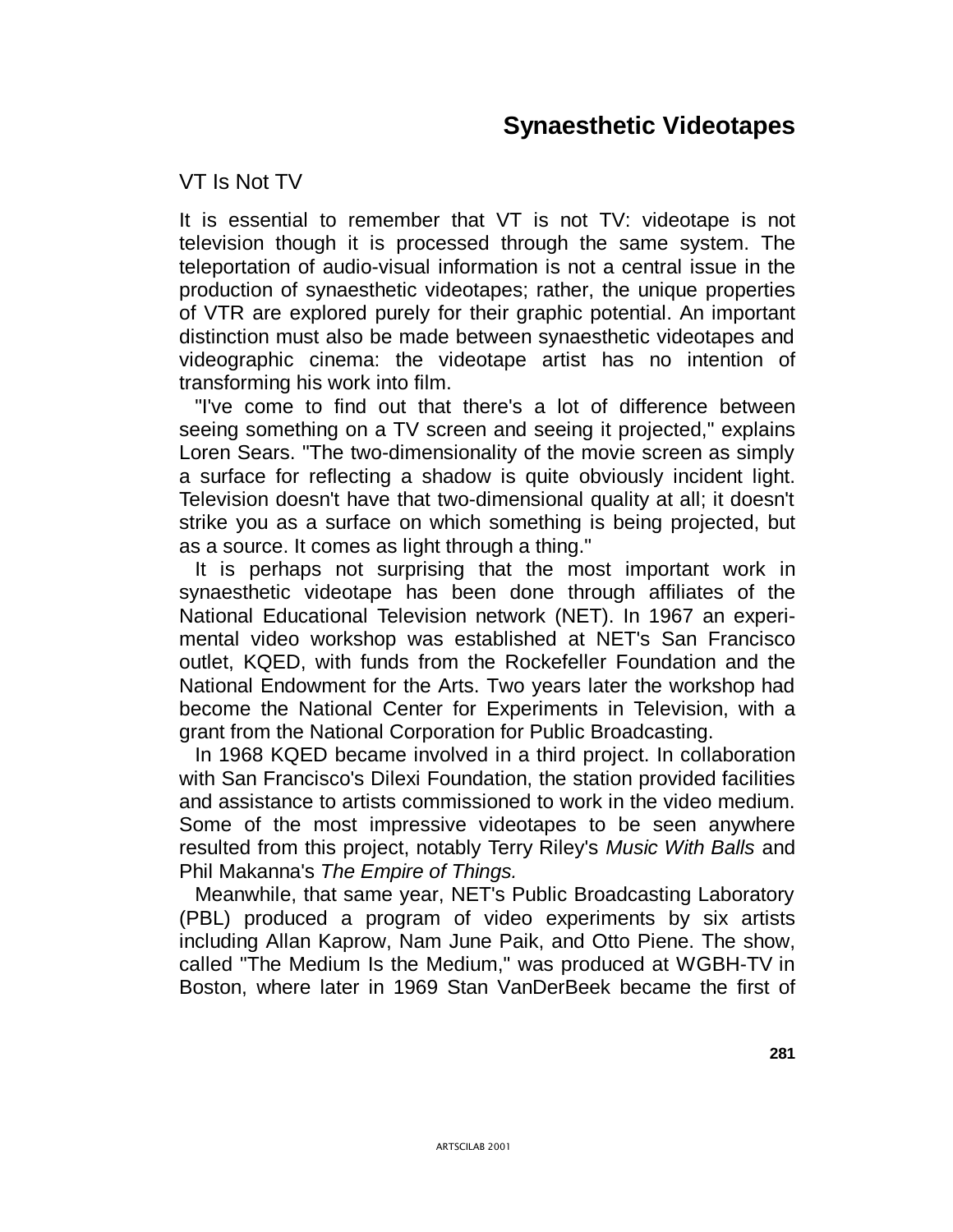several artists to take up residence under a three-year Rockefeller grant. He was followed by Nam June Paik.

A new breed of television management is evolving as teledynamic video consciousness saturates the noosphere. Since the fundamental art of television rests in the hands of the broadcaster— the ability to move information through time and space— his attitude toward the medium is a matter of cardinal importance. We know what most broadcasters think of the medium; in the following pages, in addition to discussing artists and their work, I hope to present a new attitude from a new generation of TV management. Until videotronic hardware becomes inexpensive enough for individual use it is the producers, directors, and station managers who make today's video art possible. Brice Howard of the National Center, John Coney of the KQED/Dilexi programs, and Fred Barzyk of WGBH are exemplary of the new vision in television.

## Videospace: The KQED Experimental Project

With few exceptions, most of the work produced during the first year in the experimental workshop was black-and-white videotape. The approach seemed balanced between use of the medium for its kinaesthetic design potential, and the medium as vehicle or environment for some other aesthetic content. Artists in residence included a composer, Richard Feliciano; a poet, Joanne Kyger; a novelist, William Brown; a painter-sculptor, William Allen; and a filmmaker, Loren Sears.

In addition, various guests were brought in throughout the year, participating from one week to three weeks. These included Ellen Stewart of the Cafe La Mama theatre troupe; Paul Foster, one of the playwrights who had come out of that workshop; Eugene Aleinakopf, an expert in television law; Maurice Freidman, a theological philosopher, particularly known in the United States for his English translations of Martin Buber; Robert Creeley and Charles Olson, poets; and Joel Katz, a New York psychiatrist.

The two most vital functions were performed by Robert Zagone who was resident director of the actual videotaping sessions, and Brice Howard, organizer and administrator of the project. I asked him what answers had been found to the project's two questions: What is the nature of the medium? Can an artist work in it?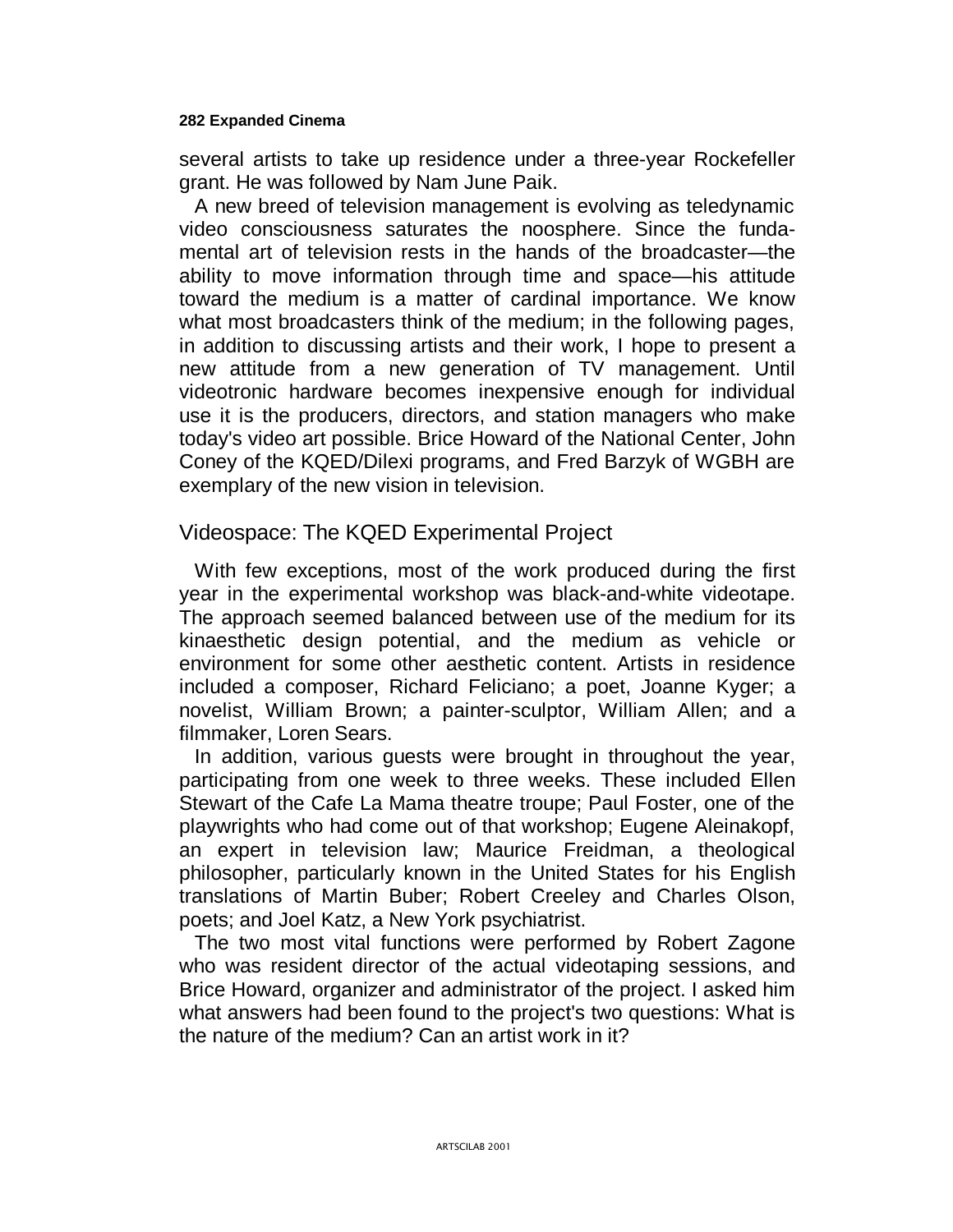- BRICE: Yes, the artist can work in television. Of course it's quite a different system from that of the artist. Artists generally are one-toone people. They and their medium are in direct contact. But the television system engages a great many people; any product of that system is the product of a number of people. No single human being can make anything in television. And of course television equipment is not easily available to the artist either.
- GENE: One possibility is working through the medium of the cassette videotape cartridge rather than a broadcast system.
- BRICE: No question about it. But it s a long way off, not so much technologically and commercially, but philosophically. The kind of work going into the EVR cartridge now is institutional. The artist will be the last to participate.
- GENE: And what have you discovered about the nature of the medium?
- BRICE: Where I'm having the greatest difficulty in reporting this occurrence is in discovering ways of separating the medium from its broadcast, distribution characteristics. Television has been a broadcast system, and for that reason its technology and its practice grow essentially from that logic, the logic of distribution. We accepted the inference that we were not obligated to produce anything. And because of that, all kinds of things happened. If we had started out by saying "let's make a program" it would have been a pretty redundant or repetitious thing.
- GENE: In your estimation the technology is separate from the practice?

BRICE: The emphasis so often gets centered in the technological. I want to take it away from the technology because it really is not that. So frequently I find myself saying, when confronted with technical questions, "It is not technology; it is *attitude shift* that is making this happen." Indeed, there is no technology in any of the experiences we've had that is greater than that which exists in any standard television studio. We went after our goal from a different place. For instance, you can experience some of our material and feel that you're discovering an enormously rich technical breakthrough, when as a matter of fact what you're experiencing is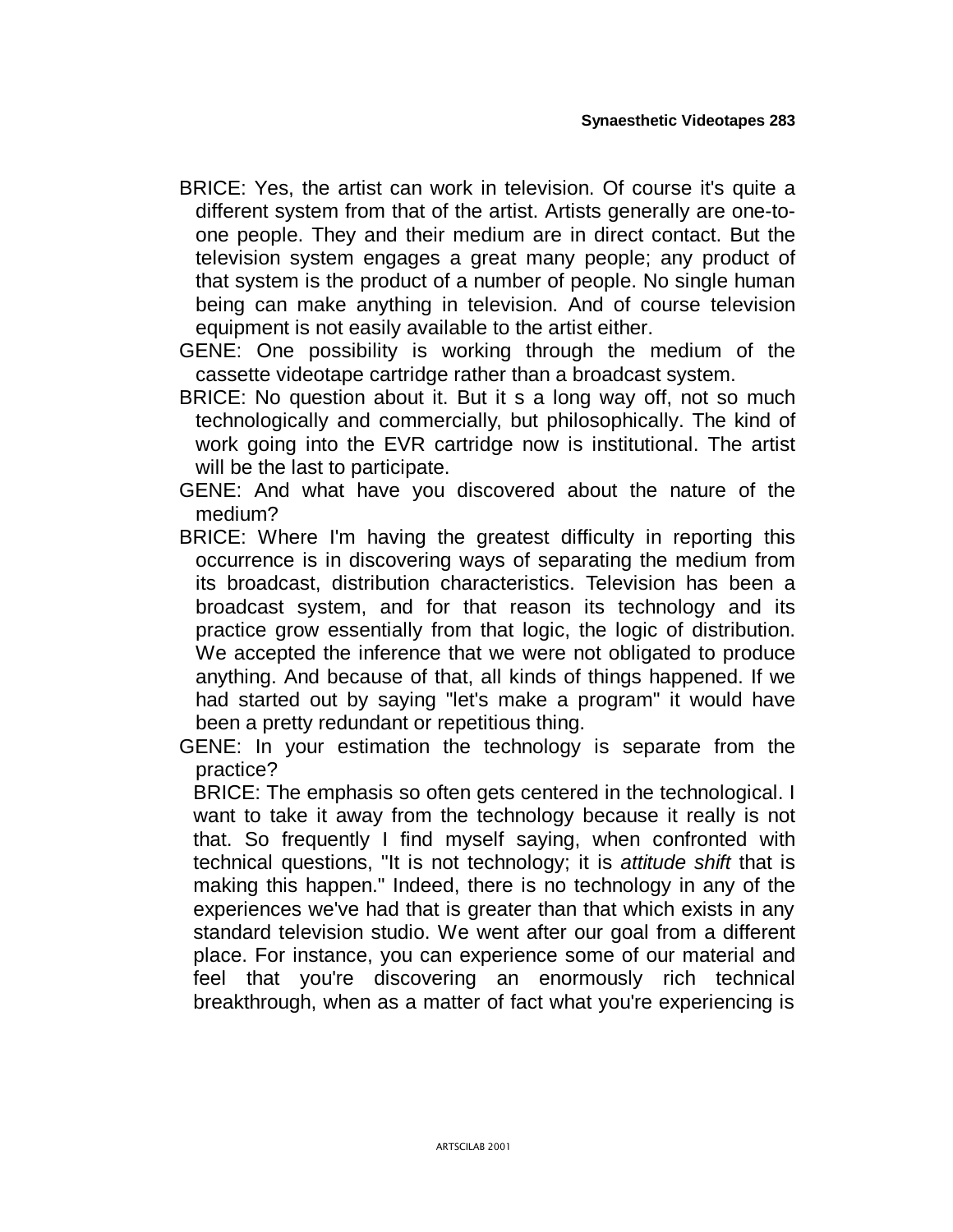process. And the same process would be with clay, paint anything. In this case the material just happens to be the electron. All the tapes have no post-editing, are records of process, records of discovery, untouched, nonobjective, nonprogrammatic. Very often the most meaningful moments were those in which some incredibly remarkable, mercurial connection was occurring among a number of people, and the process was constantly feeding back upon it.

GENE: Were certain visual effects deliberately sought?

- BRICE: When you describe a particular visual effect achieved in our work it must be remembered that there are so many other elements involved. Television has been fed by four currents of recent history, and one not so recent: cinema, radio, journalism, and theatre. And the characteristics of these histories affected the making process. You mention a specific effect and I might tell you that keying is the technical means by which you acquire that effect. But in order for that effect to be genuinely valuable we have to add theatre's part, journalism's part, radio's part, and film's part. Then keying becomes something meaningful.
- GENE: What effect does radio have on keying?
- BRICE: It has to do with the architectural space in which the experience occurred. You see, the fascinating character of the space in which some of the sources of the mix are acquired is that it's a space of a different order. The television studio is affected architecturally by the influences of theatre and radio. For example, the audiometrics— the acoustical character of that situation— is very much influenced by microphones which preceded television. And how sound pickup sources affect the order of masses, planes, volumes, compositions, so on. Very frequently the imposition of that technology, which has nothing to do with the experience you're seeking at the moment, is there nonetheless and has to be taken into consideration, forcing certain kinds of compromises. For example there's no reason that an omni-directional acoustical transducer cannot be devised to pick up all the sound in all the 360-degrees of cubic space within the studio. But there isn't one. And that's partly a factor of radio and partly a factor of film.

The architectural space itself is very close to theatre, from which film derived its basis, etcetera, etcetera. And indeed in a conven-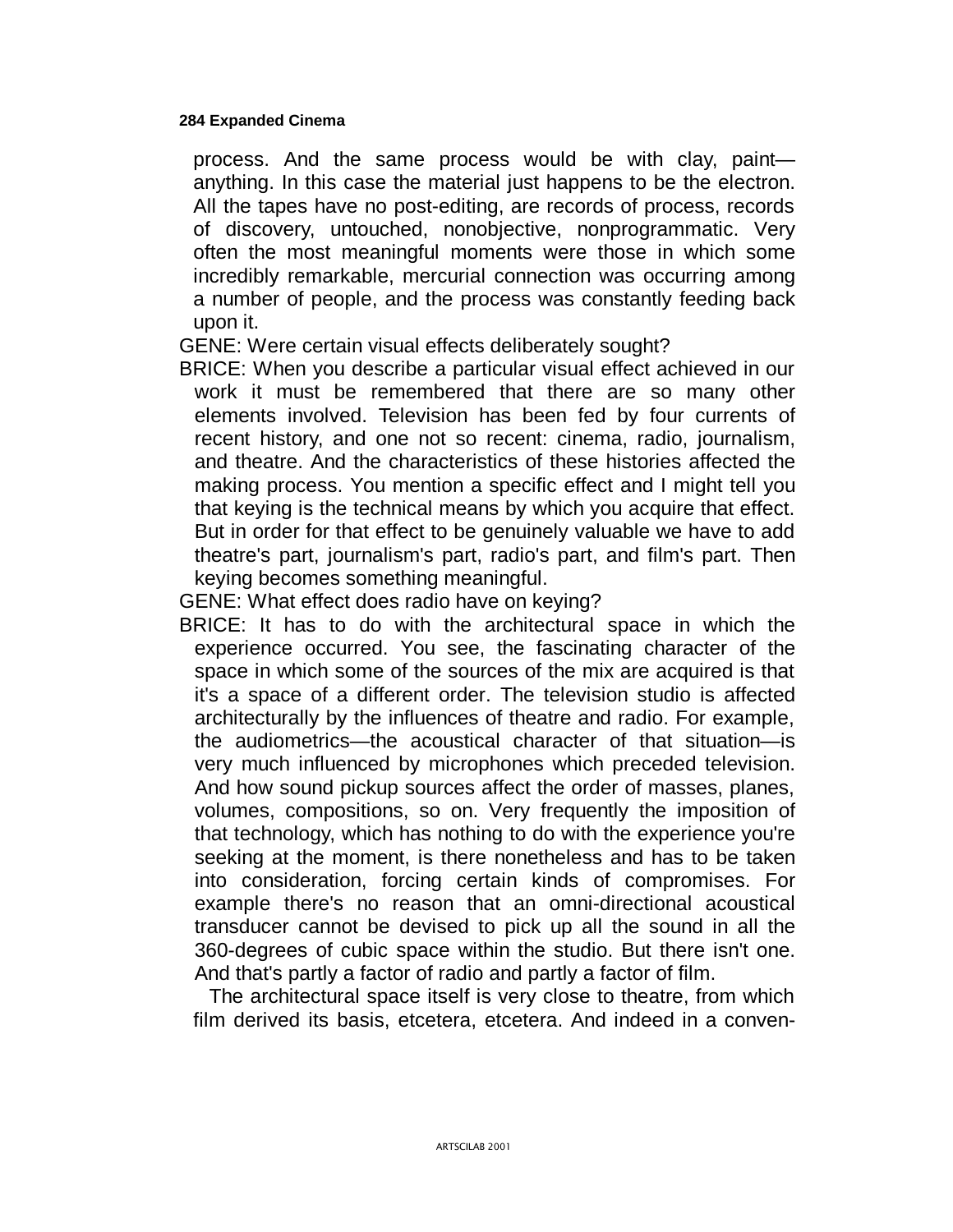tional studio, ask a so-called set designer, stage designer, television art director (all those terms apply to the same man in television; all those terms are used in television), you ask that man to fix you an environment and more frequently than not he'll fix you an environment that looks like it's on a stage. Indeed you can almost see the proscenium arch. Now the cubic space with which you are dealing in this newer mode of television is of a different order entirely. The only space which is valid is the space on the surface of that monitor. Whether or not one wants to argue about the word "space" is irrelevant as long as you understand the intent. I'm saying that it isn't in the studio, it's in the monitor. Now, the monitor screen has some remarkable characteristics. Among other things, it itself is information irrespective of anything you put in it sign, symbol, rhythm, duration, or anything. It is delicious all by itself, if you want to enjoy it, though its matter is apparently of a totally random character. It is different, for example, from the reflective surface, which is a movie screen, off which light bounces with the image intact. But television is an electronic surface whose very motion is affecting the motion that you're putting into it. And what is really the richest part of television, less its technology, less its cubist nature, less its incredible colorations and shapes and motions and excitements— it's *now,* it's capturing the damned *actual* with all of its aberrations. Television will help us become more human. It will lead us closer to ourselves.

# Robert Zagone: The Music of Electrons

Virtually all of the project's black-and-white tapes, plus a one-hour segment of a regular KQED color program called *West Pole,* were directed by Robert Zagone, one of an increasing number of video artists who approach the medium from the side of the new consciousness. ("I *mixed* the programs," Zagone said. "We don't use the term 'director' any more.") Out of more than forty hours of tape approximately fifteen hours were considered relevant. Of these I have selected two for discussion here.

The first is a brief but devastating exercise in feedback techniques, which was among many effects accompanying a poetry recital by Robert Creeley. This particular episode involves the gradual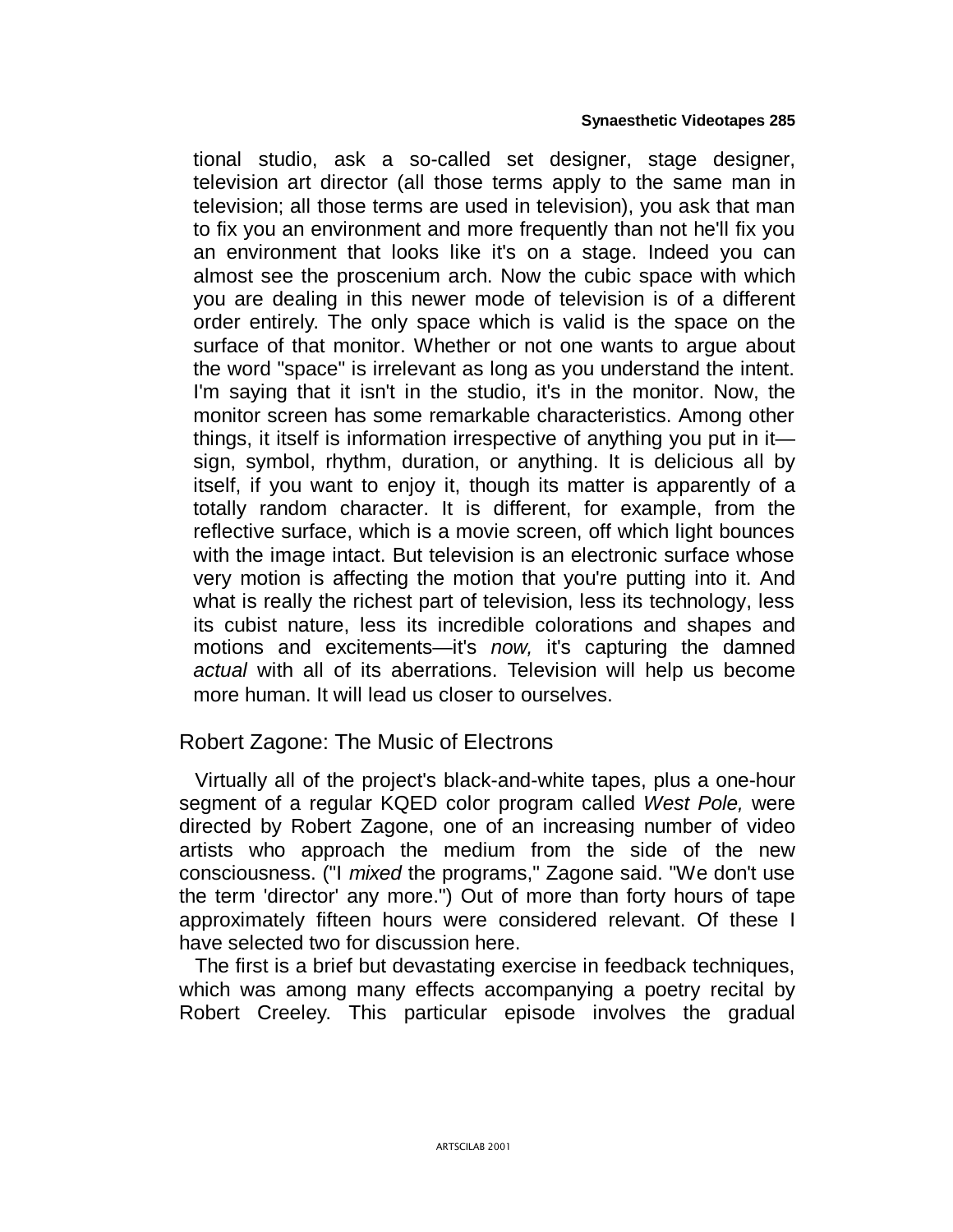

Multiple-camera feedback techniques produced this disintegration of form in *Videospace* at the KQED Experimental project.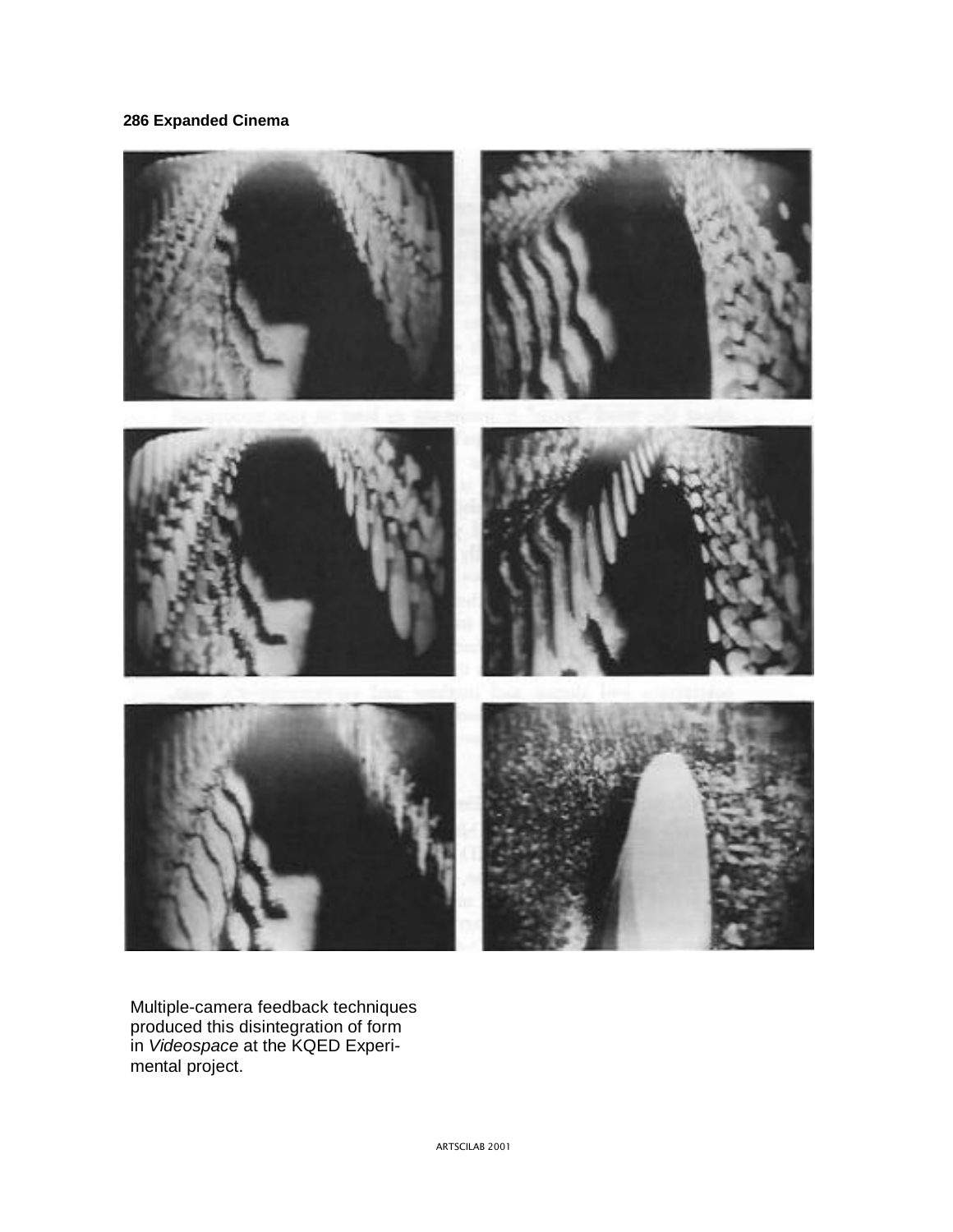disintegration of the poet's profile in silhouette. In addition to the figure, other image sources included multiple translucent plastic surfaces being fed into a monitor that was taking images from still another source. At one point all three cameras shot the same monitor that displayed their images.

The result is an almost visceral, physical quality to the image as endless waves of flaking matter peel away from the silhouette, slowly at first, then faster and more chaotically, with ever-increasing convolutions of geometrical patterns. A kind of serial nightmare, like a magnetic field suddenly rendered visible, the reverberations of chiaroscuro flip hectically in giant sweeping flak bursts of light until a shimmering white glow is all that remains of the image of a man. "It's really a matter of where your head is at with respect to the technique," said Zagone. "I would say that it would take eight months to achieve in film the same effects that took us one minute and fortyfive seconds with Robert Creeley's recital. And even then the texture would never be the same."

Like most videographics, the immediate impression is of seeing something that one has never encountered before, except perhaps in dreams. This was even more pronounced in Zagone's interpretation of a solo dance sequence involving a male dancer in six levels of delayed tape superimpositions of de-beamed positive and negative images. Three cameras taped the dance simultaneously as Zagone mixed. At first the dancer is silhouetted in black against a white field. A second and then a third image of himself, delayed and slightly staggered with each superimposition, appear like ghosts who follow him through his routine. Suddenly the background becomes dark and the dancer develops a glowing white outline or halo; his facial characteristics become ominous with huge white eyes and exaggerated features. Still more delayed images appear until there are six figures of the same dancer seen simultaneously at various points in time, like visual echoes. The richness of the image was varied with each superimposition, causing some images to stand out while others fade almost into nothingness. Finally, as though trapped in some video world where space and time are out of register, the dancer looms large and close, peering into (out of) the camera (monitor) as though to examine the "real" world of men.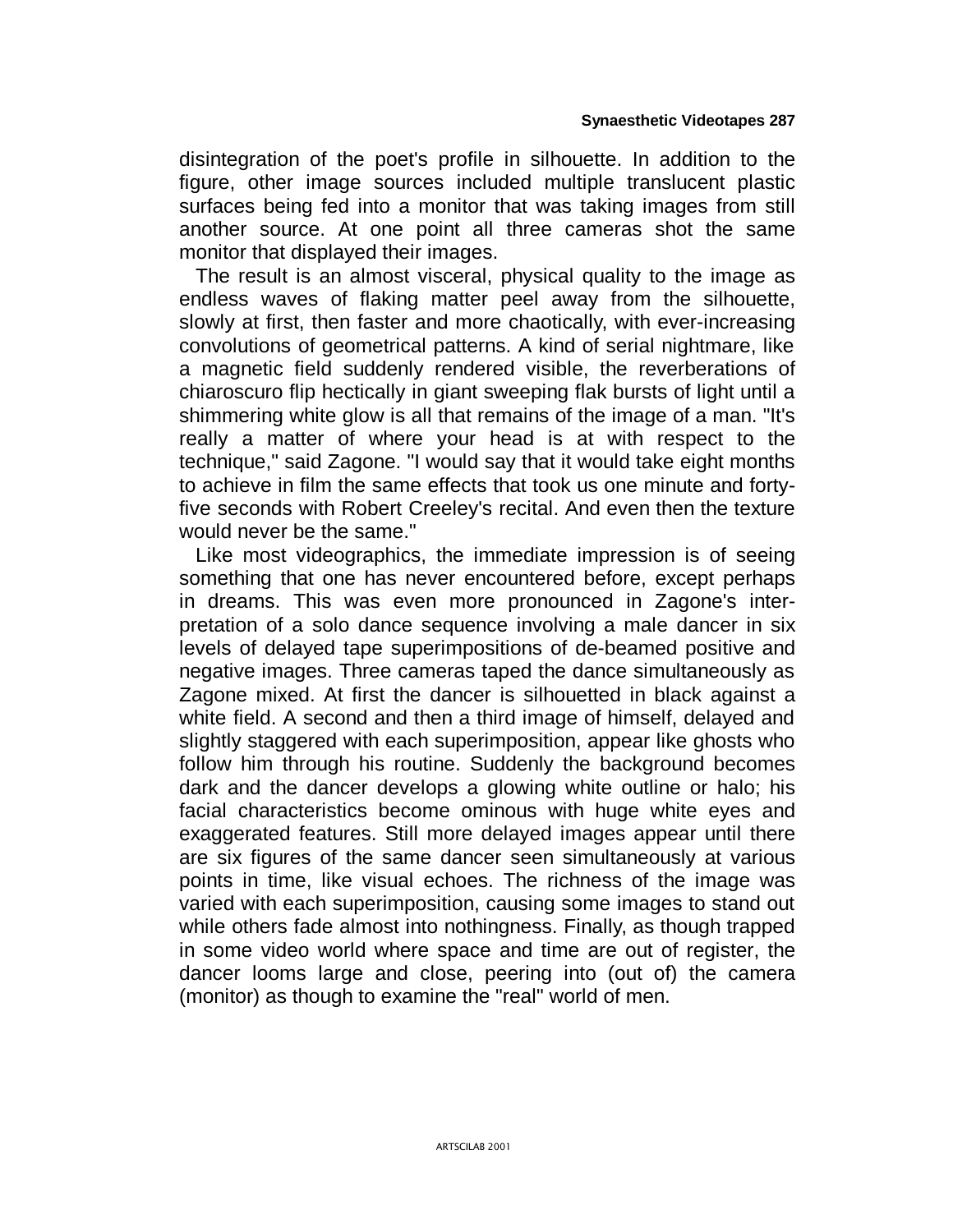

Six levels of delayed videotape superimpositions of de-beamed positive and negative images were combined in this experiment at KQED.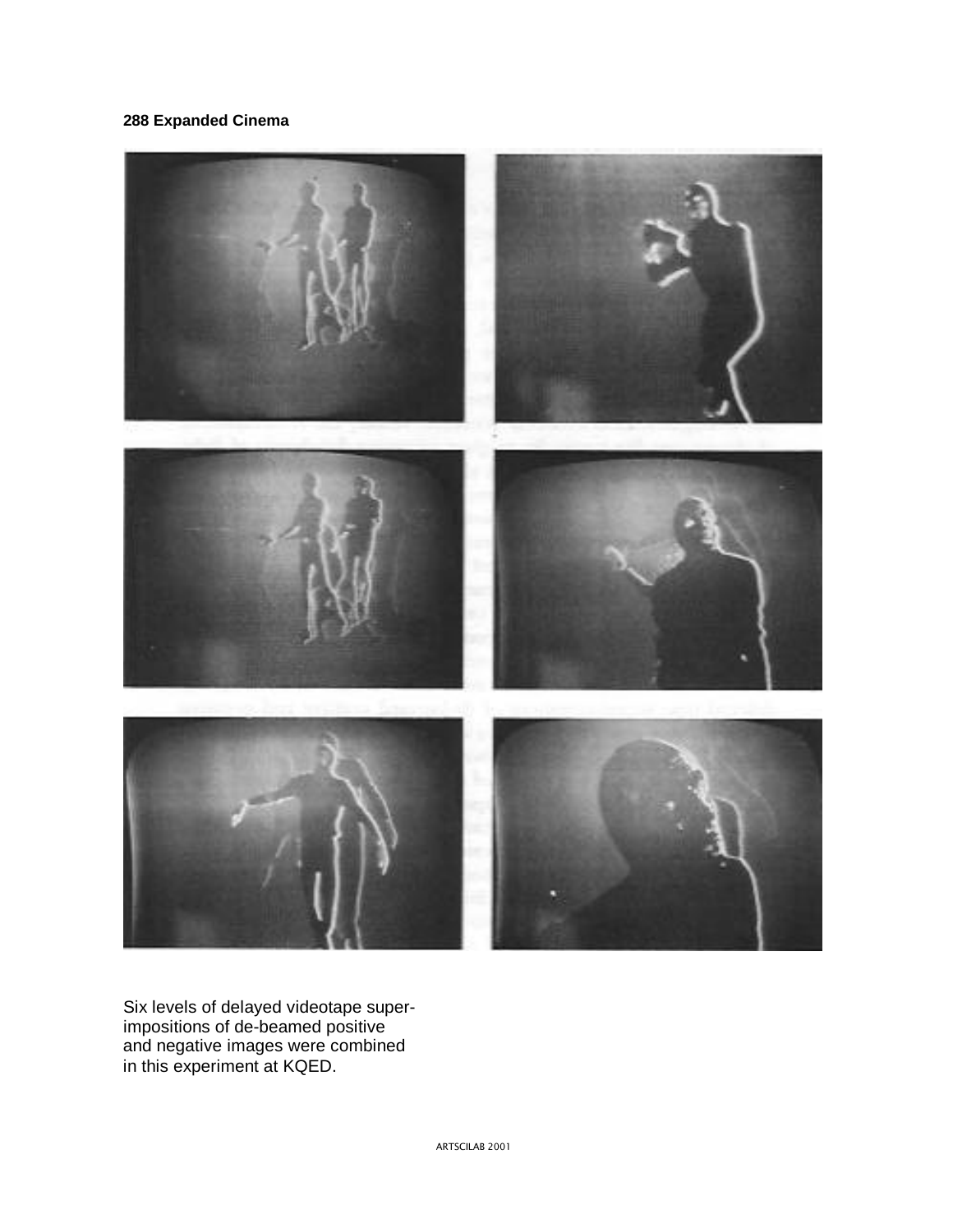### **Synaesthetic Videotapes 289**

"The technique is satisfactory," said Zagone, "but requires immense sophistication on the part of the user. You must constantly be thinking in advance— where will you be five superimpositions from now? How will you deal with the tape at that point with respect to the images you're creating now? We had no plan for that sequence ten minutes before it began. The conceiving of it took place as it happened in the cathode tube. It's all in the electrons. The effects exist nowhere but where you see them. It's not in clipper levels or blanking pulses or blacks and whites— that's not where it's at. The most successful moments occurred when we had absolutely no preconceived notion of what would happen."

In May, 1968, Bob Zagone directed two half-hour segments of KQED's *West Pole,* featuring a rock concert by The Sons of Champlin. Even for young filmmakers of the San Francisco/Berkeley area, where synaesthetic cinema is part of the life-style, this initial exposure to pure video amounted to a revelation. An article in the rock newspaper *Rolling Stone* described the show as "more psychedelic than underground movies." The realization that something so common and "public" as a television set could be the source of virtually unprecedented visual experiences was the beginning of a new socio-technical awareness that is now common, as are the *West Pole* techniques. Colors bloomed, flared, and melted; shapes disintegrated and intermixed; the picture-plane was demolished in a cascade of spectral brilliance— the *Bonanza* fan, who knew that television was capable of something more, finally saw that potential in all of its phosphorescent shimmering beauty.

GENE: What were you reaching for in the *West Pole* work?

BOB: I just wanted to fuse the electronic music with electrons. Video is very close to music and rock music is very close to video.

GENE: What effects were you particularly pleased with?

BOB: Tape delays and de-beaming, primarily. We had been working with refinements of those techniques regularly for six months.

GENE: There's a fabulous scene where the fellow is singing: green gaseous clouds move across his mouth, and when he opens his mouth to sing, the inside is intense red.

BOB: That's a combination of tape delay, feedback, de-beaming, tearing the key, and the black-burst generator which suffuses any color with black.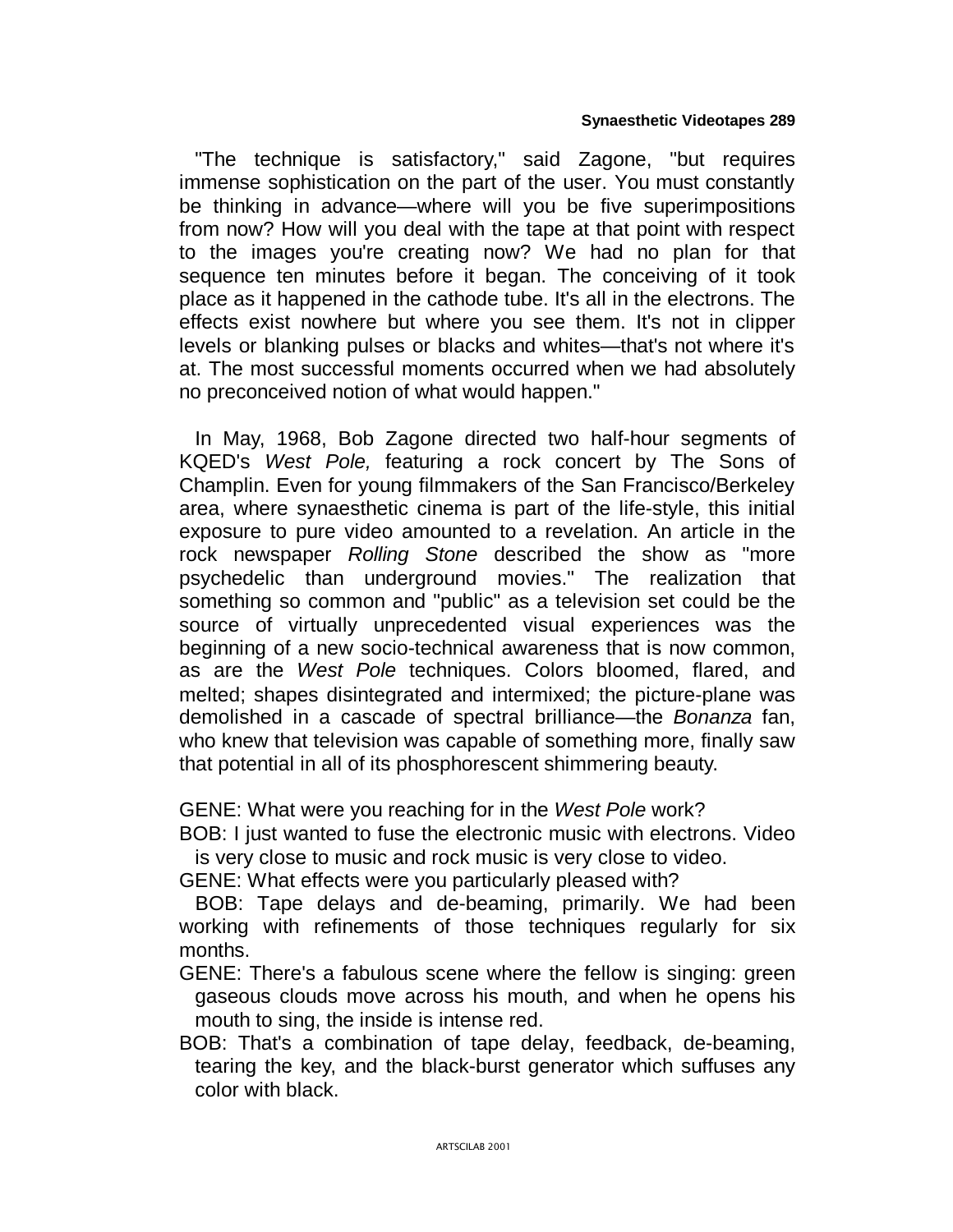

Loren Sears: Sorcery. 1968. VTR. Black and white. 30 min. "I wanted to express a feeling of entrapment in the electronic environment."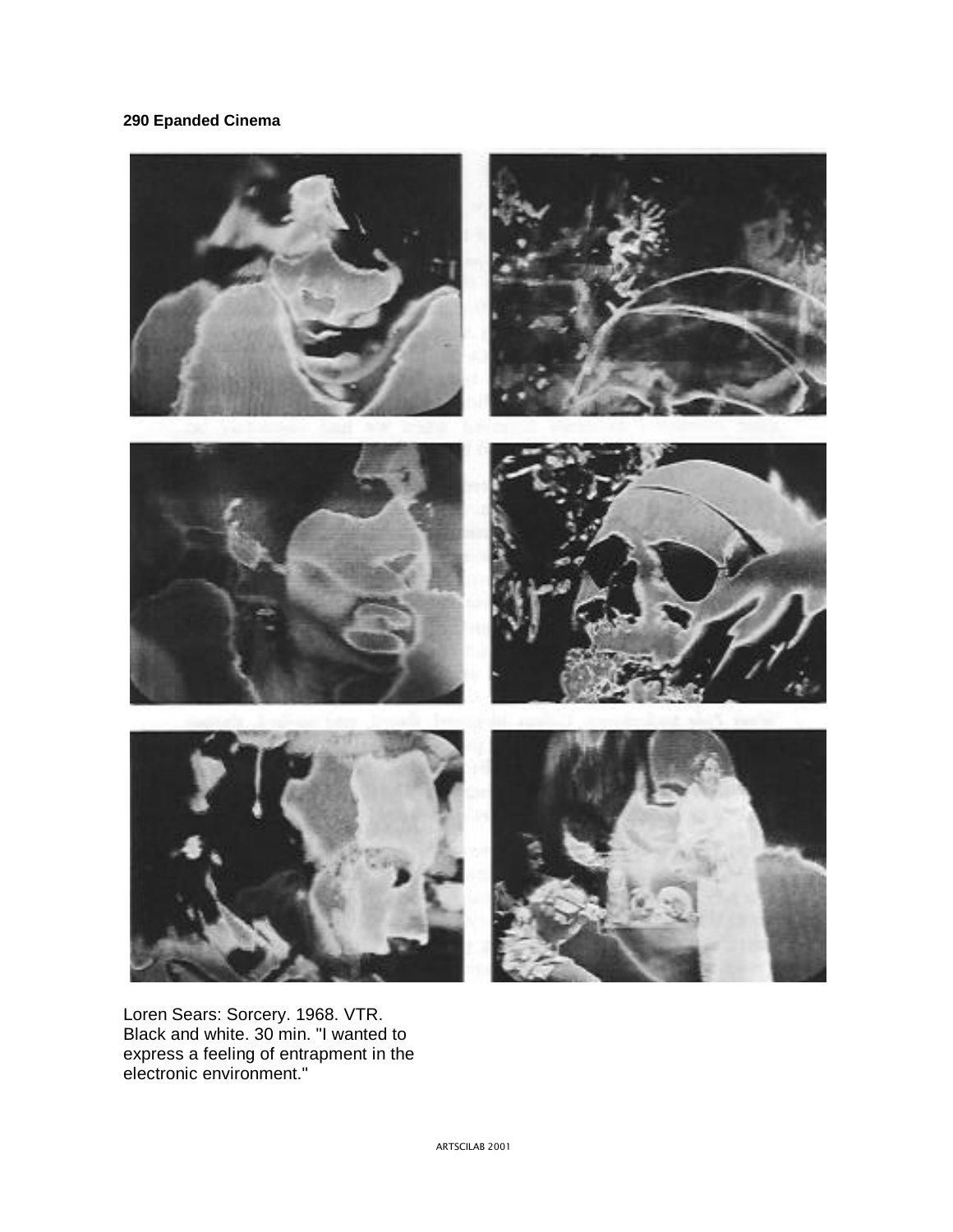### Loren Sears: The Sorcery of Neuro-Aesthetics

Loren Sears regards television as an extension of the central nervous system, and thus employs the term "neuro-aesthetics" to indicate the unique character of videographic art. Sears produced seventy-five minutes of experimental videotapes as an artist in residence at KQED in 1968. The best was called *Sorcery,* which he codirected with Bob Zagone. "Every medium," Sears explained,

has a fundamental means of operation. In film it's sprocket holes, registration, optics, frames. The characteristics of television are different. In both cases, however, there's a strategic way of using the medium effortlessly. *Sorcery* was an attempt to go right through the medium using what it can do easily.

It occurred to me that if media are extensions of the central nervous system, it's like you're taking on an extra load. There's more of yourself to deal with, because while you're putting things out of it, you're also taking them back in. So I'm certain there are hallucinations which occur entirely within this realm. It has its own ability to create, its own importance, its own way of seeing things. It shapes the world-view information that's put in and taken out of it. So I wanted to do a very intuitive piece that would express a sense of the video mode of operation. I wanted it to evolve without a script simply from camera techniques, mixing techniques, a set, two people clothed in an odd fashion, some props like death's heads. So I put Joanne Kyger and Chuck Wiley, with his violin, in front of a rearprojection screen for slides.

I wanted to express a feeling of entrapment in the electronic environment. You watch television and all you know is what's going on in television. That's all you really find out. There's no way to tell if that's really what's going on in actuality. It was pretty difficult to think of a way to suggest that, so I just told Chuck and Joanne that they were totally trapped in this milieu and their problem was to try to get through it somehow to outside reality through some kind of divination. They were left alone in the studio with these instructions and two cameramen who had been given shooting patterns to follow. They ad-libbed their way through it. Chuck played his violin. And what happened was that they began to feel it. It began to work on them.

Through de-beaming and keying of one camera while a second camera was on tape-delay, an ominous sense of the video environment was generated through most of *Sorcery.* Relatively representational images slowly disintegrated into swirling diaphanous lines and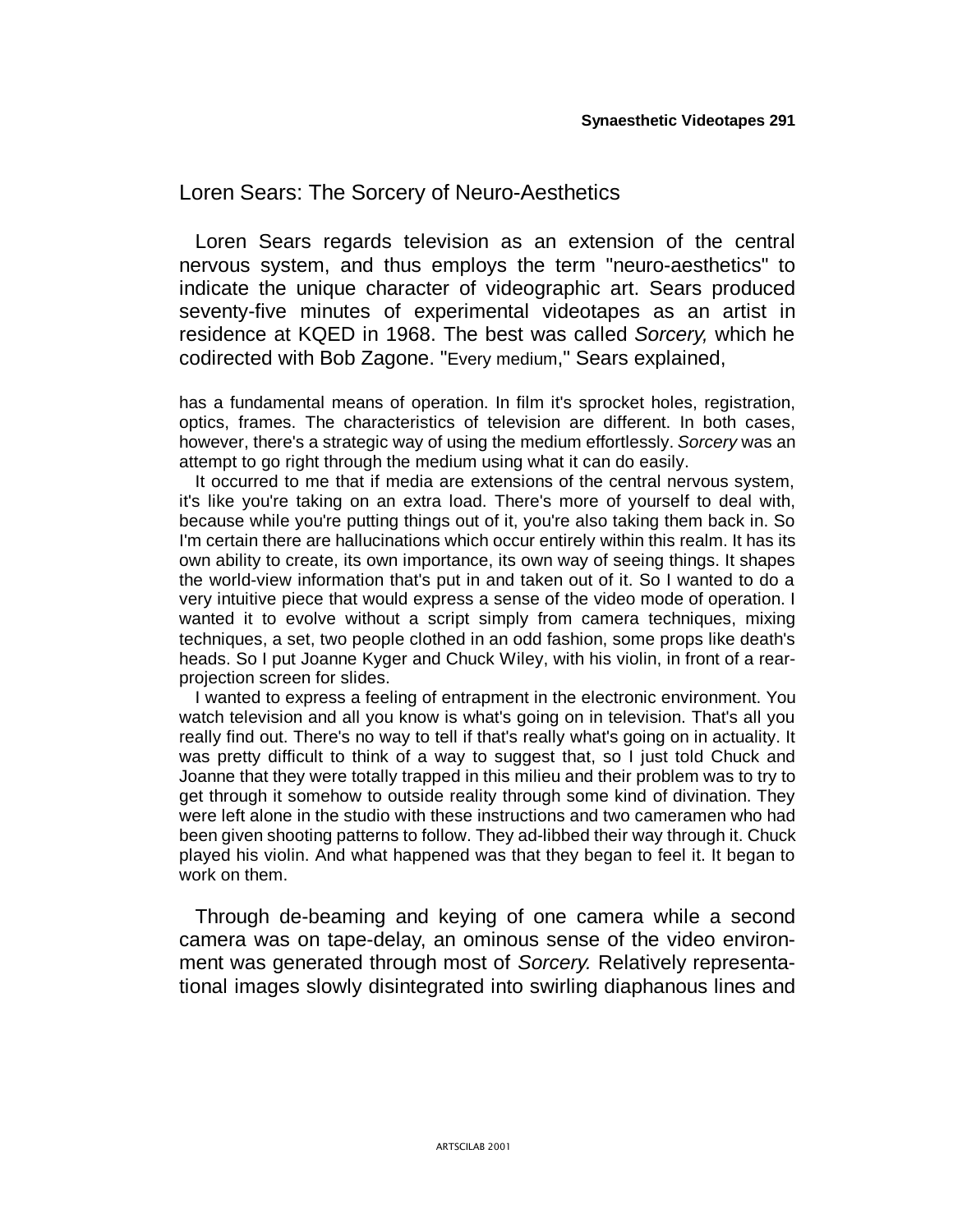clouds of light. The death's head melts into vague outlines through which are seen smoky crumbling faces and ghostly superimpositions. Long sections of the half-hour tape are composed of swirling lines as sounds and voices are heard as though from another world. Humans interact with clouds of electrons, which seem finally to engulf them.

"Any medium can be transformed by the user," Sears said. "The paradigm for it all is music. There's the music of the medium, which means it also has a muse. We can learn from it. Television has been used as an attraction, a come-on, an effect. Nothing used for effect is an art." Just as in his synaesthetic cinema, Sears merged aesthetic and technique. There are no effects when form and content are one.

## Conceptual Gallery for Conceptual Art

The traditional triangle of studio-gallery-collector in which art historically has thrived is slowly being transformed. The psychological effect of television's totally immaterial nature may be largely responsible for the contemporary artist's awareness of concept over icon. For several years Gerry Schum has operated a unique "television gallery" *(Fernsehgalerie)* at a station in Dusseldorf, West Germany. "In art," he explains, "there is a general change from the possession of objects to the publication of projects or ideas. This of course demands a fundamental change in artistic commerce. One of the results of this change is the TV gallery, more or less a conceptual institution which comes into existence only in the moment of transmission. After the broadcast there is nothing left but a reel of film or videotape. There's no object that can be seen 'in reality' or be sold as an object."

Somewhat similar ideas inspired San Francisco art dealer James Newman to transform his Dilexi Gallery into the Dilexi Foundation in December, 1968, with the purpose of "allowing more freedom for the artist, reaching a general audience and making art an organic part of day-to-day life." Newman was among the few gallery owners to recognize television's potential as the most influential gallery in the history of art. He engaged in a joint project with KQED-TV to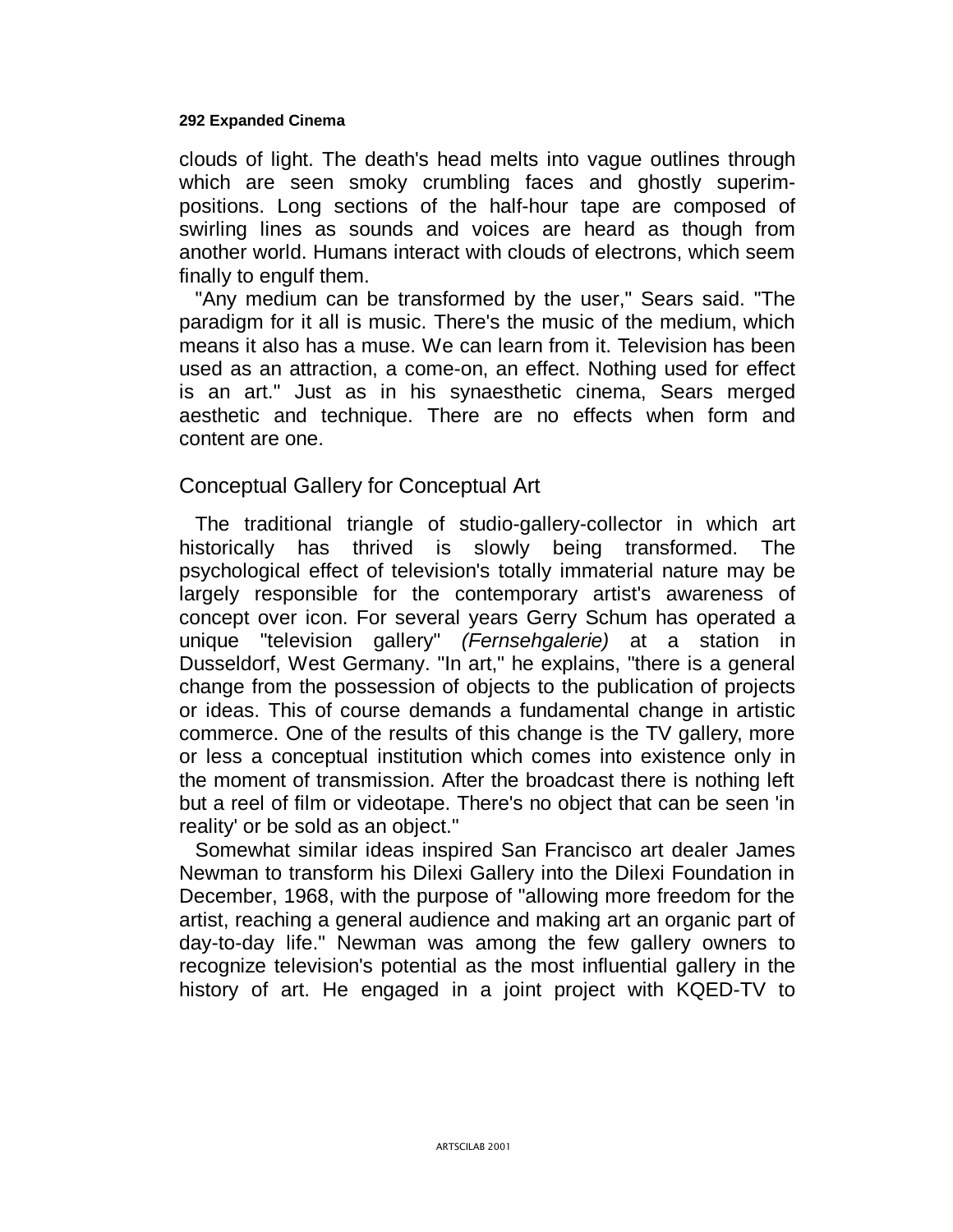establish a regular series of programs in the form of an "open gallery," not to sell objects but to move information— the experiential information of aesthetic design and concept.

Newman commissioned works by Robert Frank, Ken Dewey, Walter de Maria, Yvonne Rainer, Ann Halprin, Julian Beck and the Living Theatre, Robert Nelson, Frank Zappa, Edwin Schlossberg, Terry Riley, and Philip Makanna. The first pieces, televised in the spring and summer of 1969, were unanimously acclaimed. Chiefly responsible for this success was KQED producer-director John Coney, who coordinated, produced, and codirected many of the video projects, working closely with the artists.

## Terry Riley: *Music With Balls*

Rarely has the multiplex structure of any film or videotape been so totally integrated as in the transcendental composition *Music With Balls* (see color plates), conceived by Terry Riley and commissioned by the Dilexi Foundation in 1968. It was the work of three men whose separate disciplines meshed in synaesthetic alloy: Terry Riley, composer; Arlo Acton, sculptor; John Coney, video mixer. *Music With Balls* is a dialectical synthesis of nonverbal energies that strikes deep into the inarticulate conscious. It inundates the beholder in megabits of experiential design information, aural, visual, and kinetic. To understand it we must understand its four elements: music, sculpture, cinema, and video.

Riley's music is strongly influenced by the work of LaMonte Young, with whom he is closely associated. Yet it can be said that Riley's music is unique in itself and represents, with the exception of Young, the most vital and refreshing American musical composition of the late twentieth century. While he is seriously involved with the "row" and "stasis" techniques that inform Young's work at a fundamental level, Riley is able to subsume a wide range of musical structure, combining the climax and directionality of Western music with the stasis of Eastern modalities. The result is cyclic precision and a buoyant mathematical randomness.

For *Music With Balls,* Riley pre-recorded four tracks of fourteencycle beats with a tenor saxophone and a Vox electric organ. Each beat was assigned a pitch, thus forming a tonal "row" that he played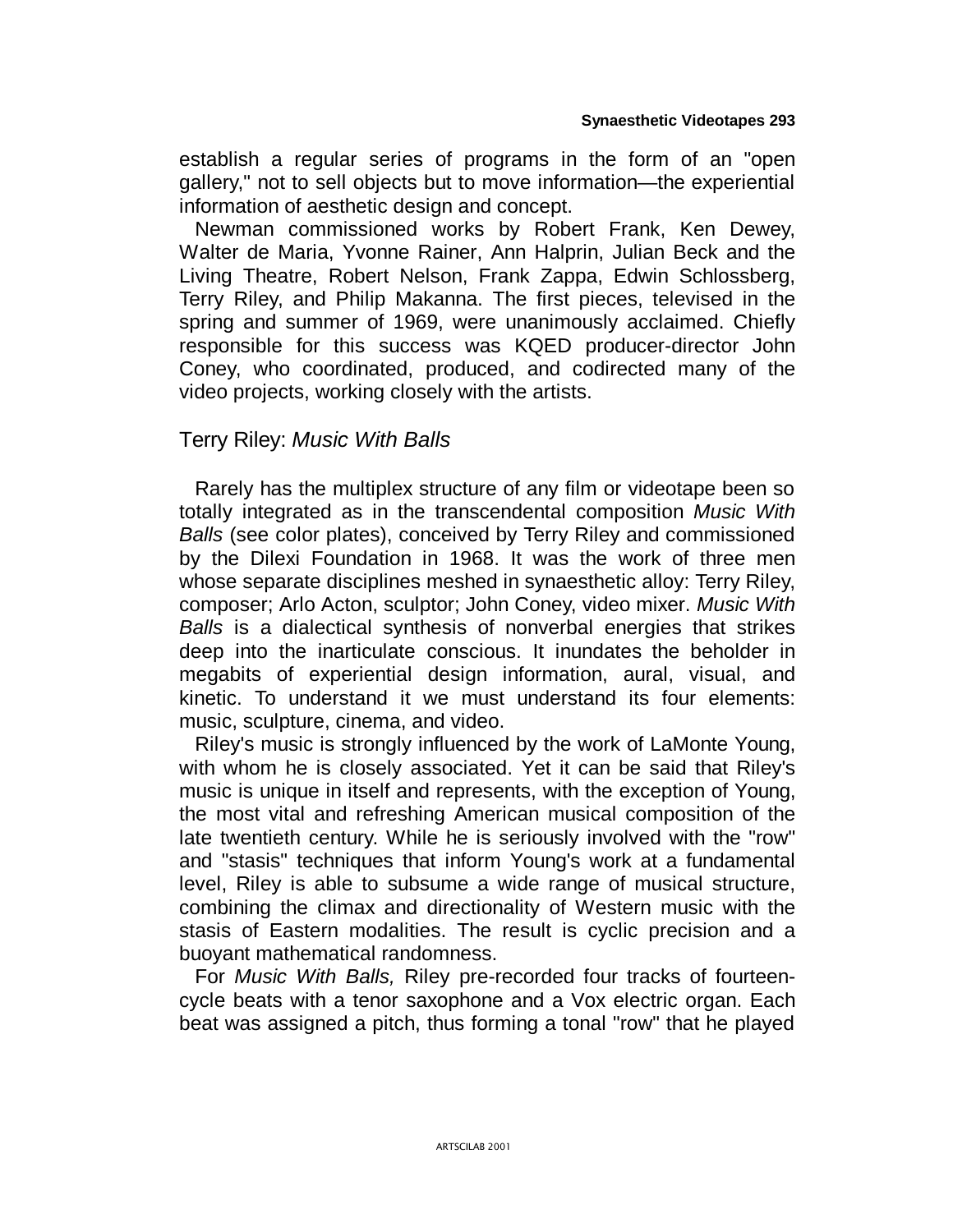back through oscillators. Various levels of tape delay were possible by starting and stopping one or more of the tracks randomly. In the studio Riley sat behind a bright red table, flanked by his tape equipment. Against the recorded, delayed, and oscillated time cycles he played rhythmic variations on his saxophone, effectively generating a static yet melodious macrostructure of cycles containing epicycles within epicycles. The music was alternately tense and relaxing, a shimmering trilling universe of aural bubbles penetrated randomly by syncopated wailing crescendi and diminuendi. The overall effect was magical, soothing, hypnotic.

Two stereo speakers were fitted into two of Arlo Acton's giant black spheres that were swung from the studio ceiling on long wires and revolved around the set in diminishing circles, pushed periodically by black-clad girls at either side. Thus the amplification of the cyclic music was itself heard in a physically cyclic fashion as it swirled about the empty space. A smaller chromed sphere was set in pendular motion, like a giant metronome, just above Riley's head. This had a calming, centering effect.

This auditory/tactile/kinetic environment was then processed through cinema and video on several levels, all corresponding to the cycle/epicycle mode. Tiny ball bearings suspended from threads were filmed in ultraslow motion with a high-speed camera to make them seem heavy. The resulting film of swinging spheres was made into twelve loops that were then superimposed over one another in all the various combinations and as many levels of multiple-exposure as possible on one master print that had been cut into a strip as long as the entire program, twenty-six minutes. This was fed through a film chain as one possible video source.

Two floor cameras shot Riley in wide-angle and close-up, and also focused alternately into a color monitor and a concave mirror. "The mirror gave the entire image a curvature which corresponded to the cyclic nature of the whole piece," Coney explained. "Also it broke the repetition of the circular orbits by making them elliptical. Shooting the color monitor was not done for feedback but simply to achieve an electronified or subaqueous visual patina. A rather blue cast. Also it accentuates the scan-lines which are appropriate to TV, and we used them as a design element. In addition it gave us the ability to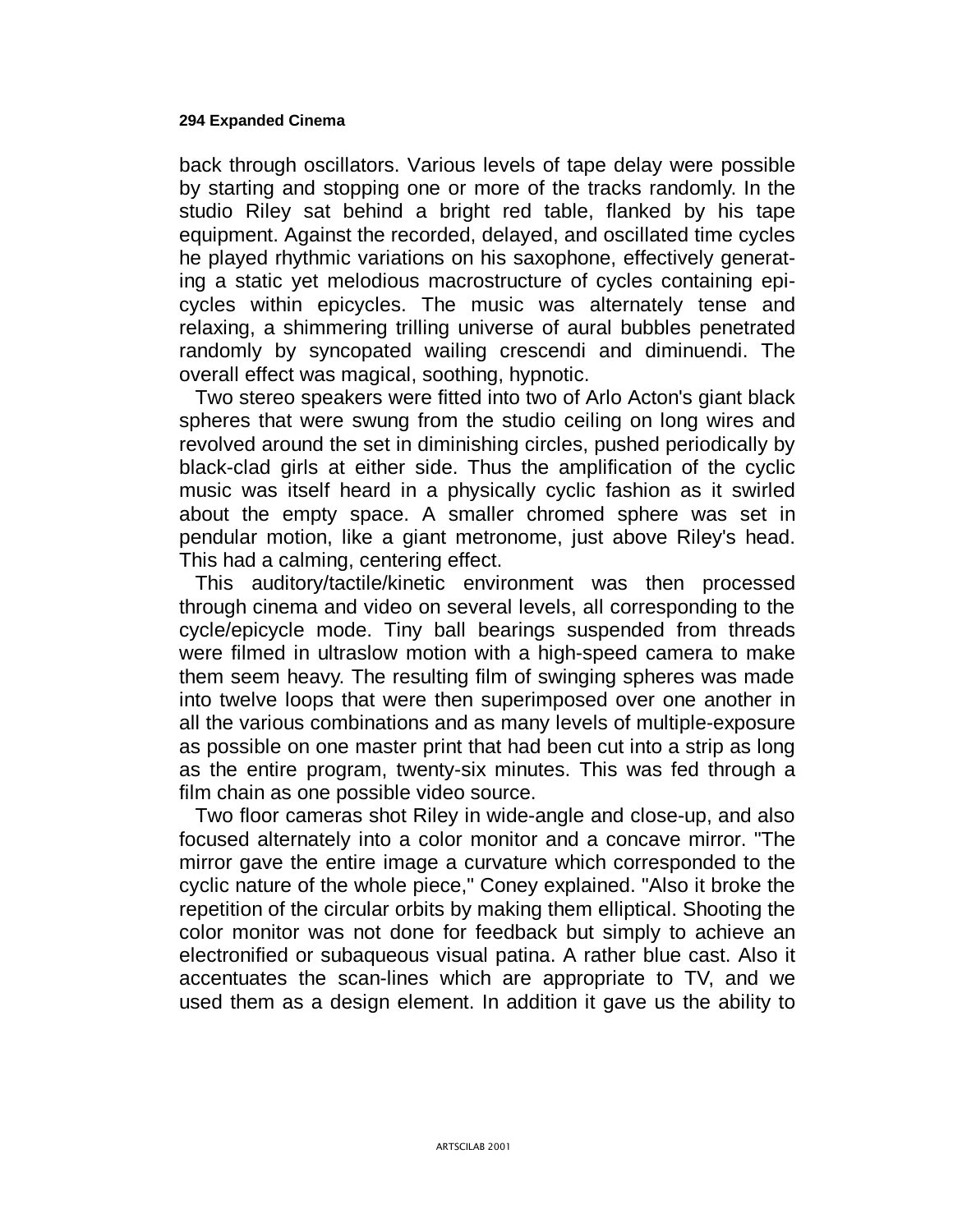have the same picture running synchronously on two different scales. Seeing the image a bit larger on one camera than the other. That produced a very interesting cycle effect, particularly when we dissolved to another image."

The master tape of *Music With Balls is* a fabulously rich mantra of color, sound, and motion. Huge spheres sweep majestically across the screen trailing comets of shimmering ruby, emerald, and amber. Contrapuntal trajectories intersect, pierce, and collide. Keying, debeaming, wipes, and dissolves result in phantasmagoric convolutions of spatial dimensions as Riley is seen in several perspectives at once, in several colors, alternately obscured and revealed on various planes with each pass of a pendulum. The composition builds from placid serenity to chaotic cacophany to bubbly melodiousness with a mad yet purposive grace. Acoustical space, physical space, and video space become one electronic experience unlike anything the cinema has ever known.

# Philip Makanna: *The Empire of Things*

"I'm supposedly a sculptor," remarks Phil Makanna, "but there's something strange and maybe decaying about making things *things—* peopling the overpeopIed world with more junk, not really touching anyone. More than anything I feel the frustration, desperation, of wanting to be able to reach out and hold your heart." With the startling beauty of his synaesthetic composition *The Empire of Things (*see color plates), Makanna reached out through the videosphere and held the hearts of thousands.

A combination of sculptor, writer, filmmaker, and electronic engineer, Makanna was conducting a creative television course at the California College of Arts and Crafts in Oakland when he was commissioned by the Dilexi Foundation in 1968. At the college, Makanna focused on TV as a medium specifically for such "fine" artists as sculptors and painters. His approach followed two directions simultaneously: videotape as a self-contained aesthetic experience, and closed-circuit television as an environment for live events of a theatrical nature. These included a collaborative effort with the Mills College Electronic Tape Music center, involving live performers, eight television cameras, twenty monitors, and eight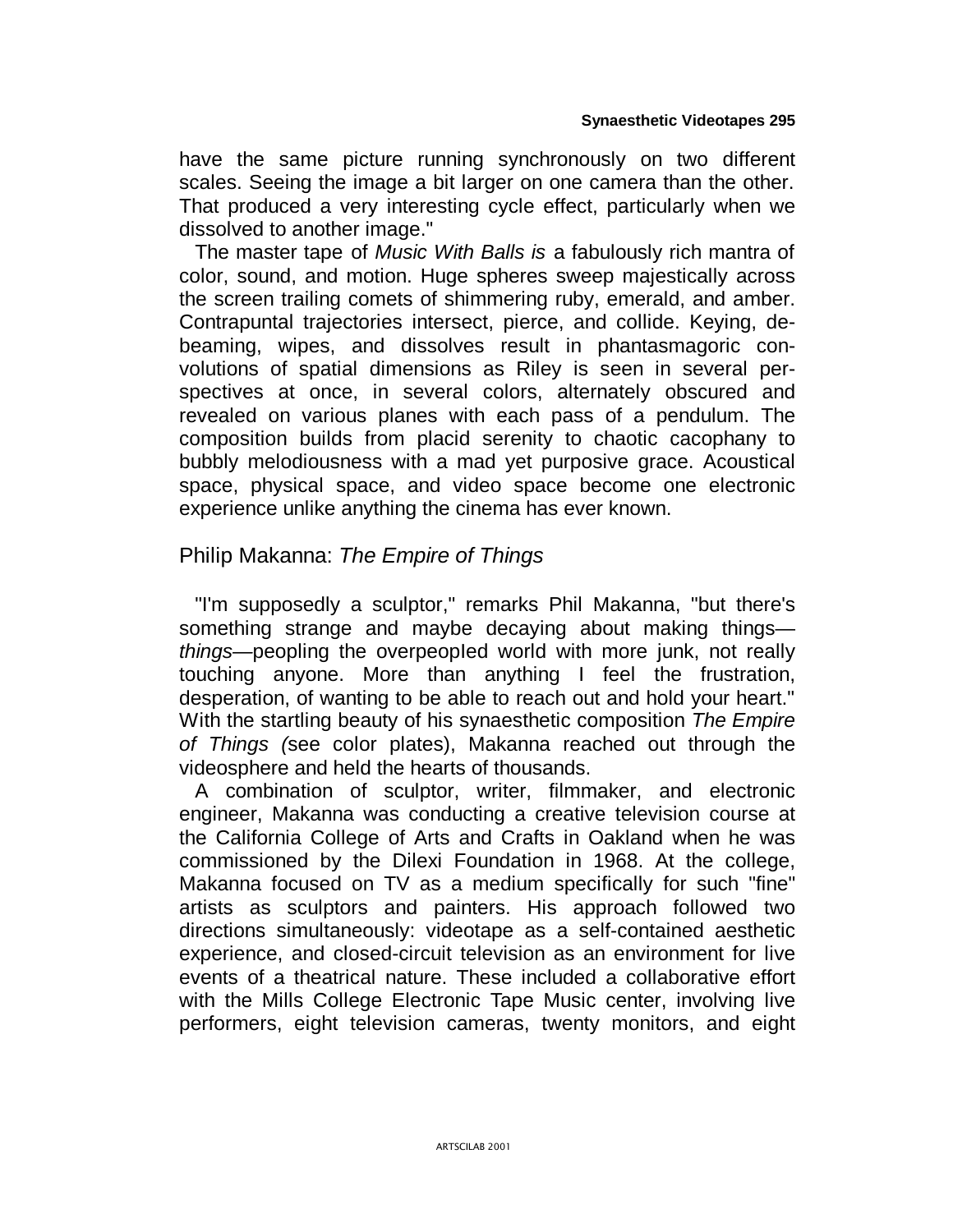audio recorders functioning simultaneously. In another project, three and four acts of *King Lear* were presented simultaneously in several modes: actors seen in rear-projected movies, actors in video projections, actors seen through several closed-circuit monitors, and "live" actors on a stage.

But it remained for the medium of broadcast television, and *The Empire of Things,* to reveal to Makanna a means of reaching out to the hearts of the public. "He has such a powerful conceptual mind," recalls John Coney, "that all I did was guide him into a general technical format, offered suggestions that he could use as a matrix, and explained the capabilities of the color-film chain in painting video color. We processed *The Empire of Things* entirely by de-beaming the guns of the film chain. We formed the film into loops and practiced over and over again until the balance between form and content was perfect. We had a couple of engineers— Larry Bentley and Wayne McDonald— who were very interested in that piece of equipment as an electronic painting palette."

While *Music With Balls* wholly nonverbal and concrete, *The Empire of Things* is that rare combination of words and images often sought but seldom achieved. Makanna miraculously manages to contrast the abstraction of words with the concreteness of images, clarity with ambiguity, alternating between evocation and exposition to produce an overwhelming emotional environment of evocative powers. The title of the piece is the title of a short story by H. L. Mountzoures that appeared in the *New Yorker* magazine. An offscreen narrator reads the entire story aloud while we see a collection of images shot by Makanna specifically for this purpose, combined with stock footage from old movies, newsreels, and TV commercials.

Mountzoures' story is itself a masterpiece of imagist prose, often indistinguishable from poetry and only occasionally linear in structure. A parable of war in surrealistic and extra-objective terms, it consists of alternating *haiku*esque impressions of things observed, events remembered, nightmares experienced, and realities confused in the first-person consciousness of the narrator. One is completely caught up in this strangely beautiful story as it unfolds with a masterly richness of language. At the same time, however, the images are generating their own, quite separate, world of impres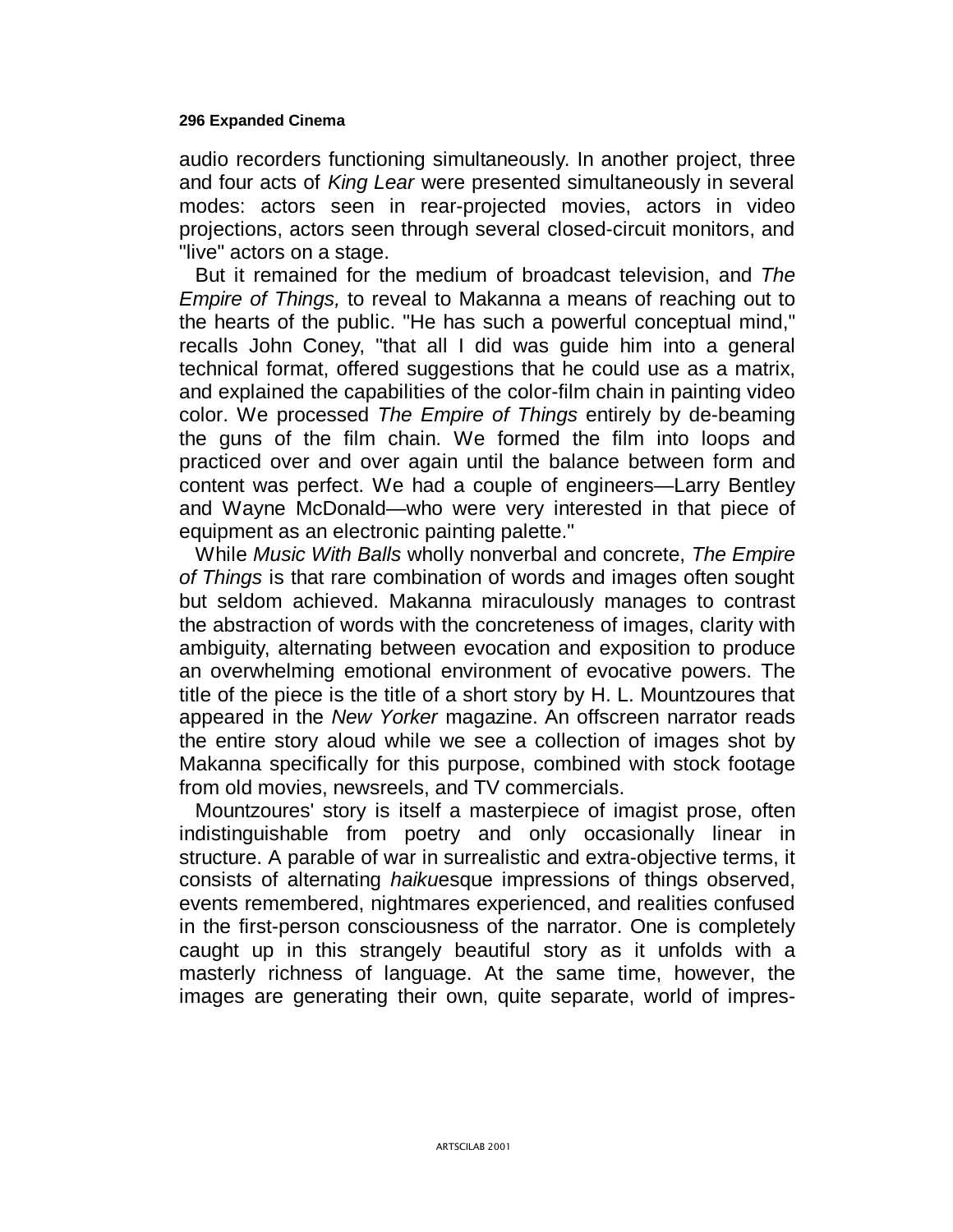sions. One is caught in a sensorium of contrasts, a dialogue between visual and aural absolutes from which arises a pervasive sense of abstraction. One is made keenly aware of nuances seldom expressed with such clarity in any art form. The synthesis of harmonic opposites is raised to perfection.

Word-and-image connections are tangential at best, and often starkly antithetical in conceptual content. The narrator might be speaking of old belongings in an attic trunk, for example, while we see a line of men on horseback at the rim of a steep cliff. As the horses plunge down the incline, video de-beaming turns the sky orange and sends mint-green flames streaking behind them. The scene becomes an Expressionist painting of green shadows and purple highlights quivering in a liquid mosaic of hues. This almost Daliesque image of rainbow horses melts into an Impressionist vision of sun-dappled woods. A horse and rider move slowly through trees whose colors suddenly detach and float in midair. Images merge until all that is left of the horseman is a cloud of electronic pigment moving nebulously through a spangled field of Seurat-like pointillist fragments. Elsewhere a man rides a bicycle that melts beneath him; he performs a strange dance ritual on a deserted beach as the sky seems to burst in spectral madness. Never have conceptual information and design information been so poetically fused as in *The Empire of Things.*

We haven't even begun to explore the potentials of the medium [Coney remarked]. Part of it lies beyond our reach because of stringent union regulations as to who can use the equipment and who can't. Part of it lies beyond the reach of the technicians who *are* authorized to use it. Videotronics will never come of age, will never be useful for creative purposes, until the knobs are put in the hands of the artist. We haven't even begun, for example, to work with really controlled color design. One built-in characteristic of television is the ability to manipulate spectral colors. There's a tremendous amount that can be done with muted and controlled colors that we haven't even started to do.

Television's biggest problem today is learning how to let go. Essentially that's what I'm trying to do; I want to let go of control without creating a disaster on the set. I want to open television to the extent that film is open. You see a multiplicity of voices and ideas in film on a number of levels of intent, interest, and seriousness. It doesn't always have to be "professional" to be true. And truth is what we're after.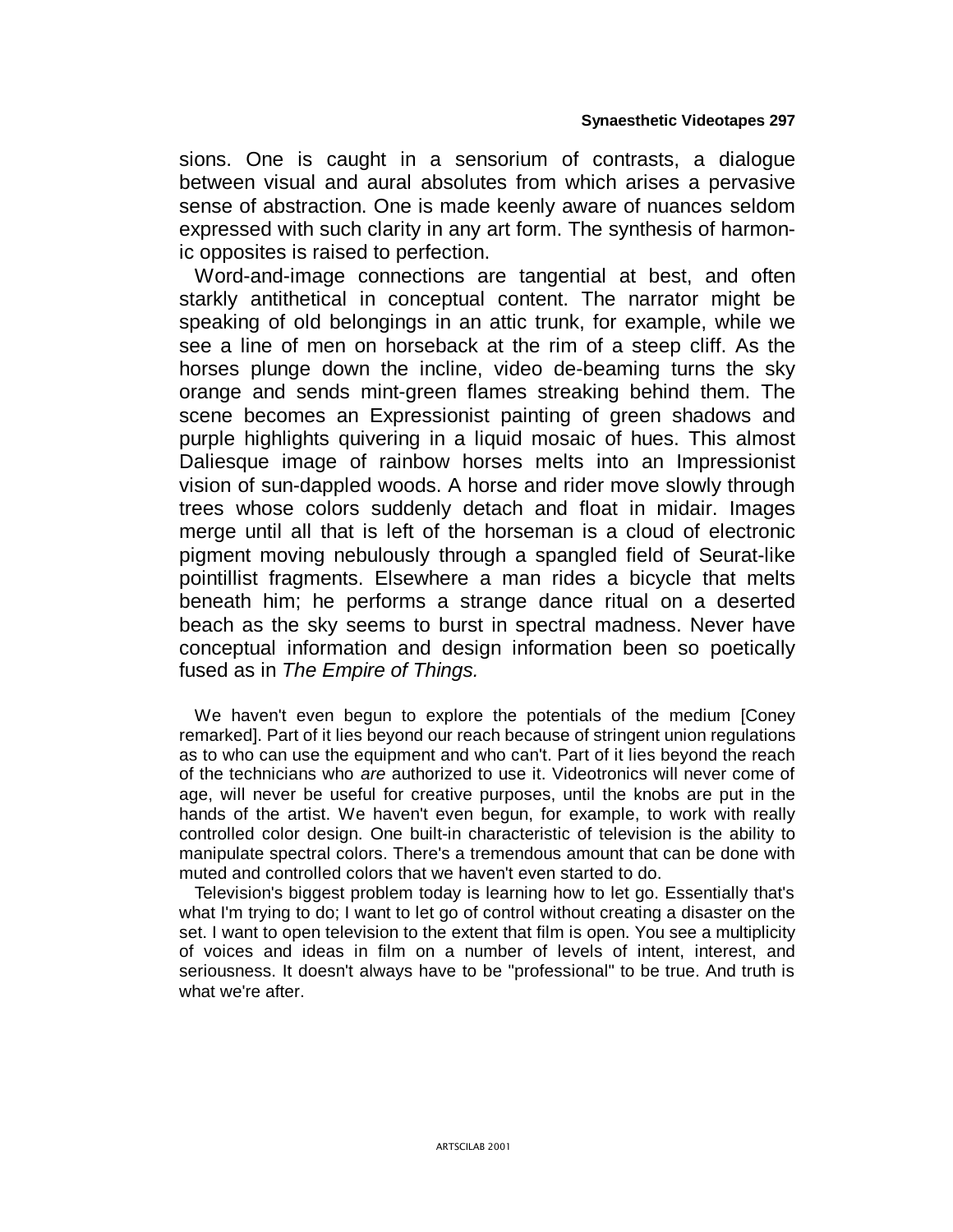WGBH-TV, Boston: "The Medium Is the Medium"

"The reason we're experimenting," explained Fred Barzyk, "is that a large portion of the public is really ahead of television. They can accept more images and ideas at once. They're watching underground films; they're commercial buffs who are fascinated by how many cuts there are in a Pepsi-Cola ad. These are the people who could easily be turned on to educational television if it had the proper ingredients." With young producer-directors like Barzyk taking an interest in television as an educational experience, the ingredients are certain to be there sooner or later.

It was at WGBH, for example, that the program "What's Happening Mr. Silver?" was originated. A regular experimental feature on pop culture, the program proved so successful that it was carried also by most other ETV stations except KQED in San Francisco, where it was found to be "technically innovative but slightly sick." In 1967 the program's host, David Silver, conducted his weekly show from a bed in the center of the studio floor, in which he reclined naked with an equally nude young lady.

We wanted to experiment with every possible aspect of the medium [Barzyk explained] and intimate behavior in the form of nudity became one factor. We tried to create new problems in the broadcast system so that we could break down the system as it existed. We adopted some of John Cage's theories: many times we'd have as many as thirty video sources available at once; there would be twenty people in the control room— whenever anyone got bored they'd just switch to something else without rhyme or reason.

"The Medium Is the Medium" came out of this show in one sense, because after two years of "What's Happening Mr. Silver" we had so totally bombarded the engineering staff with experimentation. We took the attitude that the engineers would have to change their normal functions. In most of the television industry a video man is a video man, an audio man is an audio man, a cameraman is a cameraman; they never step over each other's bounds. We created a situation in which each one of them was asked constantly what he could do for the station. We told them they were artists. We said each week, "We don't know what we're going to do, here's our raw material, let's see what we can do with it." So out of this the audio man had his sources running, the cameraman had his sources running, and so on.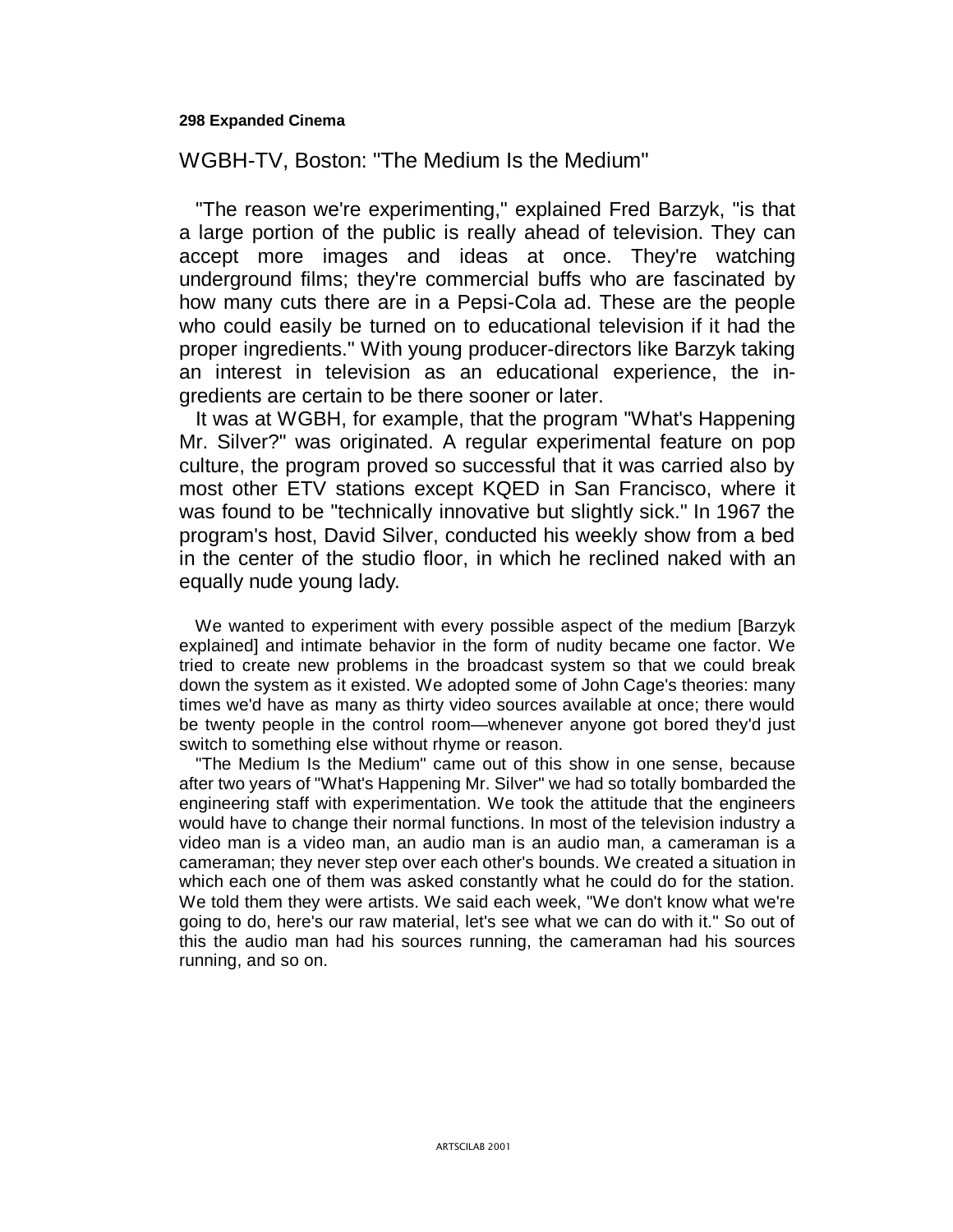#### **Synaesthelic Videotapes 299**

 Initially there is a great deal of resistance from the engineering staff, as might be expected when you change someone's job conditions. We deprived them of their security. I mean, you know what a "good picture" is: flesh tones, lighting, so on. But we deprived them of that. We said on our shows it doesn't really matter. One engineer turned off his machine. He didn't think it was right. A year later he came up to me with three new ideas that we might be able to use. So the pressure is reversed to bring creativity out instead of repressing it; we have the most production-oriented engineers in the whole country, I'd say. In effect we tell them the station is experimenting and we ask them not to be engineers.

It was in this environment that the experimental program "The Medium Is the Medium" took form in the winter of 1968-69. The contributions of Allan Kaprow, Nam June Paik, and Aldo Tambellini are discussed elsewhere in this chapter; Otto Piene and James Seawright were also among the six artists who participated in the project.

# **Otto Piene:** *Electronic Light Ballet*

Otto Piene's work with luminescence, pneumatics, and lighterthan-air environments is among the most elegant examples of aesthetic applications of technology. The artist's exquisitely delicate sense of proportion and balance, as demonstrated in his *Light Planets,* for example, is always stunning to behold. His synaesthetic videotape *Electronic Light Ballet* was no exception.

Typical of Piene's austere sensibility, only two image sources were used in this piece: a grid of colored dots that melted in rainbow colors across the screen; and a videotape of Piene's *Manned Helium Sculpture,* one of a series of experiments with lift and equilibrium that the artist conducted as a Fellow at M.I.T.'s Center for Advanced Visual Studies. The helium sculpture involved 800 feet of transparent polyethylene tubing in seven loops, inflated with approximately 4,000 cubic feet of helium, attached with ropes and parachute harness to a ninety-five-pound girl for a thirty-minute ascension into the air, controlled from the ground by ropes attached to the balloons and harness.

The ascension was staged at night in the parking lot of WGBH, which was illuminated by colored floodlights. Over this slow, buoyant, ethereal, surrealistic scene Piene superimposed a geometrical grid of regularly-spaced colored dots similar in effect to the multiple-bulb brilliance of his light sculptures. In exquisite counterpoint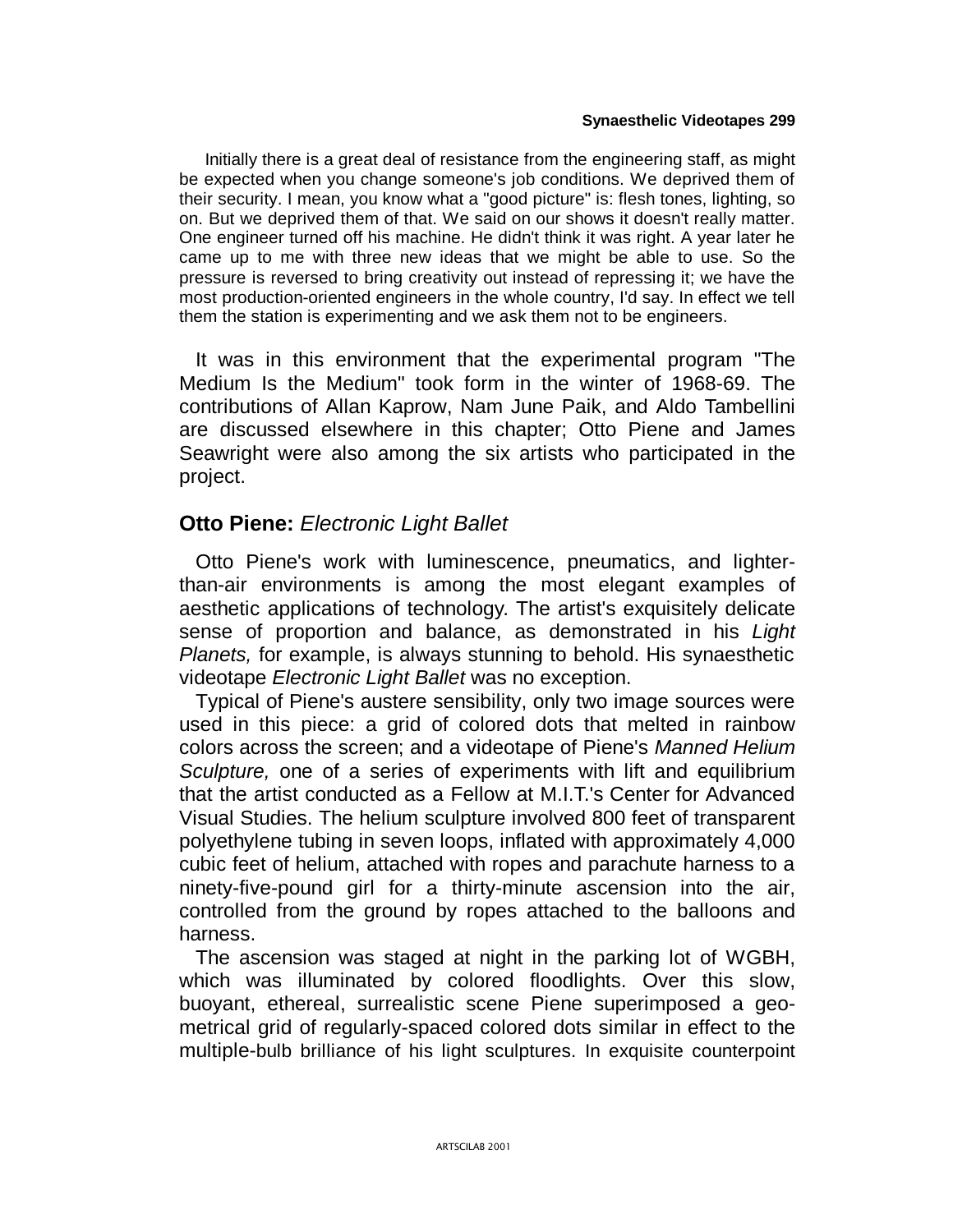

Otto Piene: *Electronic Light Ballet.* 1969. Hi-Band Color VTR. 15 ips. 5 min. Lighter-than-air space contrasted with vivid videospace in Piene's usual elegant fashion.

ARTSCILAB 2001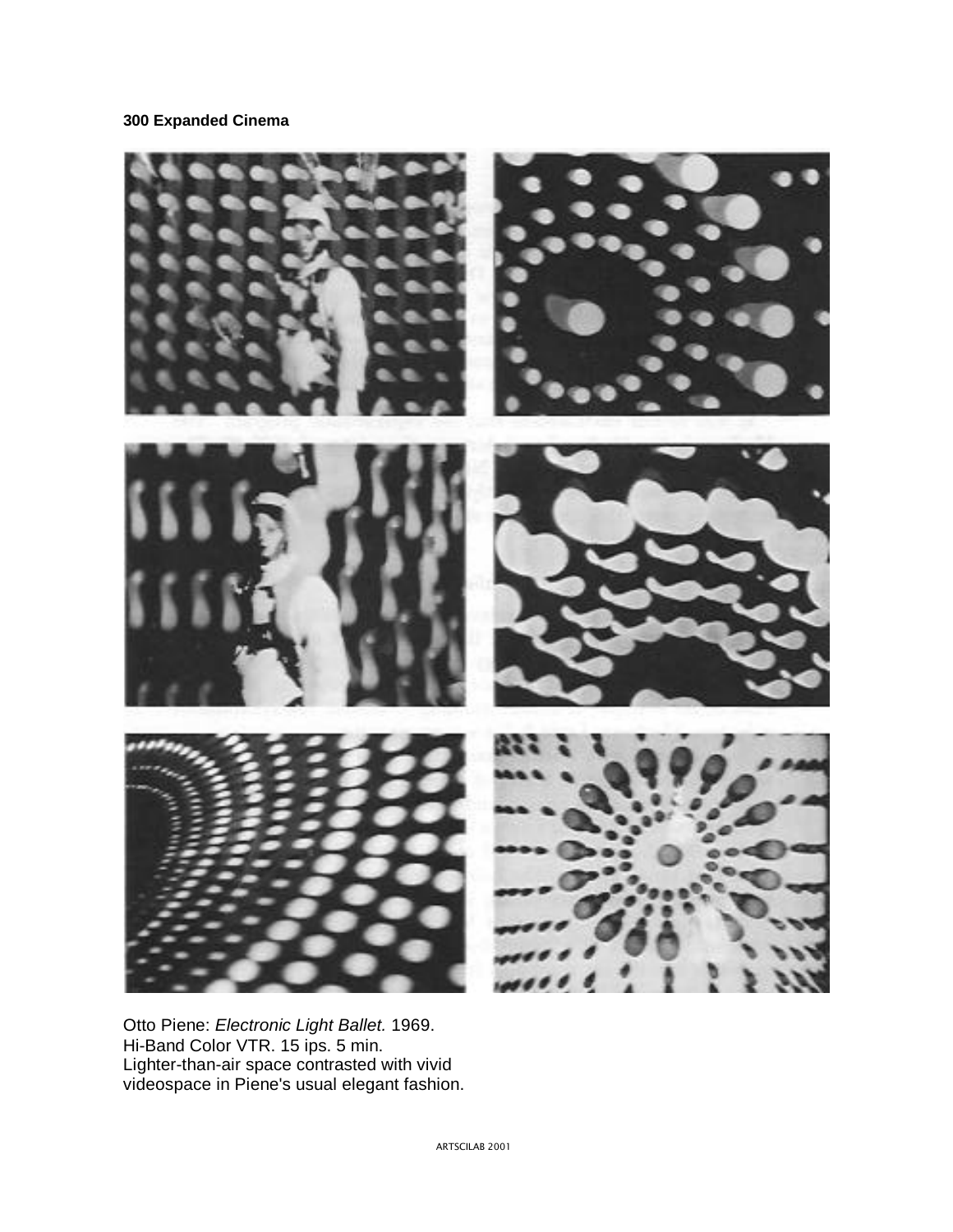#### **Synaesthetic Videotapes 301**

to the balloon scene the dots flared brightly, became liquid, developed spermlike tails, and finally dripped oozing globlets of color across the screen. The technique was deceptively simple: de-beaming the separate guns of the color camera with a strong hot light source shining through multiply-perforated stencils. Both the stencils and the camera were moved, causing a sperm-shaped burn-in of intense colors. If a dot appeared originally as yellow and was moved, the de-beamed "tail" would remain yellow but the "head" of the comet-shaped light would suddenly turn red or green. The effect, as in all of Piene's work, was quietly elegant, revealing the potentials of the medium in the hands of a true artist.

# James Seawright: *Capriccio for TV*

James Seawright, then technical supervisor of the Electronic Music Center of Columbia and Princeton Universities, was best known for kinetic/electronic sculptures. In fact, *Capriccio for* TV (see color plates) was Seawright's first experience with video as a creative medium. Whereas Piene's effort was a ballet of light and air, Seawright processed an actual ballet *pas de deux* through the videotronic medium to produce an inspired dance of form and color.

In contrast to the elaborate yet unimaginative convolutions of the CBS "Limbo" program, Seawright's piece was simple and effective. He televised two dancers— his wife Mimi Garrard and Virginia Laidlaw— against a score of electronic music by Bulent Arel. In the first two "movements" the dancers were shot in negative color and were superimposed over reversed images of themselves, producing a Rorschach-like mirror effect similar to bas-relief "flopping" in the cinema. In the concluding section Seawright televised the scene with three cameras that recorded only one of the three basic colors each onto three separate tapes. In addition, one camera was on tape delay so that a second dimension of abstraction was added. It was therefore possible to see two images of the same figure performing the same action at different stages in different colors, whereas the other figure was equally abstract in other colors. The image took on a ghostly quality, suggesting colored X rays or dream sequences in the mind's eye. Space, time, form, and color were brought into concert in an unforgettable video experience.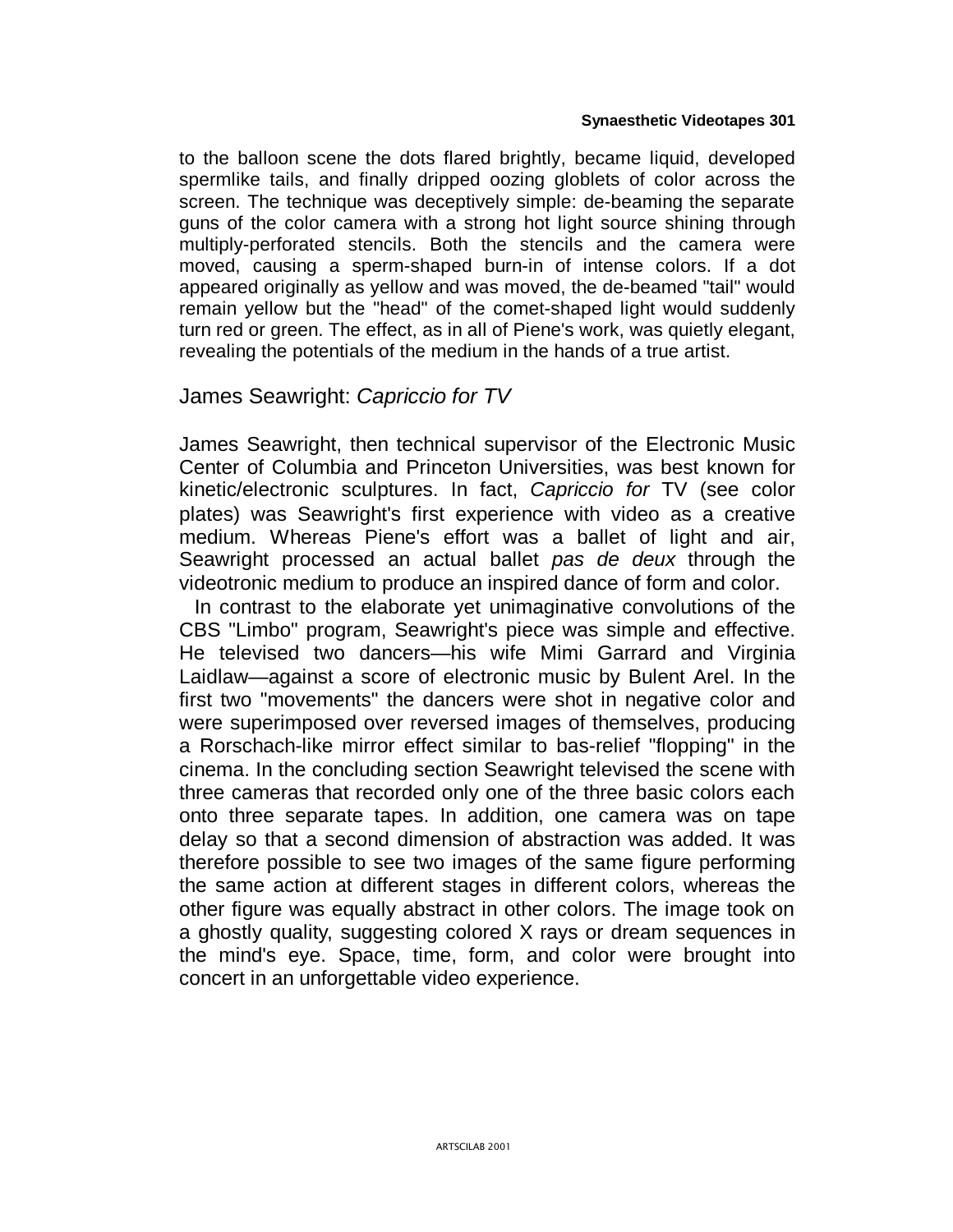## Nam June Paik: Cathode Karma

"Cybernetics, the art of pure relations, has its origins in karma. The Buddhists say karma is sangsara, relationship is metempsychosis. Cybernated art is important, but art for cybernated life is more important, and the latter need not be cybernated."

"My experimental television is not always interesting," admits Nam June Paik, "but not always uninteresting: like nature, which is beautiful not because it changes beautifully, but simply because it changes." Paik is the embodiment of East and West, design scientist of the electron gun, pioneer ecologist of the videosphere. He is to television what John Whitney is to the computer; he does with TV sets what David Tudor does with pianos. "Television has been attacking us all our lives," he says, "now we can attack it back."

This Korean-born genius has been attacking it back longer than anyone, and in his own inimitable fashion. The bloody head of an ox was hung over the door to his first video exhibit in Wuppertal, Germany, in 1963, as a shock device "to get the audience into a oneness of consciousness so they could perceive more"— as in Zen, the master would strike the pupil. Although he never really harmed anyone, Paik was for several years a cultural terrorist, a kind of *deus ex machina* of the Orient, who left in his wake a series of demolished pianos, clipped neckties, bizarre junkyard robots, and scandalized audiences from Holland to Iceland. John Cage once remarked that "Paik's work, performances, and daily doings never cease by turn to amaze, delight, shock, and sometimes terrify me."

In recent years Paik has abandoned his mixed-media environmental Happenings to concentrate exclusively on television as an aesthetic and communicative instrument. Independently, in collaboration with scientists, and in a special research and development program with the State University of New York, he has explored nearly every facet of the medium, paving the way for a new generation of video artists. His work has followed four simultaneous directions: synaesthetic videotapes; videotronic distortions of the received signal; closed-circuit teledynamic environments; and sculptural pieces, usually of a satirical nature.

There are approximately four million individual phosphor tracepoints on the face of a 21-inch television screen at any given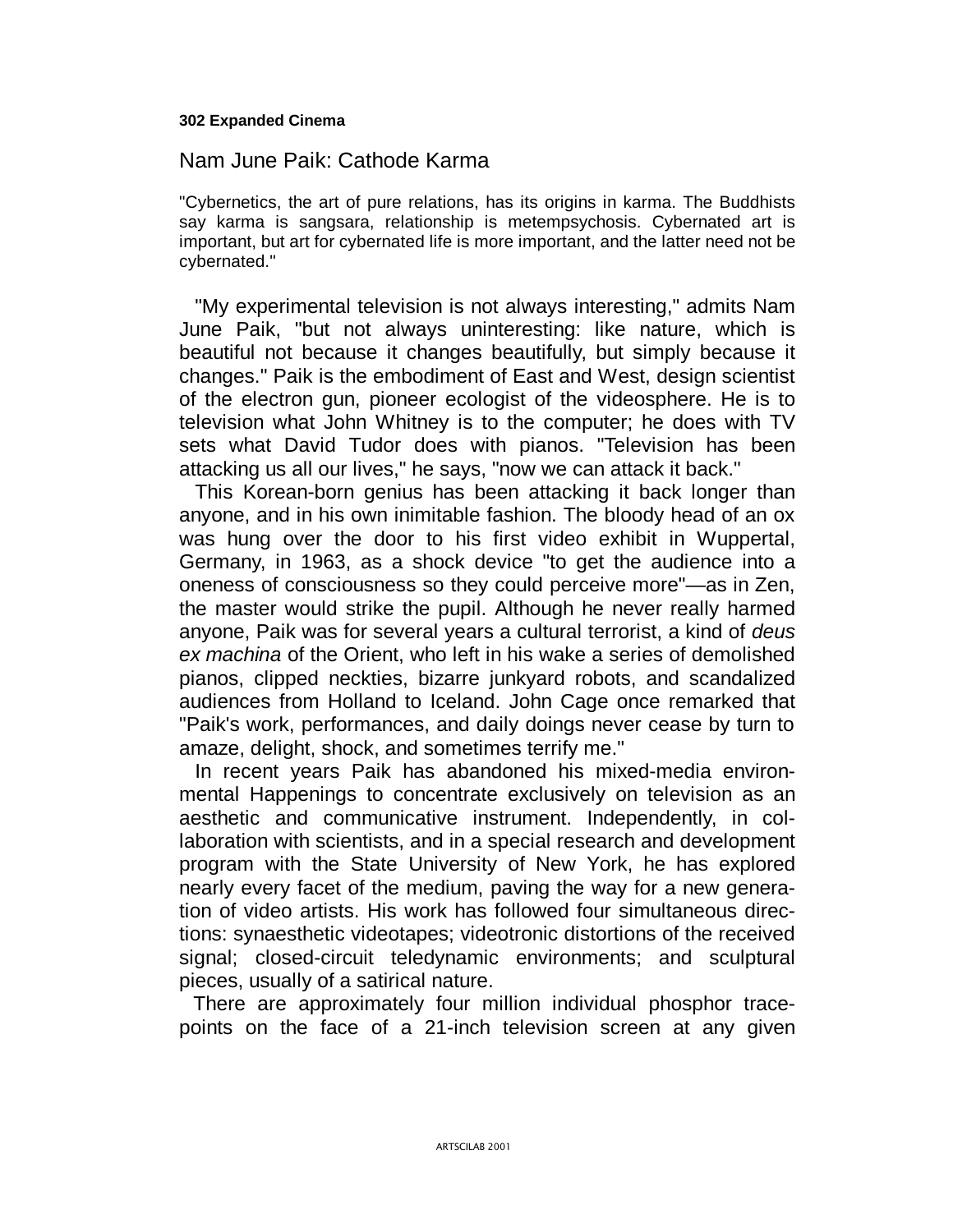moment. Paik's canvas is the electromagnetic field that controls the distribution of these trace-points in horizontal and vertical polar coordinates at 525 lines per second. By interfering, warping, and otherwise controlling the cathode's magnetic field, he controls the four million glowing traces. "It creates the possibility of electrondrawing," he says. "It's better than drawing on a CRT with a light pen because it's multicolored and provides interaction with the air program." (See color plates.)

Although he is continually developing new parameters of control and interaction with television, most of Paik's basic techniques were developed in the period 1963-64 in collaboration with Hideo Uchida, president of Uchida Radio Research Institute in Tokyo, and with Shuya Abe, an electronics engineer who, according to Paik, "knows that science is more beauty than logic." Paik has outlined three general areas of variability with these techniques. ("Indeterminism and variability are underdeveloped parameters in the optical arts," he says, "though they have been the central problem in music for the last two decades. Conversely, the parameter of sex has been underdeveloped in music as opposed to literature and the visual arts.")

The first level of variability is the live transmission of the normal broadcast program, "which is the most variable optical and semantical event of our times... the beauty of distorted Nixon is different from the beauty of distorted football hero, or not always pretty but always stupid female announcer." Paik estimates that he can create at least five hundred different variations from one normal broadcast program.

The second level of variability involves the unique characteristics of circuitry in each individual television receiver. Paik has resurrected several dozen discarded sets from junkyards and brought them back to wilder life than ever before in their previous circuits. "I am proud to say that thirteen sets suffer thirteen different varieties of distortion," Paik once announced, and then added: "1957 model RCA sets are the best." By altering the circuitry of his receivers with resistors, interceptors, oscillators, grids, etc., Paik creates "prepared televisions" that are equivalent in concept to David Tudor's prepared pianos.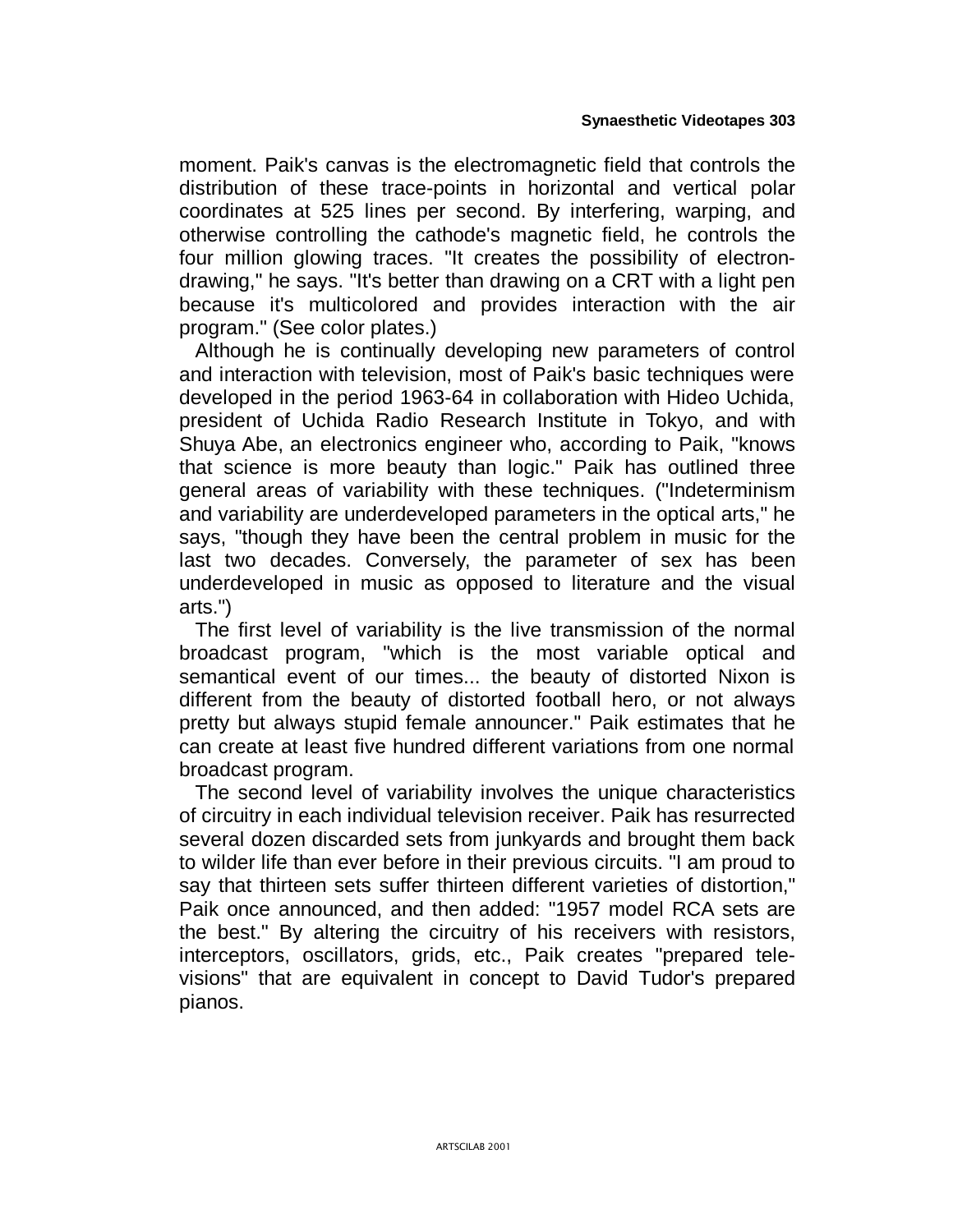The third level of variability is the manipulation of these prepared TVs with wave-form generators, amplifiers, and tape recorders to produce various random, semirandom, or completely controlled effects, examples of which are: (a) the picture is changeable in three ways using hand switches: upside-down, right-left, positive-negative; (b) the picture can become smaller or larger in vertical or horizontal dimensions separately, according to the amplitude of the tape recorder; (c) the horizontal and vertical electron-beam deflection of normal TV is changed into a spiral deflection using a yoke oscillatoramplifier, causing an average rectangular picture to become fanlike; (d) the picture can be "dissipated" by a strong demagnetizer whose location and rhythm contribute variety; (e) amplitude levels from radios or tape recorders can be made to intercept a relay signal at the grid of the output tube so that the picture is visible only when the amplitude changes; (f) asymmetrical sparks flash across the screen when a relay is intercepted at the AC 110-volt input and fed by a 25 watt amplifier without rectifier: (g) a 10-megohm resistor is placed at the vertical grid of the output tube and interacts with a sine wave to modulate the picture; (h) wave forms from a tape recorder are fed to the horizontal grid of the output tube, causing the horizontal lines to be warped according to the frequency and amplitude.

Once a set has been thus prepared, the simple flick of a switch results in breathtakingly beautiful imagery, from delicate Lissajous figures to spiraling phantasmagoric designs of surreal impact and dazzling brilliance. Tubular horizontal bands of color roll languidly toward the viewer like cresting waves; flaccid faces melt, twitch, and curl, ears replacing eyes; globs of iridescent colors flutter out of place. When videotape playback systems are used as image sources instead of broadcast programs, the extent of control is multiplied and the visual results are astounding.

However, technical descriptions tend to underplay the sheer intuitive genius of Paik's video art. His techniques are hardly exclusive and are far from sophisticated (engineers say he does everything he shouldn't), and his cluttered loft on New York's Canal Street is scientifically unorthodox to say the least. Yet out of this tangle of wires and boxes comes some of the most exquisite kinaesthetic imagery in all of electronic art. "My experimental color television has instructional resource value," he suggests. "Kinder-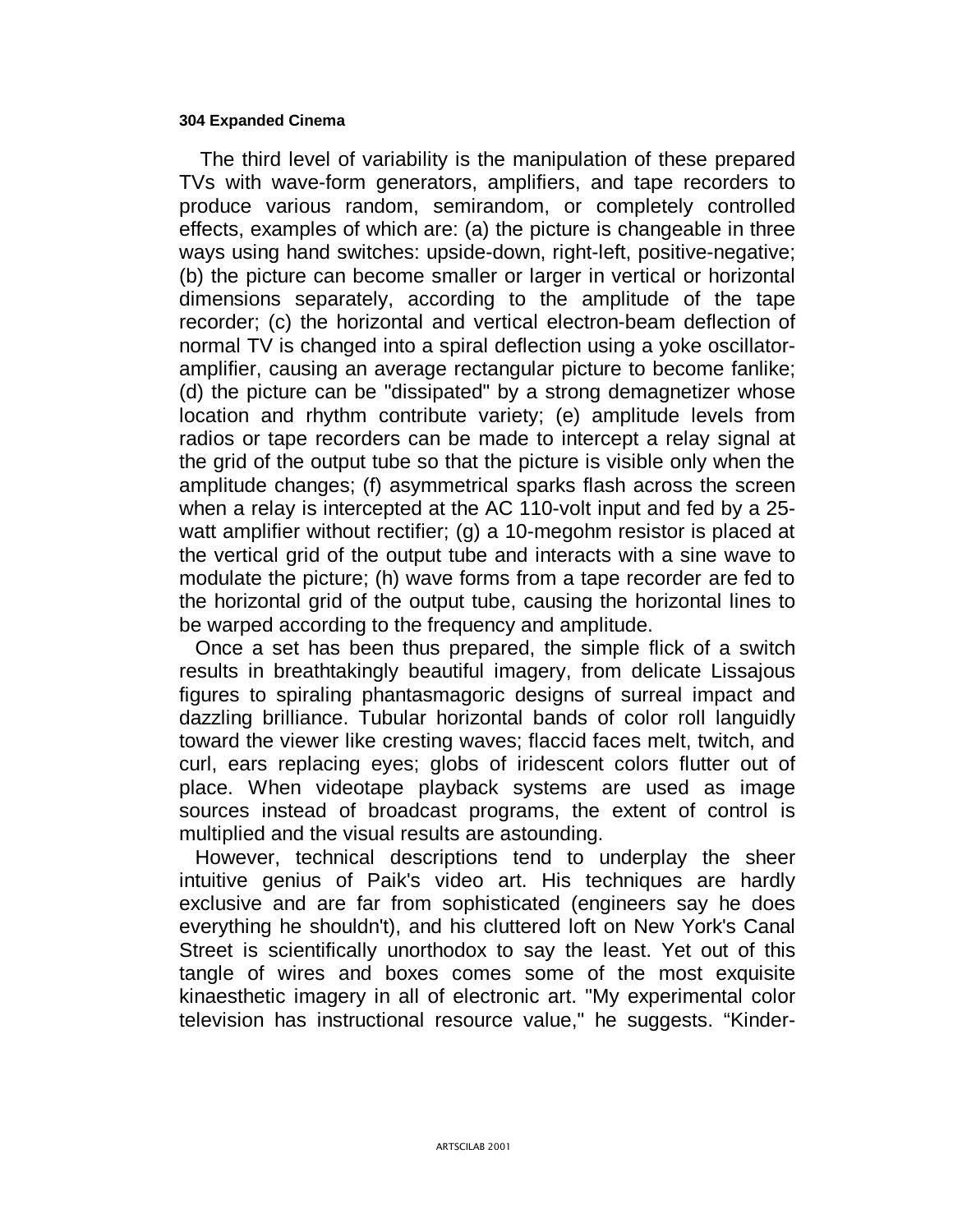

Electromagnetic distortions of the video image by Nam June Paik. "Out of this tangle of wires and boxes comes some of the most exquisite kinaesthetic imagery in all of electronic art." Photos: Peter Moore.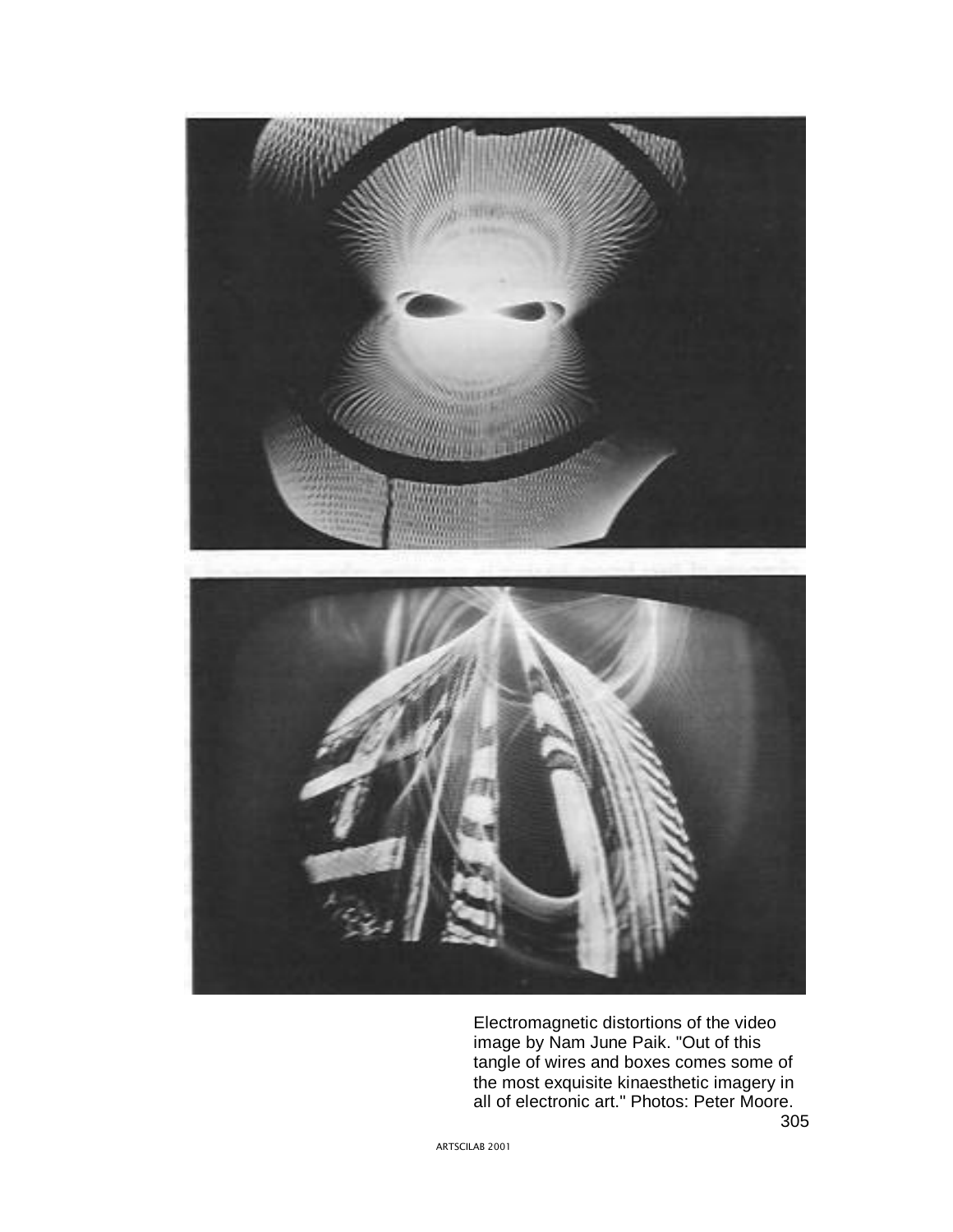garten and elementary school children should be exposed to electronic situations as early as possible. My experimental TV demonstrates various basic facts of physics and electronics empirically, such as amplitude modulation, radar, scanning, cathode rays, shadow mask tubes, oscillography, the ohm principle, overtone, magnetic character, etc. And it's a very pleasant way to learn these things."

Perhaps the most spectacular of Paik's videotape compositions was made early in 1969 for the PBL show "The Medium Is the Medium" at WGBH-TV in Boston, where later he became artist in residence. Paik brought a dozen of his prepared TVs into the studio; using three color cameras he mixed these images with two nude dancers, tape delays, and positive-negative image reversals. The nude slow-motion dancers in multiple levels of delayed action suddenly burst into dazzling silver sparks against emerald gaseous clouds; rainbow-hued Lissajous figures revolved placidly over a close-up of two lovers kissing in negative colors; images of Richard Nixon and other personalities in warped perspectives alternated with equally warped hippies. All this was set against a recording of the *Moonlight Sonata,*  interrupted periodically by a laconic Paik who yawned, announced that life was boring, and instructed the viewer to close his eyes just as some fabulous visual miracle was about to burst across the screen.

Later in 1969, Paik produced an impressive teledynamic environment called *Participation TV.* The first version was shown in an exhibit called "Television as a Creative Medium" at the Howard Wise Gallery in New York City; it was then modified into *Participation TV No. 2* for the "Cybernetic Serendipity" exhibit in Washington, D.C. The principle of the piece involves three television cameras whose signals are displayed on one screen by the red, green, and blue cathode guns respectively; the tube shows three different images in three different colors at once. Color brightness is controlled by amplitudes from three tape recorders at reverse phase. Thus the viewer sees himself three times in three colors on the same screen, often appearing to float in air or to dissolve in shimmering water as multicolored feedback echoes shatter into infinity. This was repeated on three and four different TV sets arranged around the environment.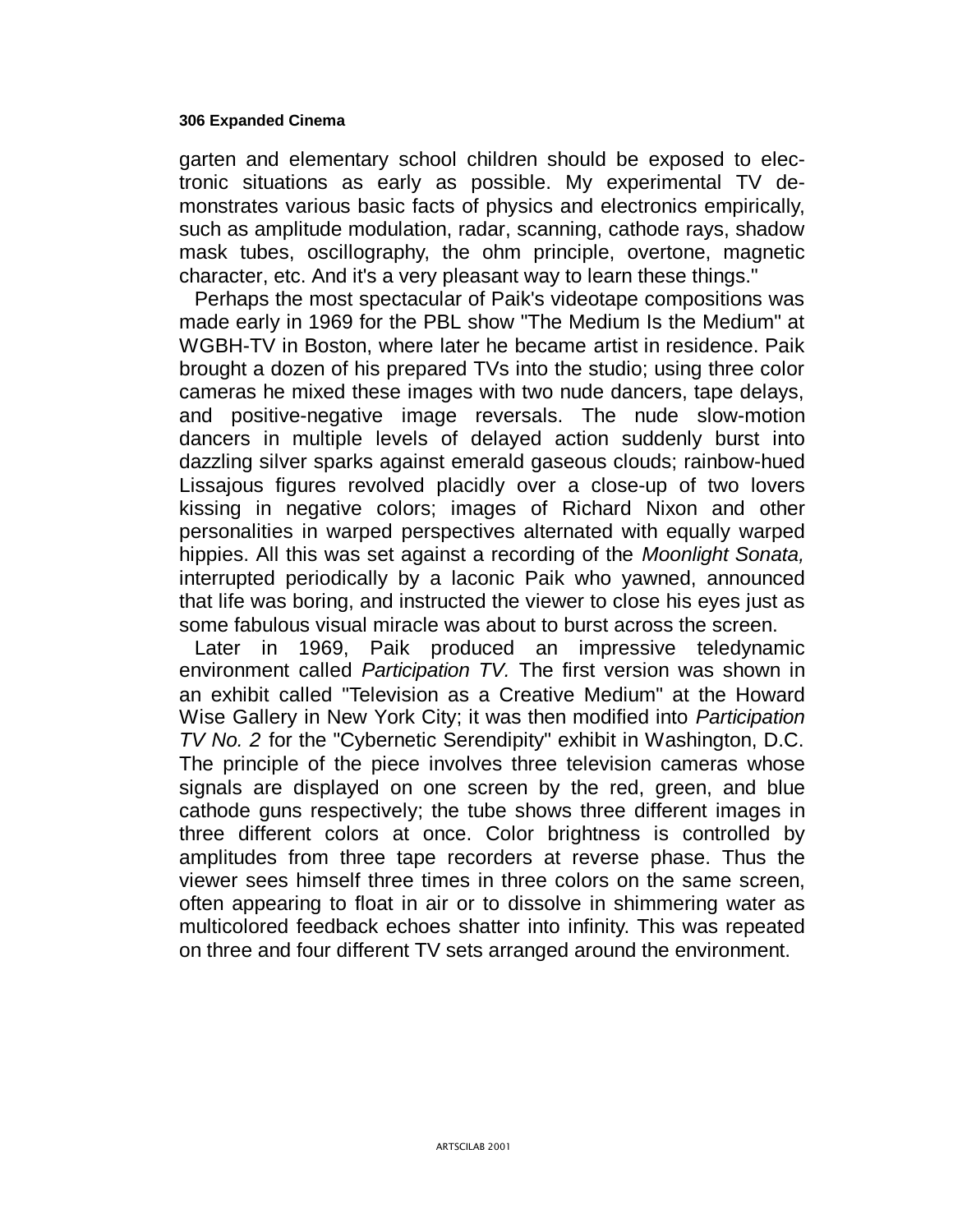#### **Synaesthetic Videotapes 307**



"Television has not yet left the breast": Nam June Paik with Charlotte Moorman in *TV Bra for Living Sculpture.* Howard Wise Gallery, New York, 1969. Images are modulated by musical tones played on the cello. Photo: Peter Moore.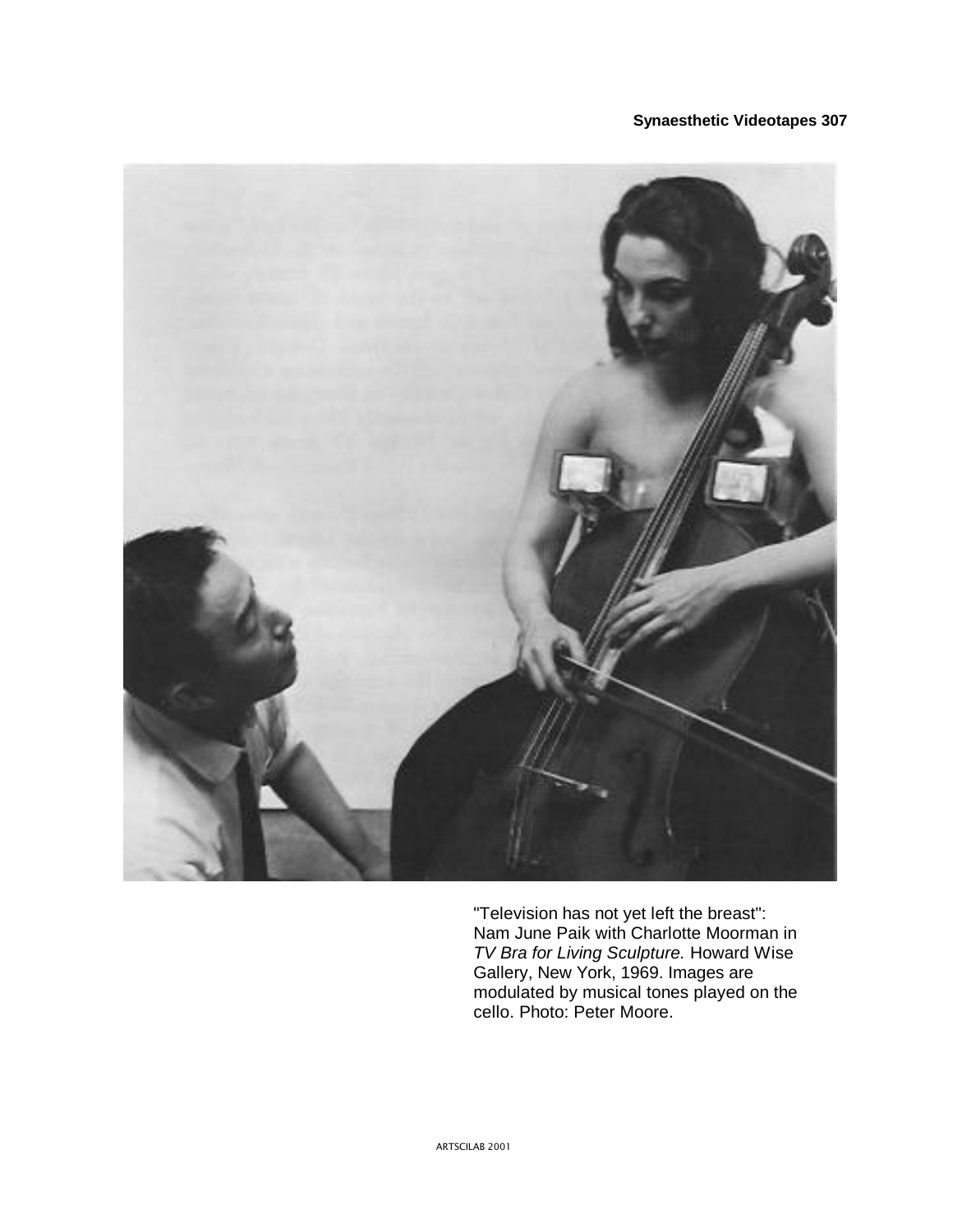"The real issue implied in art and technology," he has said, "is not to make another scientific toy, but how to *humanize* the technology and the electronic medium… I suggest *Silent TV Station,* which transmits only beautiful 'mood art' in the sense of mood music. What I'm aiming at with my Lissajous figures and other distortions is a television equivalent of Vivaldi, or electronic Compoz. Lumia art will then become a permanent asset in the collections of millions of people. The *Silent TV Station* will simply be *there,* not intruding on other activities, and will be looked at exactly like a landscape or a beautiful bathing nude of Renoir. Normal TV bores you and makes you nervous; this soothes you. It's like a tranquilizer. Maybe you could call it video-soma."

Paik's exquisite sense of satirical irony comes through most effectively in his video sculpture pieces. In *TV Bra for Living Sculpture,* Paik covered cellist Charlotte Moorman's bare breasts with two tiny three-inch TV sets whose images were modulated by the notes played on her cello. "Another attempt to humanize technology," Paik explained. For an exhibit titled "The Machine at the End of the Machine Age" at the Museum of Modern Art, Paik contributed a chair with a built-in TV set in place of the seat: one was able to sit on the program of one's choice. For an exhibit at New York's Bonino Gallery he constructed a video crucifix of glaring and ominous proportions; and in the privacy of his studio loft there sits a box containing a TV set that peeps through the vaginal opening of a photographed vulva. "Art," he says, "is all activities, desires, phenomena, that one cannot explain."

## Aldo Tambellini: *Black TV*

"Our creative involvement with television must begin now so that the electronic energy of communication can give birth to new visions: we will face the realities which astronauts and scientists know to be part of life."

Intermedia artist and filmmaker Aldo Tambellini has worked creatively with television in many ways for several years. He has produced synaesthetic videotapes, videographic films, and closedcircuit teledynamic environments. All of his work, in whatever medium, is concerned with the theme of "black," both as idea and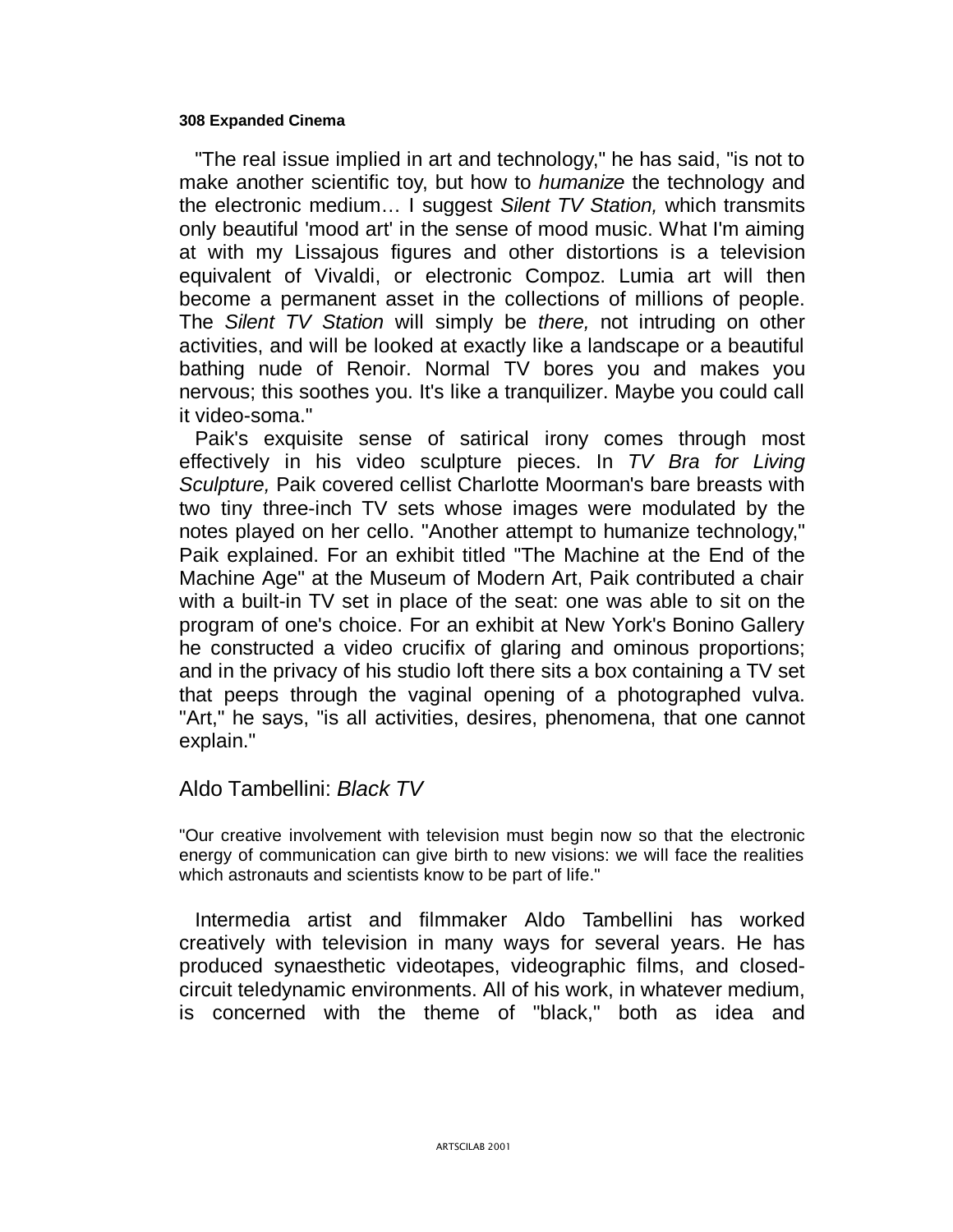### **Synaesthetic Videotapes 309**



 ARTSCILAB 2001 Aldo Tambellini: *Black TV.* 1964-68.16mm. Black and white. 9½ min. Two years of TV news compressed into a staccato barrage of sight and sound.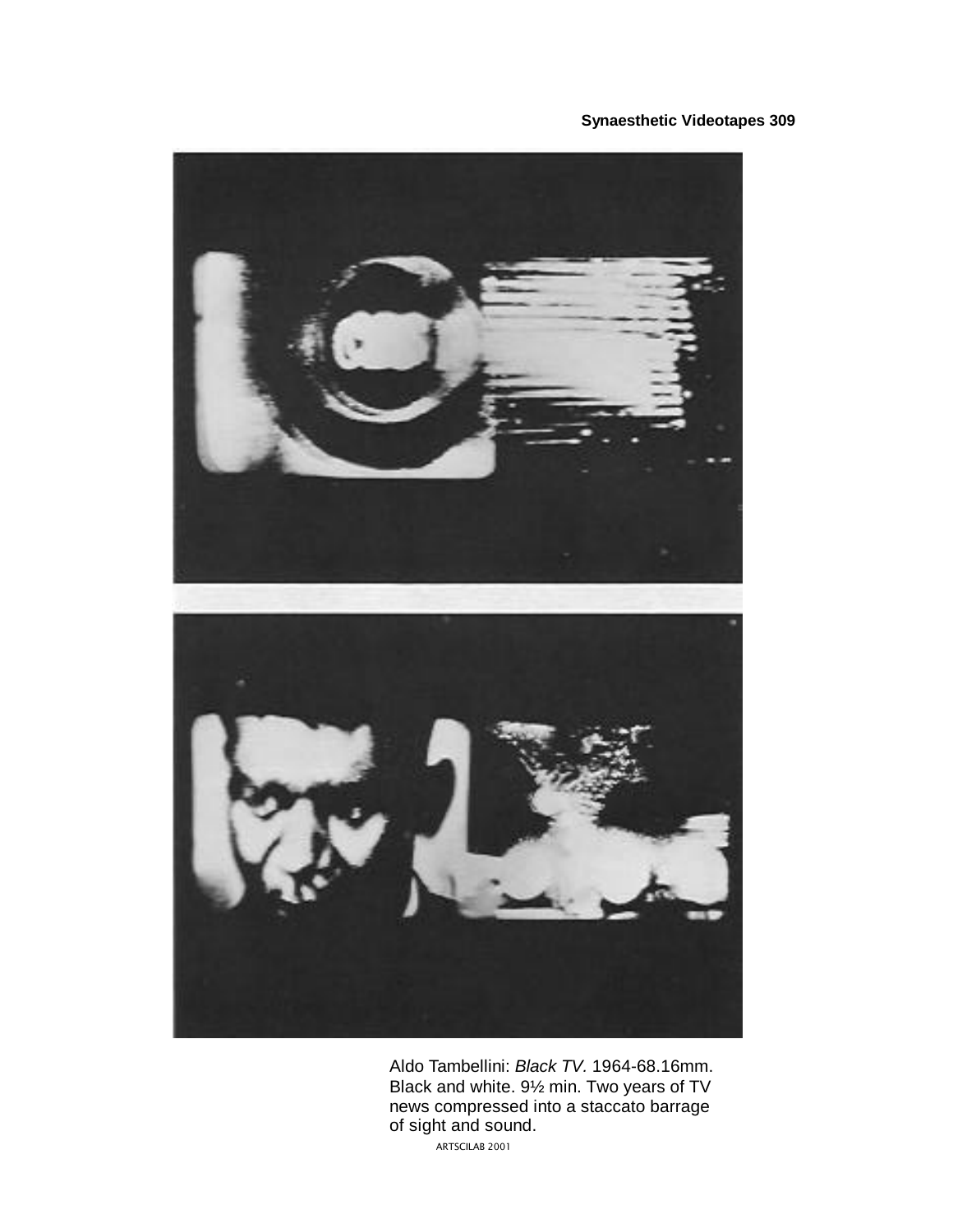

Aldo Tambellini: *Black Video Two*. 1968. VTR. Black and white. Both image and sound were generated electronically. Made in collaboration with engineer Ken Wise. Photos: Peter Moore.

ARTSCILAB 2001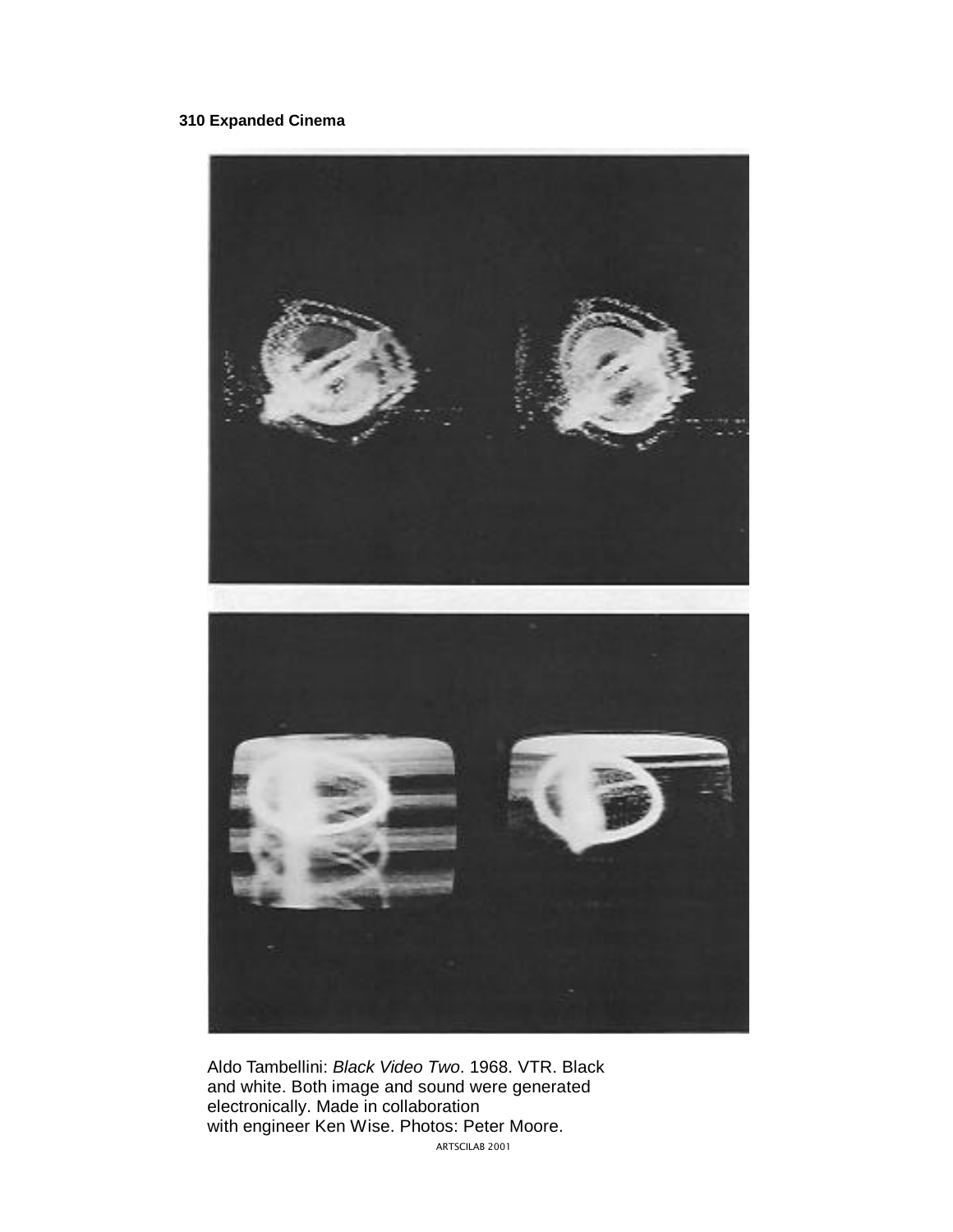experience. For Tambellini, black is the womb and the cosmos, the color of skin and the color of the new consciousness. "Black is the beginning," he says. "It is birth, the oneness of all, the expansion of consciousness in all directions."

Tambellini began working with videotape in 1966-67 as part of his intermedia presentations. This work was subsequently expanded into live, closed-circuit, and broadcast video experiments. In the spring of 1969, Tambellini became the recipient of a grant from the New York State Council on the Arts in a project to develop relationships between artists and television engineers. He worked with technologists at five educational TV stations throughout New York, producing several experimental programs.

Also in 1969 he was one of six artists participating in the PBL program "The Medium Is the Medium" at WGBH-TV in Boston. The videotape produced for the project, called *Black,* involved one thousand slides, seven 16mm. film projections, thirty black children, and three live TV cameras that taped the interplay of sound and image. The black-and-white tape is extremely dense in kinetic and synaesthetic information, assaulting the senses in a subliminal barrage of sight and sound events. The slides and films were projected on and around the children in the studio, creating an overwhelming sense of the black man's life in contemporary America. Images from all three cameras were superimposed on one tape, resulting in a multidimensional presentation of an ethnological attitude. There was a strong sense of furious energy, both Tambellini's and the blacks', communicated through the space/time manipulations of the medium.

*Black TV* is the title of Tambellini's best-known videographic film, which is part of a large intermedia project about American television. Compiled from filmed television news programs and personal experimental videotapes, *Black TV* has been seen in many versions during the four-year period in which Tambellini constantly re-edited it. "Since my interest is in multimedia and mixed-media live events, and in experimental television, I think of film as a material to work with, part of the communications media rather than an end in itself. In the future we will be communicating through electronically transmitted images; *Black TV* is about the future, the contemporary American,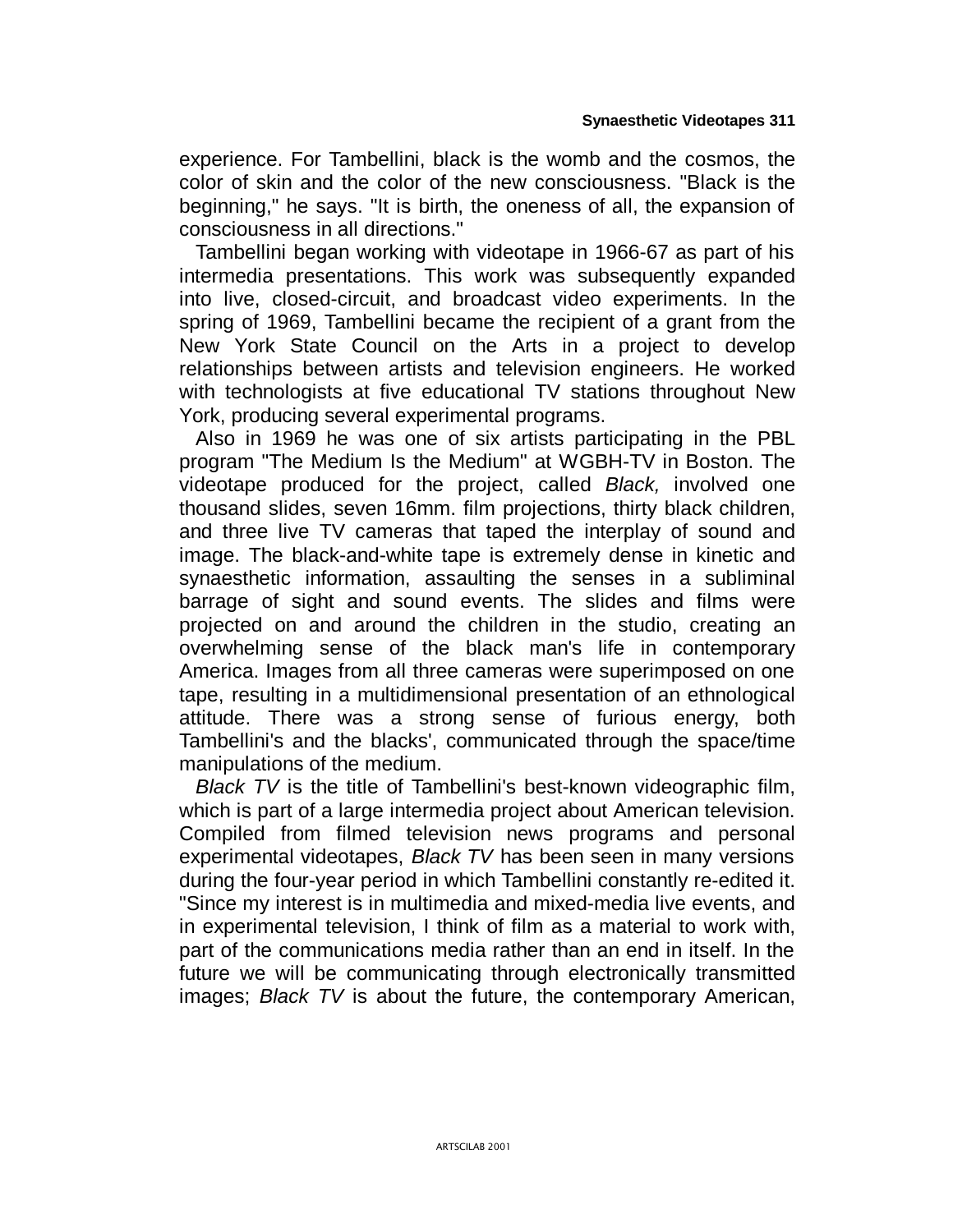

 ARTSCILAB 2001 Aldo Tambellini in control room of WGBH-TV, Boston. *Below,* a scene from *Black* (1969), an experimental videotape he produced at the station with 1,000 slides, seven 16mm. projectors, thirty black children, and three TV cameras.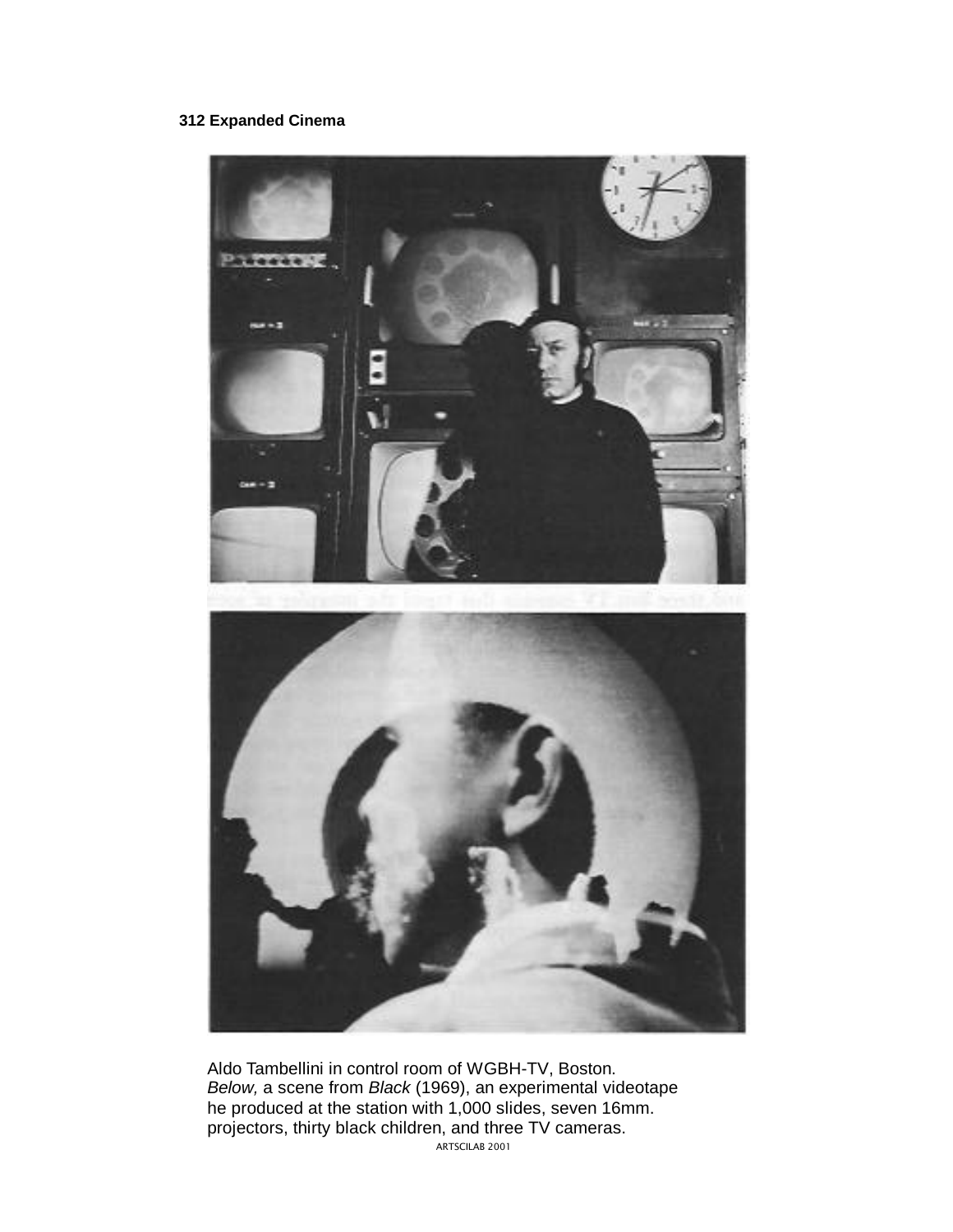the media, the injustice, the witnessing of events, and the expansion of the senses. The act of communication and the experience is the essential."

As Tambellini's remarks indicate, *Black TV* is about perception in the intermedia network. It generates a pervasive atmosphere of the process-level perception by which most of us experience the contemporary environment. Since it involves the use of multiple monitors and various levels of video distortion, there is a sense of the massive simultaneity inherent in the nature of electronic media communication. *Black TV* is one of the first aesthetic statements on the subject of the intermedia network as nature, possibly the only such statement in film form.

*Black Video One* and *Two* are representative of the techniques and approaches involved in Tambellini's videotape compositions. He calls them "video constructions" to emphasize that they are self-contained image- and sound-generating units, which do not take image material either from broadcast programs or closed-circuit cameras. Instead, special circuitry is devised to generate both image and sound electronically on two monitors. These completely synthetic videographics can be juxtaposed with other image material to create a sense of convergence between different worlds. As in most of Tambellini's work, archetypal white globes, spheres, or expanding coils are seen suspended in a black video void. Various forms of video noise are generated to accentuate the purely kinetic aspect of the tapes. Most of this work was first produced in 1967-68, and has been incorporated into Tambellini's intermedia presentations and films.

*Black Video Two* was exhibited at the Howard Wise Gallery in New York in 1967. Two years later, Wise commissioned Tambellini and two engineers from Bell Telephone Laboratories to produce a work for his exhibit "Television as a Creative Medium." Tambellini and the engineers, Tracy Kinsel and Hank Reinhold, came up with *Black Spiral,* a beautiful example of aesthetically manipulated video circuitry. The normal rectangular raster of the TV picture was transformed into a circular raster by modification of the circuitry from an *xy* coordinate system to a polar coordinate system. As a result, the broadcast picture appeared as a flowing spiral; any movement in the picture caused the spiral to swoop and explode in giant gaseous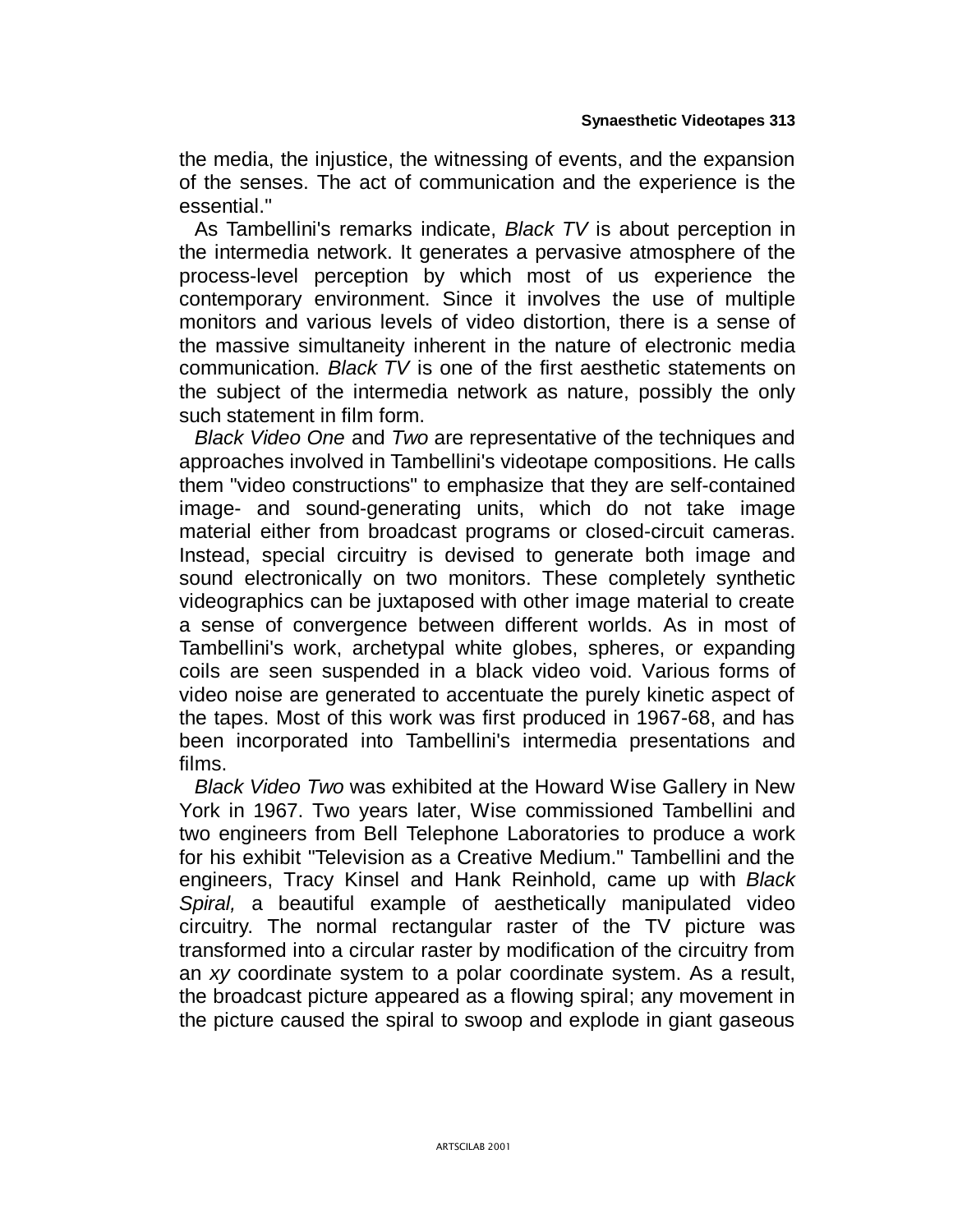curls of glowing phosphors. "Television is not an object," Tambellini said. "It's a live communication media. *Black Spiral* brings you live information. One day we will look at nature as the floating astronauts do in a spiral or circular form where no up or down or gravity exists." The sound was transformed by modulating normal audio signals from the television station with a random audio signal.

"The artist will have to get to this medium and begin to explore all possibilities," Tambellini urges. "After all, television is actually an image made of light which travels through time and space. I'm interested in getting to that particular point to actually show that light is a constantly moving and ever-changing form, that light is energy, and the same energy which moves through us is the energy which moves through the universe. It is the same energy we have discovered in the atom. When creative people begin to get involved with this idea of energy rather than making objects for someone, they will be exploring possibilities for everybody, art will be an exploration for all of mankind."

# Eric Siegel: Video Color Synthesizer

"I see television as bringing psychology into the cybernetic twenty-first century. I see television as a psychic healing medium creating mass cosmic consciousness, awakening higher levels of the mind, bringing awareness of the soul."

In 1960, as a high school student of fifteen, Eric Siegel won second prize in the New York City Science Fair for a home-made, closedcircuit television system he constructed from second-hand tubes, a microscope lens, and junk parts. The following year he won another prize in the same competition for a home-made system called "Color Through Black-and-White TV." Although highly successful as a technician, he was virtually unknown as an artist until his spectacular "Video Color Synthesizer" was exhibited at New York's Howard Wise Gallery in May, 1969. It was clear the television generation had produced another genius.

The synaesthetic videotape *Psychedelevision in Color,* made by Siegel on his own home-made equipment, was at least as creative as works by more established artists represented in the exhibit, and according to some critics was the outstanding work of the entire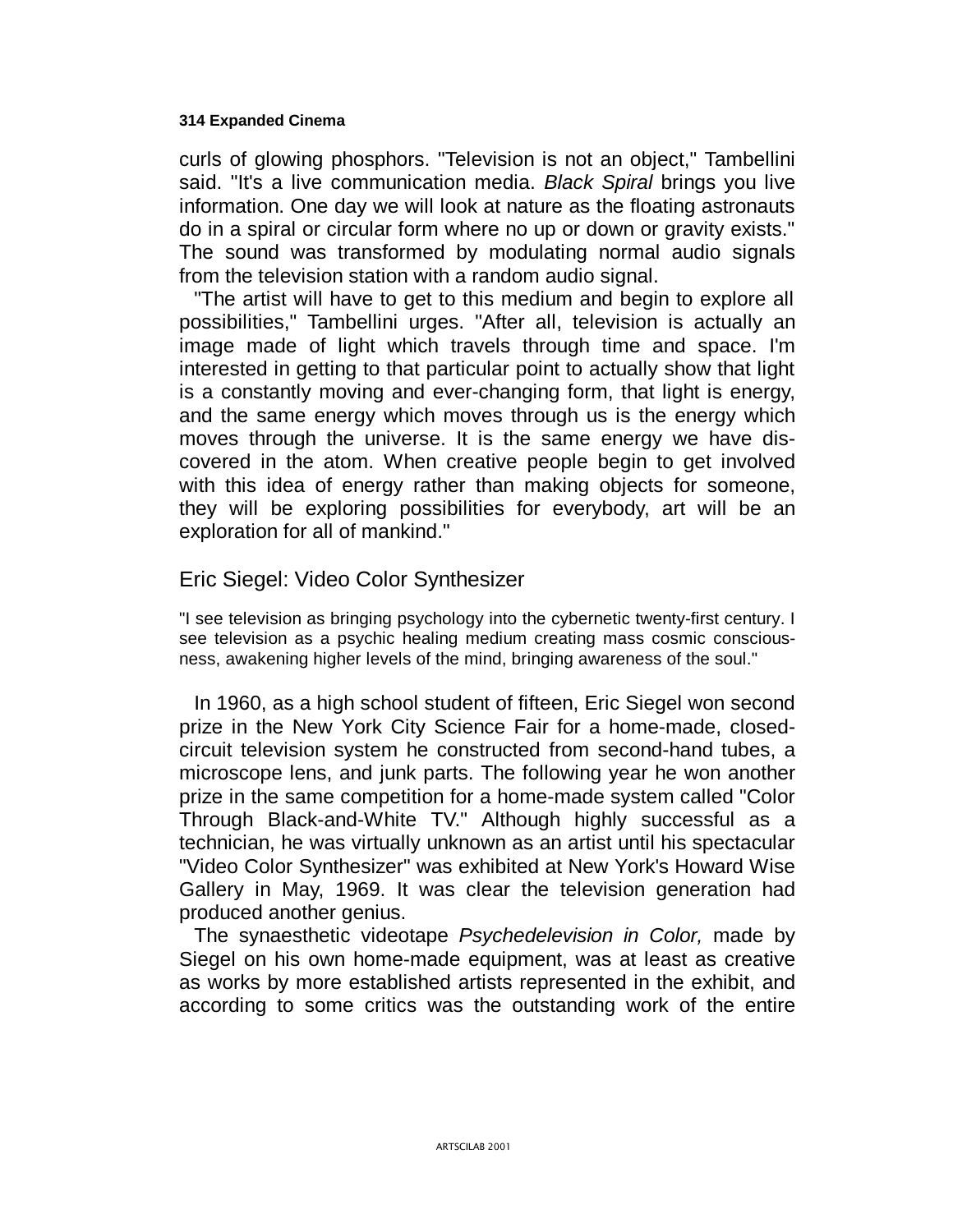#### **Synaesthetic Videotapes 315**



Eric Siegel: *Psychedelevision.* 1968-69. Synthesized VTR. "Great waves of curling clouds sweep under and over the viewer in turbulent fury."

show. "A work of genius," wrote video artist Peter Sorensen in a rave review devoted entirely to Siegel's tape. A reviewer for *Time* found *Psychedelevision ". . .* closer to Kubrick's *2001* than to Disney's *Fantasia...* a glowing visual abstraction."

Siegel's synthesizer is a device that converts the gray scale of a video signal (in this case from a portable videotape recorder playback unit) into changes in hue on the screen of a color TV set. The results are, according to Siegel, "electronic Rorschach patterns in the context of a metaphysical statement." The statement is the tape he prepared for processing through the synthesizer, and this tape itself was recorded through special equipment that the young artist, characteristically, calls his "magic box." This device, more aptly described as a "video effects generator," processes images from a portable TV camera during the actual taping: the images are transformed during the process of moving from the camera to the videotape recorder.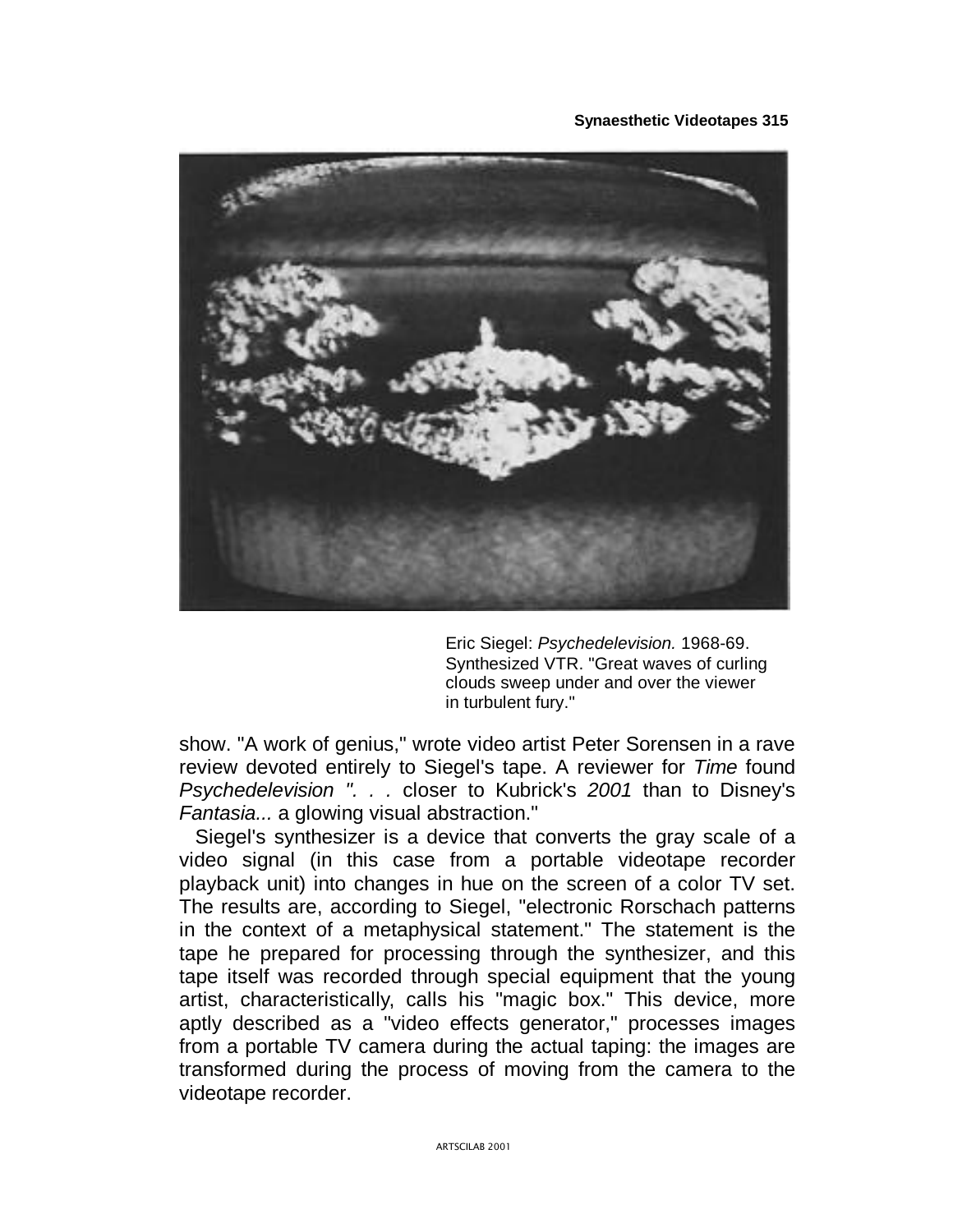One segment of *Psychedelevision* involves variations on a portrait of Albert Einstein as recorded through the effects generator and tinted through the color synthesizer. Einstein's face is seen in infinitely-repeated multiples, then implodes, bursting into a shower of fiery sparks, reforms again from the fragments only to melt into Daliesque puddles.

Because of the peculiar nature of the color synthesizer, the colors of *Psychedelevision* are unlike most other video hues: now organic in appearance, now like shimmering metal or mercury, glowing with an unearthly light, trembling in fierce brilliance, like the colors on the inside of the retina. But in the best kinetic art it's form as well as color that determines the kinaesthetic effectiveness of the piece. Siegel's forms are virtually indescribable: great waves of curling clouds sweep under and over the viewer in turbulent fury, quite reminiscent of the Stargate Corridor in *2001.* Random fire bursts of phosphorescent crimson flash across this eerie landscape. Suddenly the forms become bilaterally symmetrical, with shapes and colors streaming wildly from the center of the screen.

*"Psychedelevision* is my attempt at video mind expansion," Siegel explained. "A new science must be created which can reach the inner core of human beings. One of the most important tools of this new science will be television. I've been thinking of a television system which would take impulses from a human being through electrodes in a positive feedback loop: the person would be able to watch his own neurological reactions to the video patterns and video information generators activated by himself. The American Dream no longer is evolving. It's in a state of decay. Television must be liberated."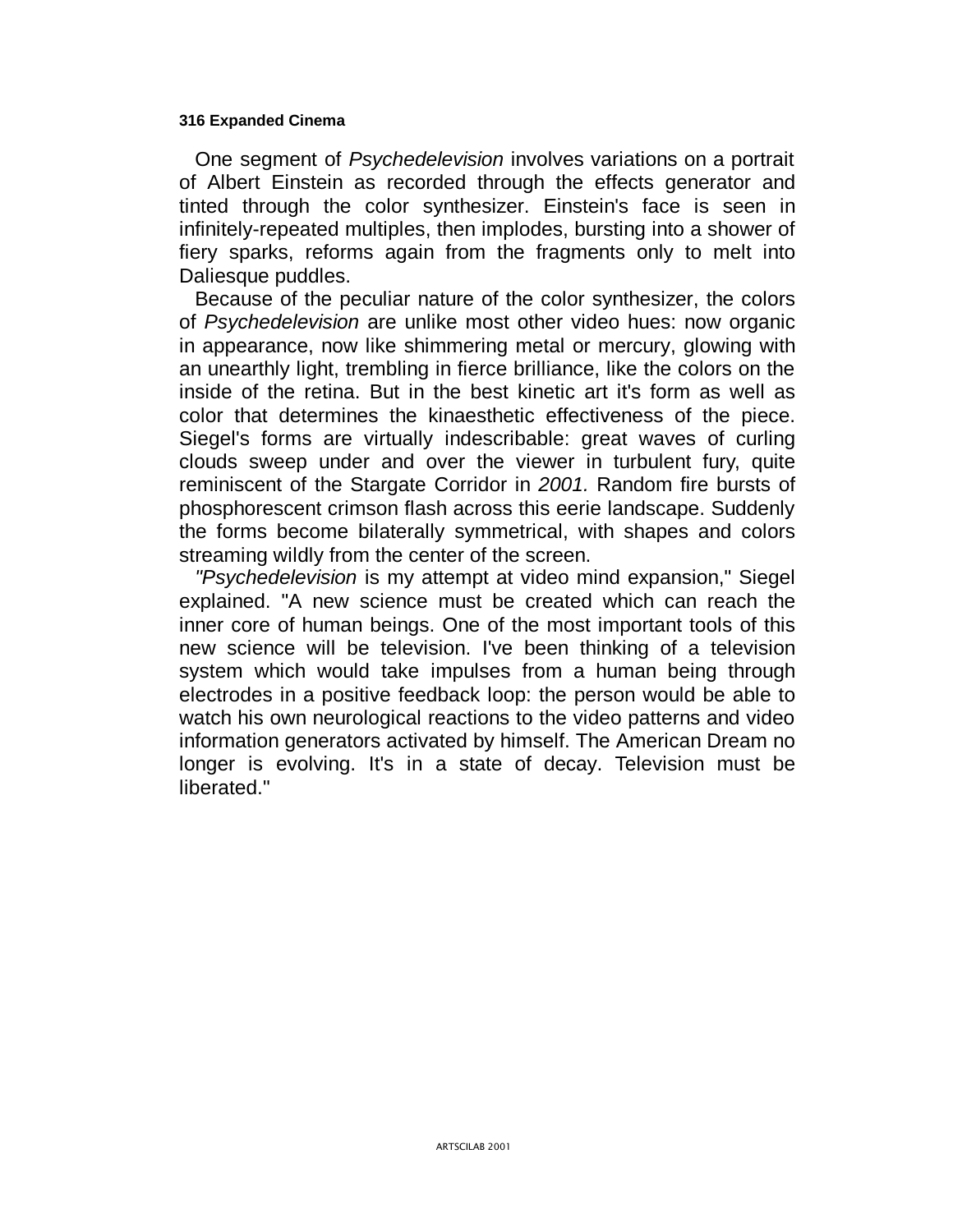# **Videographic Cinema**

"We use video technology in filmmaking," explains Loren Sears, "exclusively for its graphic potentials. You can't really 'represent' or carry over satisfactorily into film the electronic viewing experience of watching television. You can carry the graphics over, but not the actual electronic experience." In the best videographic cinema, which we are about to discuss, the artist is at least able to approximate or suggest the luminescent atomic world of video imagery. As Sears indicates, however, the motivation is more toward the graphic characteristics exclusive to television, which simply cannot be duplicated by cinema alone.

"Metamorphosis is the main thing you can do with video that you can't do with film," says Scott Bartlett. "But video plus computers could do it even better." As it turns out, the optical effects of many Hollywood films have for several years been done on high-resolution videotape since that medium is less expensive to edit than film. But the fantastic capabilities inherent in videotape are not used; it is employed only as an imitation of cinema.

In the work discussed here, film and video technologies have been synthesized together, often through many generations of processing, to achieve graphic character unique in the world of film. Since one automatically thinks of any movie image as having been photographed by a camera, videographic films are quite startling on first encounter. Nothing in one's experience with movies can explain how such visions were captured on film— and indeed they were not: videographic cinema might succinctly be described as a film of videotaped film. "Color is the biggest problem," Bartlett admits. "It's very difficult to control. But more stable circuits are being developed all the time. The possible range of video color is as great as the range of color in any other medium. And because you're right there watching it happen you can deal with the psychological nuances of color and form."

## Scott Bartlett: Tribal Television

"There's a pattern in my film work that could be the pattern of a hundredthousand movies. It simply is repeat and purify, repeat and synthesize, abstract, abstract, abstract."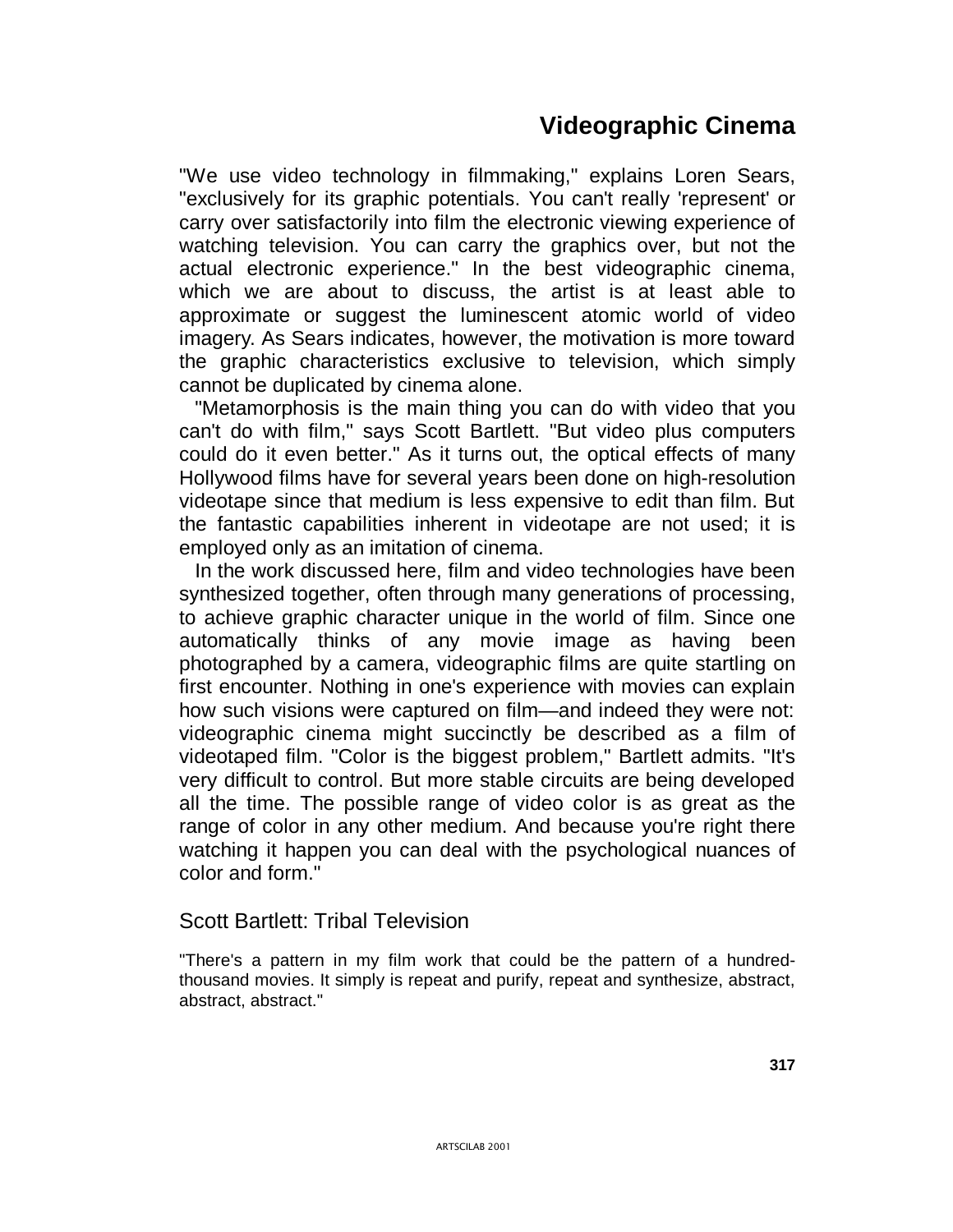With his first film, *Metanomen,* made at San Francisco State College in 1966, Scott Bartlett went practically as far as possible within the structural limitations of black-and-white film and conventional cinema technology. Winner of the 1966 National Student Film Competition, *Metanomen* was a stunning kinaesthetic experience in which form and content merged in synaesthetic alloy. It became immediately obvious that with more elegant structural technologies Bartlett could raise this form/content metamorphosis to higher levels of graphic integrity. Like the best synaesthetic cinema Bartlett's films are not *about* an experience: they *are* the experience. Here we find kinetic empathy soaring to poetic heights.

Early in 1967, as Bartlett recalls, "television sort of found me. I had been superficially exposed to it, as my friend Tom DeWitt was in the TV department at school. That summer another friend, Michael MacNamee of Washington State University, said he could set up a TV studio situation for me at a station in Sacramento. I didn't know what would come of it, but *OFFON* came of it. And now *Moon* has come of that. Going into television doesn't mean I've abandoned cinema. It's a matter of expanding my technical vocabulary. I'm still doing *Metanomen* things, and I'm still doing *OFFON* things. But it's all adding up; I'm creating a new vocabulary."

Winner of many international awards, *OFFON (*see color plates) was the first videographic film whose existence was equally the result of cinema and video disciplines. Like all true videographic cinema, *OFFON is* not filmed TV, in the way that most movies are filmed theatre. Rather, it's a metamorphosis of technologies. "That's becoming a kind of aesthetic common denominator," says Bartlett. "Marrying techniques so the techniques don't show up separately from the whole. It's crossbreeding information. That's what a computer does, too. Having several aesthetics force each other into their separate molds and then sort of seeing what happens."

What happens in *OFFON is* extraordinary. The basic source of video information was in the form of twenty film loops that Bartlett and DeWitt had culled from more than two-hundred loops they had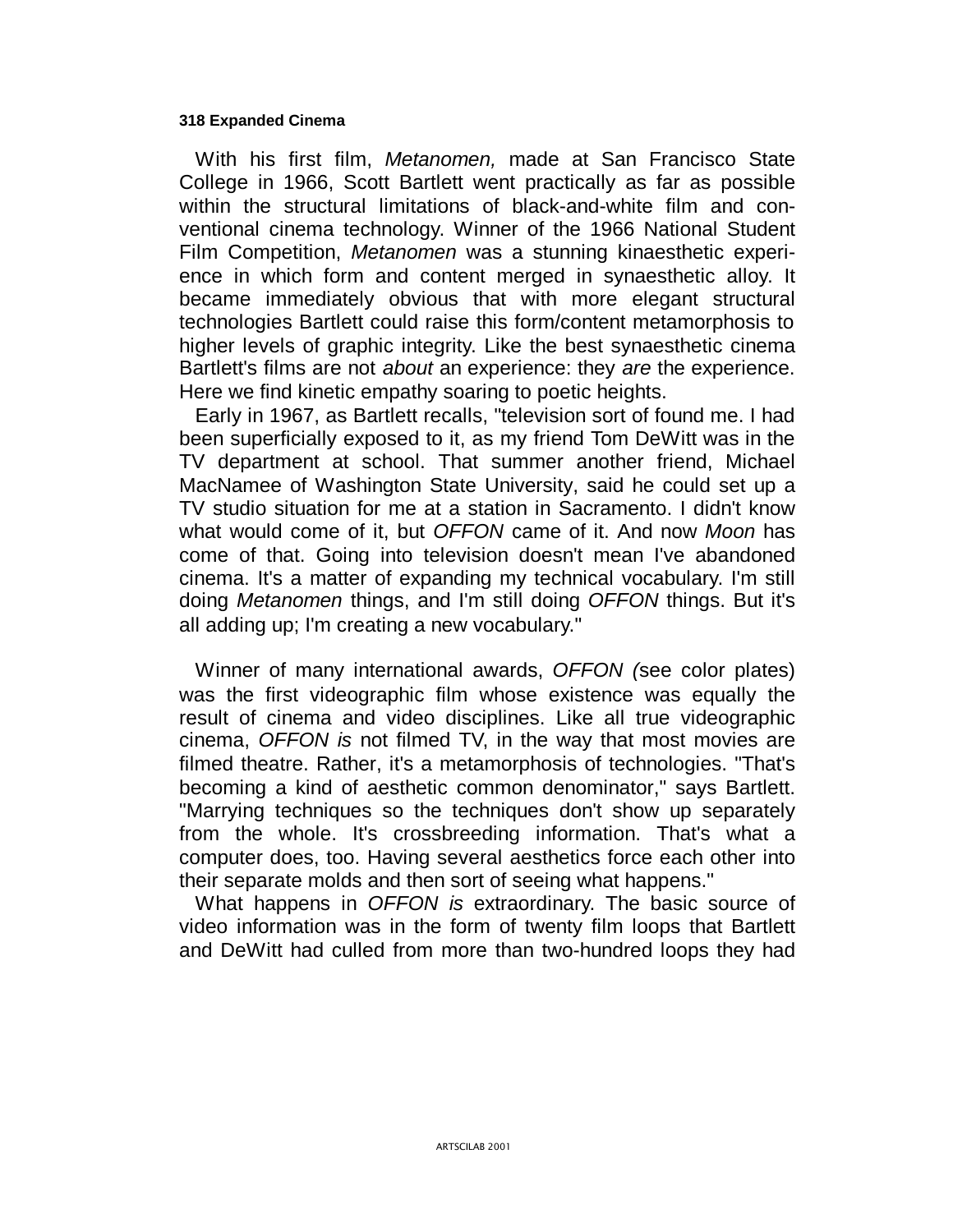made for a multiprojection light concert called *Timecycle,* described as a "two-hour moviemural." The iconographic character of the *Timecycle* imagery was clean and simple since it was intended for use in addition to other image projections. These loops were superimposed over one another to a depth of as many as eleven print generations for one strip of film, separating images from background, positives from negatives, adding colors to separate strips, and then recombining them optically.

Black-and-white loops were fed through a color film chain in the television control room, adding videotronic phosphor-texture to the cinematic graphics. Simultaneously, other loops and portions of Glen McKay's light show were rear-projected onto a screen on the studio floor, which was televised as a second video source. Both video sources were routed into one monitor: two images riding between two incoming channels, each pattern competing for exhibition on the monitor, generating a cross-circuited electronic feedback loop ". . . to the point where white information in competition with itself breaks down into colors: spectral breakdown." A second TV camera televised the monitor, feeding the signal to a videotape recorder. This master tape was again processed through the switching/mixing system. Instead of being recorded back onto film in the usual kinescope process, a special camera was set up in front of a monitor that filmed at the video rate of 30 fps instead of the movie rate of 24 fps.

"The entire process took three hours," said Bartlett. "The advantage I had was that all the material was on loops and I could just keep adjusting knobs and arranging appliances, cameras and such, until I had what I wanted, and then just film a burst of it." This videographic imagery was again processed through an ordinary cinematic optical printing system in Bartlett's studio. "The video colors were pale, but they were for that special texture that you can't get any other way. After I had that, I separated the film into AB rolls and dyed the strips with food color. One roll was dyed one color, another roll was dyed a different color. I built a trough and filled it full of dye and rolled the film from one reel through the trough and up along banks of heaters. I sat atop a ladder and very slowly rolled the film through this assemblage at a rate of about five or six inches a minute. Took me all night. A yoga dedication."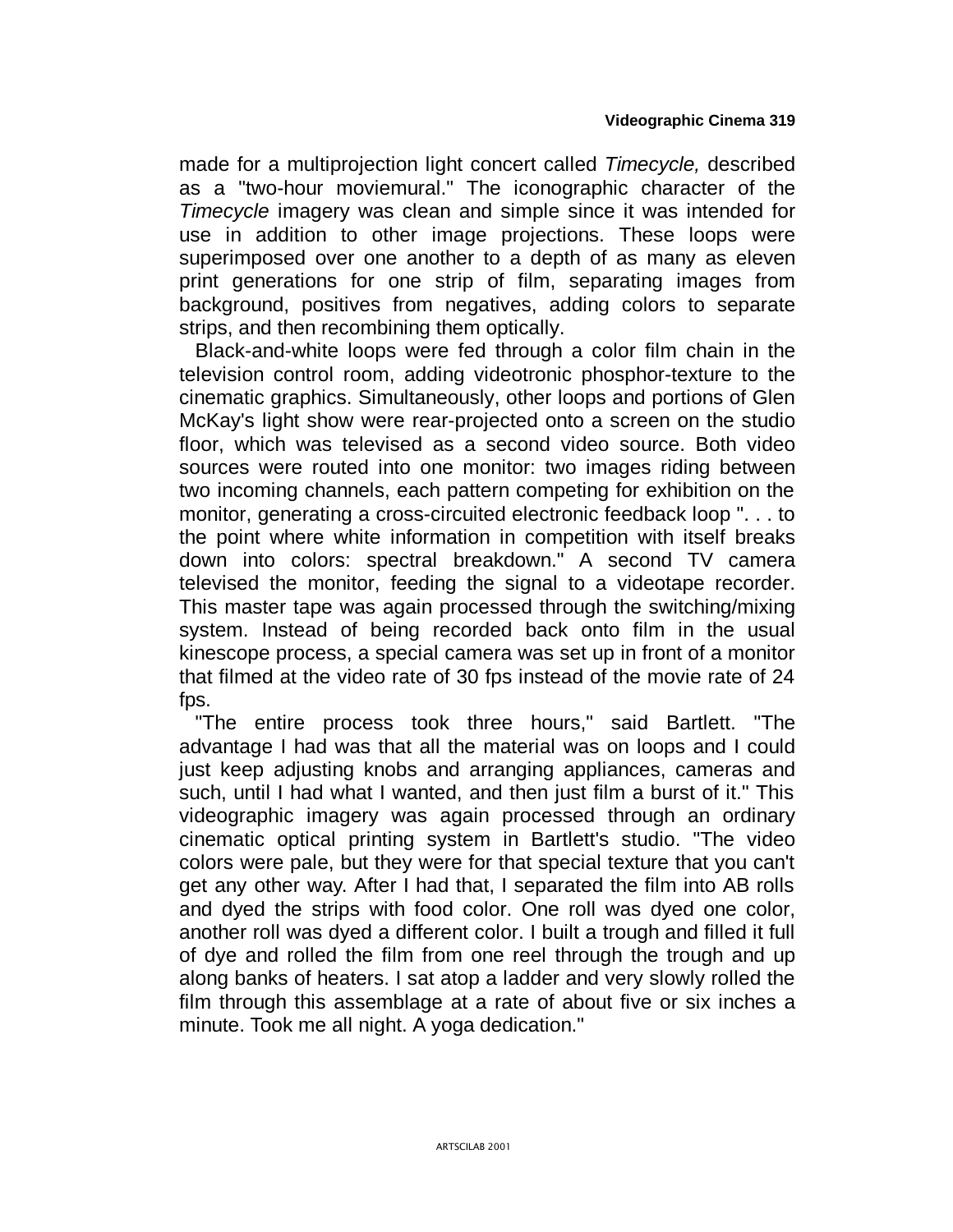It was well worth the dedication. *OFFON* begins with a close-up of a huge blue-red eyeball that pulsates with the sound of a heartbeat. The eye is both human and video: suddenly it bursts into an electromagnetic field of vibrations and becomes a slowly-expanding force field, a tight ring of bright red in a pale blue universe. The red ring blossoms into a constellation of scattering sparks and suddenly we see the image of a mirror-doubled dancer throwing out multiple layers of arms like a human flower in bloom. "The multiplication of arms was done in cinematic optical printing," Bartlett explained. "But the multiplication of the multiplications was done in video: the halos around the arms were created by video feedback."

Pink and blue sea gulls wheel languidly around the disintegrating dancer, whose image slowly melts into an infinity of geometrical echoes. This evolves into a close-up of a girl's face that seems to be streaking off, disintegrating but somehow holding together. "That's a good example of hiding one technique inside another," said Bartlett, "by doing essentially the same thing with both systems and just compounding one action. Two pieces of film of the same shot were flipped over so that the left became the right. This was printed back onto the left, except out of register so that it staggered behind, apparently trying to catch up with the right. And the shot itself initially was a very slow zoom, rocking the camera back and forth while zooming in on the girl's face, who was herself rocking back and forth. When that was fed through the monitor it was refilmed by a zoom lens which was also rocking and swaying."

*OFFON* moves with dynamic thrust through a succession of images that never seem separate from one another, each evolving into videographic metamorphosis, exploding, glowing, disintegrating, cracking into infinity until it all ends with a final burst of kinetic energy. Later in 1968, Bartlett made a second videographic film, this time in black-and-white, called A *Trip to the Moon.* It involved a live panel discussion between Bartlett and friends on the subject of the new consciousness, cosmic unity, and metamorphosis. Films and slides of the moon and rockets were keyed into the scene randomly and certain interesting effects were achieved by associating audio and video feedback techniques. However, the film was too long (approximately half an hour) and not varied enough to support its length.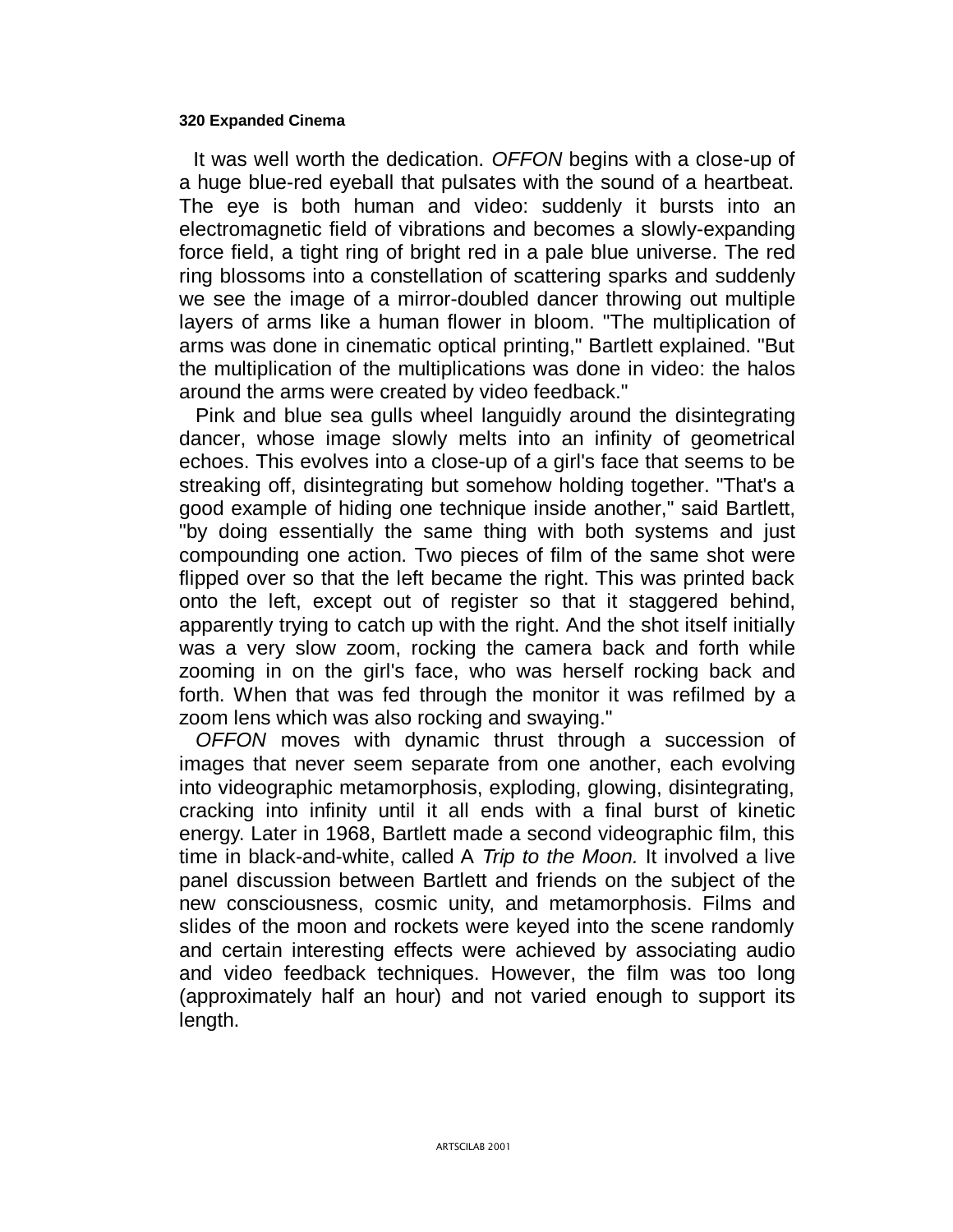In the spring of 1969 Bartlett set about remaking *A Trip to the Moon,* but the film that resulted, simply titled *Moon,* became a wholly new work with only a few seconds of original footage remaining. *Moon* proved to be his most satisfying work, more impressive even than *OFFON,* because in addition to spectacular videographics it also was constructed around a substantial conceptual content. It was completed less than two months before the first moon landing, yet is more effective in its metaphysical evocative power than many of the films of the same thematic content made since then.

*Moon* begins in a black void as we hear a recording of the Apollo Eight astronauts reading from Genesis. Under this is a rather spacey track from the Steve Miller album, *Sailor.* Suddenly the black void is recognized as a night sky as we approach a distant airport whose lights seem to float in deep space. The image is flopped; the runway lights become a starry corridor similar to the slit-scan corridor of *2001*. This gives way to stop-frame, optically distorted footage of astronauts boarding their craft before takeoff. The pale colors and unearthly motions lend a kind of dreamlike *déjà-vu* quality to the scene as these hooded creatures lumber slowly toward the giant rocket.

We see the ocean and a dawning sky. As though from another time and place, we hear reverberating voices speaking of the Universal One, cosmic unity, the *I Ching.* A purple face appears in the sky and is fragmented into infinity. Waves of the ocean— obeying lunar gravity— crash in slow motion, and over this we see skip-frame video-distorted scenes of the lunar module simulator spinning and maneuvering in space.

Now we're inside a television control room with several monitors reflecting the faces of men whose words seem far away. The control center appears like some window onto a video space of another dimension. A roaring wind takes us soaring through towering clouds, an ethereal atmosphere similar to the opening sequence of *8½*. Aqueous fingers of de-beamed video phosphors stretch across the sky like phantom visitors from another galaxy. A spaceman whirls through the clouds, flashing and sparkling like an asteroid. The graphic tempo increases with flashes of light and a tremendous roar until the final crescendo. The last image we see is the ocean receding from a beach.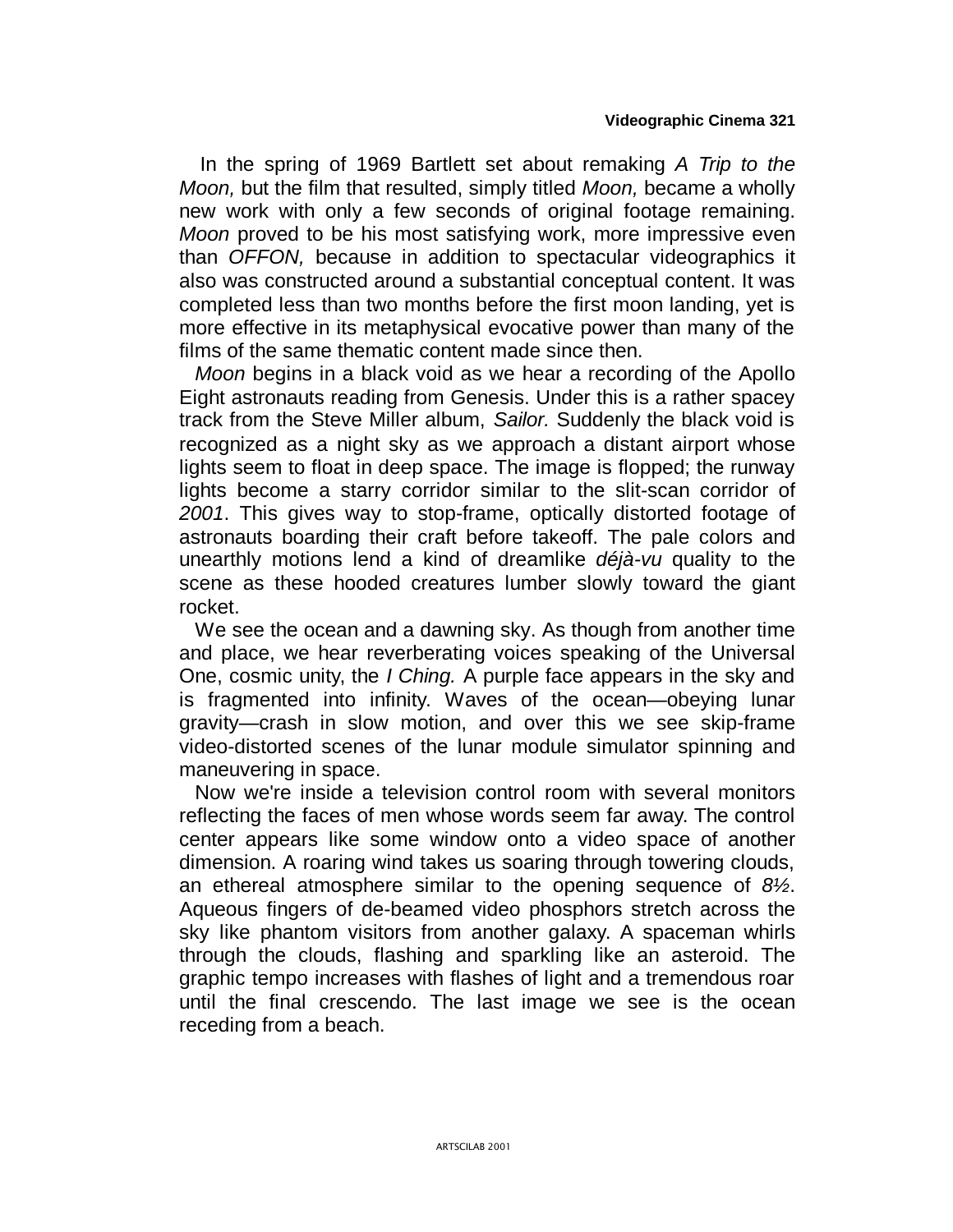

Scott Barlett: *Moon.* 1969. VTR/16mm. film. Color. 8 min.". . . A purple face appears in the sky and is fragmented into infinity..."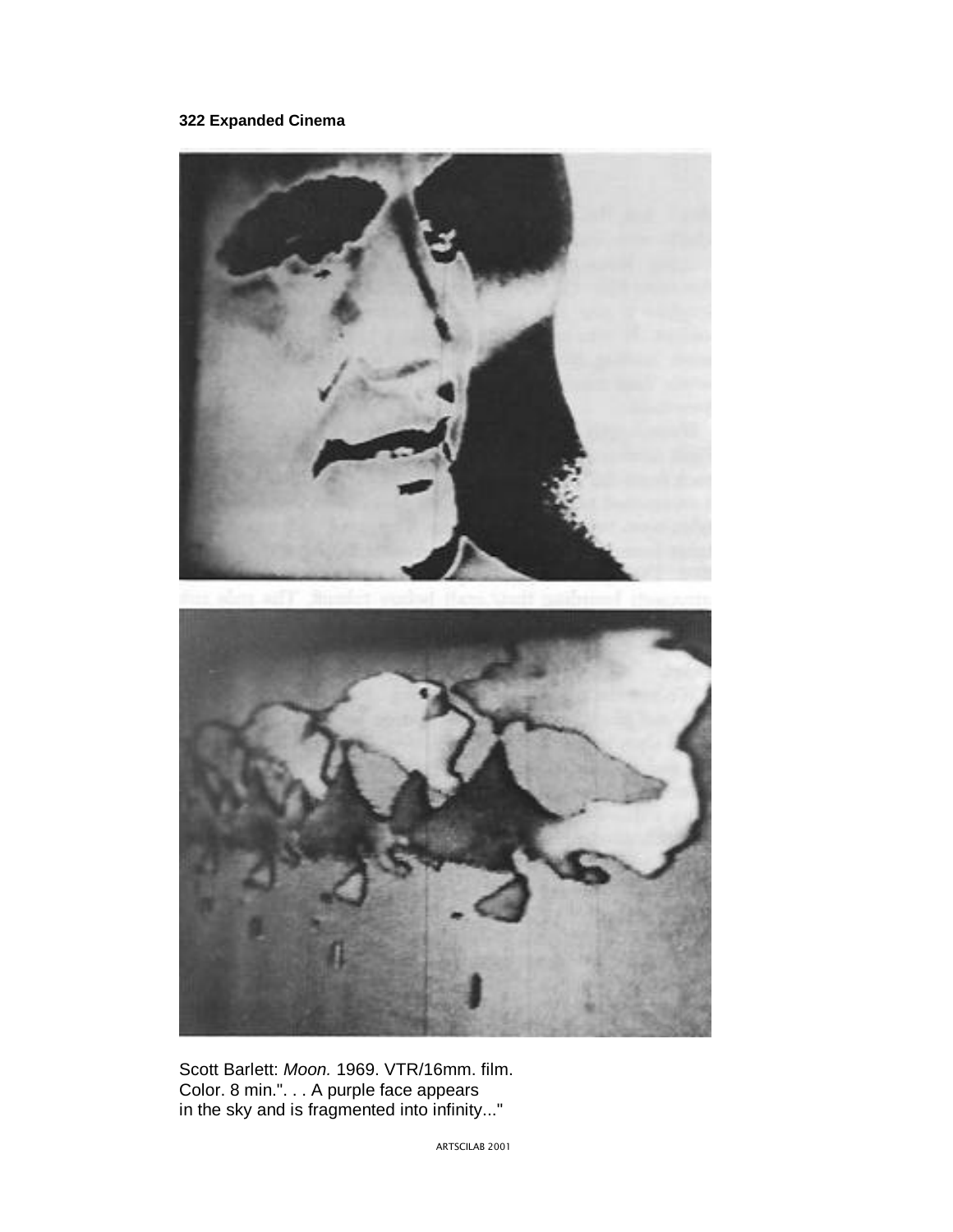*Moon is* a beautiful, eerie, haunting film, a product of the New Surrealism, all the more wonderful for the fact that we do not actually see the moon: only the manifestation of its power here on earth: the ebb and flow of the waters that cover three-quarters of our planet. The film contains some of the most spectacular manipulations of video techniques Bartlett has yet achieved, sending fiery rainbows into a cloudy sky, transforming men and rockets into shattering crystals, creating a portrait of the cosmos in continual metamorphosis.

The magic of the film [said Bartlett] is its totally undefined meaning, the purely visceral message. The message could be called a code that we're trying to learn about, a code for connections to new space and new consciousness, a code for making it to the moon metaphysically, paths for your mind to get out where you can reach anything. In some ways technique equals meaning: the stop-frame action means mechanically defined space and time and the feedback layers are like accordion time— all the times stacking up on top of one another.

Commercial filmmakers use certain images or techniques as standard recognizable givens. Like the way a dissolve for them means the passage of time. But for us dissolve means "blend." Not so much one, not so much the other, but something in between the two, getting from one to another. It's valuable to hang somewhere between two different realities as a dramatic element. Dali does that. You see a face but then you realize the face is made up of a woman's ass and a cow and a flagpole or something. Your mind goes from one understood state to another understood state and you realize that you've voyaged in that process.

The understood state toward which Bartlett was headed in the latter part of 1969 was a "tribal television network" linking thirty or forty experimental video centers on the West Coast, some of them sponsored by rock groups such as the Jefferson Airplane and the Grateful Dead. "It will be a family of production centers cabled together and co-broadcasting with an FM radio station," Bartlett explained. "The FM radio would provide the mainstream programming and the disk jockey would be televised and would switch on visuals during records which would be electronically synthesized interpretations of the sounds. The production centers would make specials which would always supercede the main entertainment. The television station would be a voice: a natural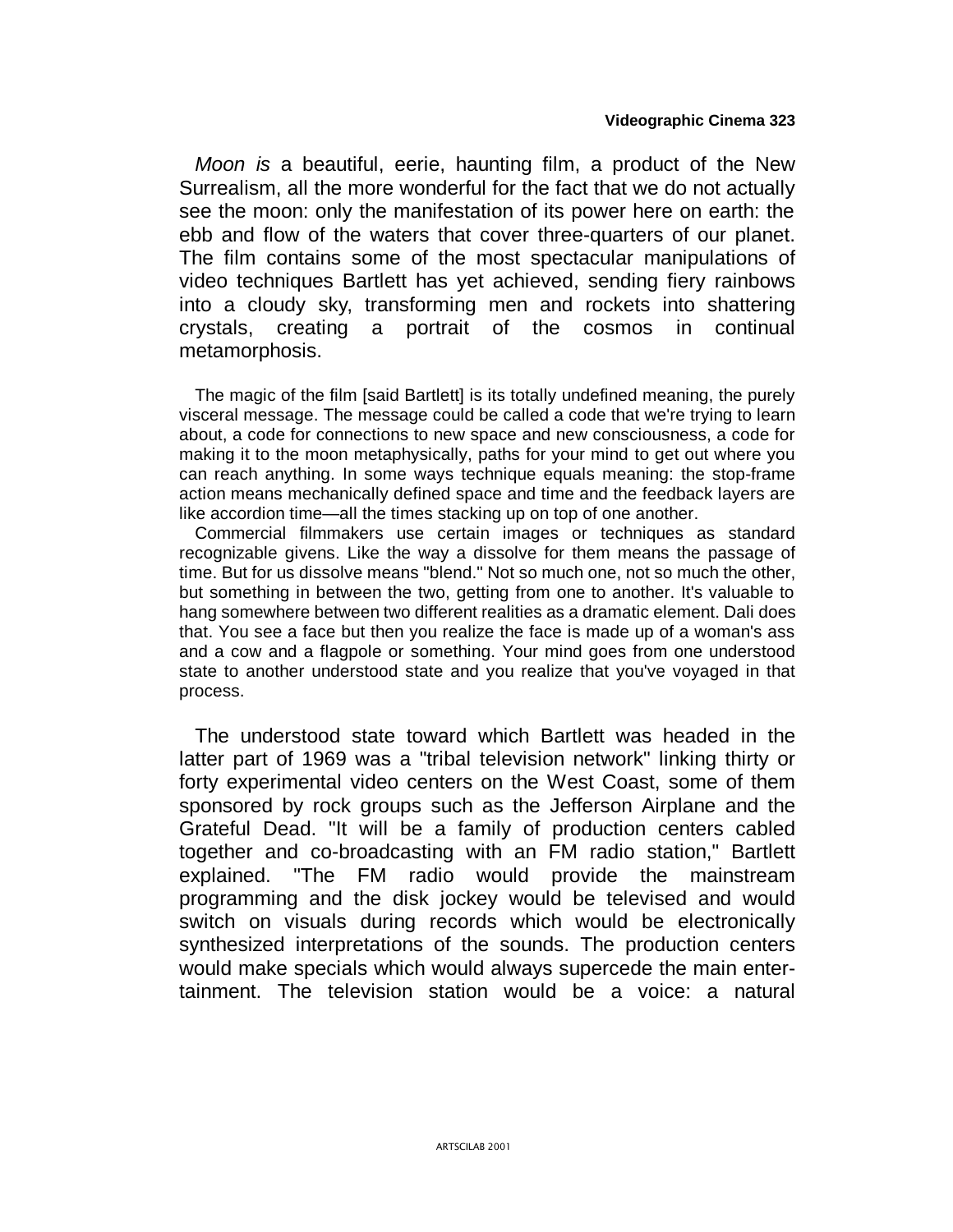accelerating pace for more people sharing more knowledge. The tribal television would allow art and science to wed in a media marriage free from commercial concerns, free for pure experiment."

# Tom DeWitt: *The Leap*

"I look at the medium through its manipulation of time and space. Man's ability to manipulate space is very limited. Actually a space change is almost inconceivable. The same with our control of time. We're contained in clock time. But the medium at least *seems* to control space within completely malleable time."

After his collaboration with Scott Bartlett in the making of *OFFON,*  Tom DeWitt made his own extraordinary videographic film, *The Leap,* completed late in 1968. Although the two films were born at approximately the same time and place in San Francisco, they are dramatically different in almost every respect: evidence not only of two strongly individualistic personalities, but of the latitude for personal expression possible in the videotronic medium.

"I turned to cinema as a vehicle for expressing my intuition," DeWitt explained. "I find myself only at the threshold and I can see no horizons. I try to use technology flexibly to realize dream images, but I would hardly call my work more than the first crude stage of image-manipulation through modern technology. I've been trying to learn enough about image technologies so that if I ever make a dramatic statement I'll know that it's being communicated through the essence of the medium. There was a time when I had my copy of Fortran and began to learn it—I saw computer art as a potentially limitless field— but I decided to explore what I could contribute through videographic cinema."

The leap of the film's title might be interpreted in several ways, all of them appropriate: a leap of consciousness from one reality to another; a leap in image technology from cinema to video; a leap to escape the suffocating boundaries of metropolitan life (in this respect *The Leap* is a continuation of the theme of DeWitt's first film, *Atmosfear*); and finally it might be seen as a leap to escape the purely videotronic world of the film's imagery. However one chooses to view it, *The Leap* unquestionably accomplished DeWitt's motivaion: "I wasn't satisfied with the film until I felt that without any verbal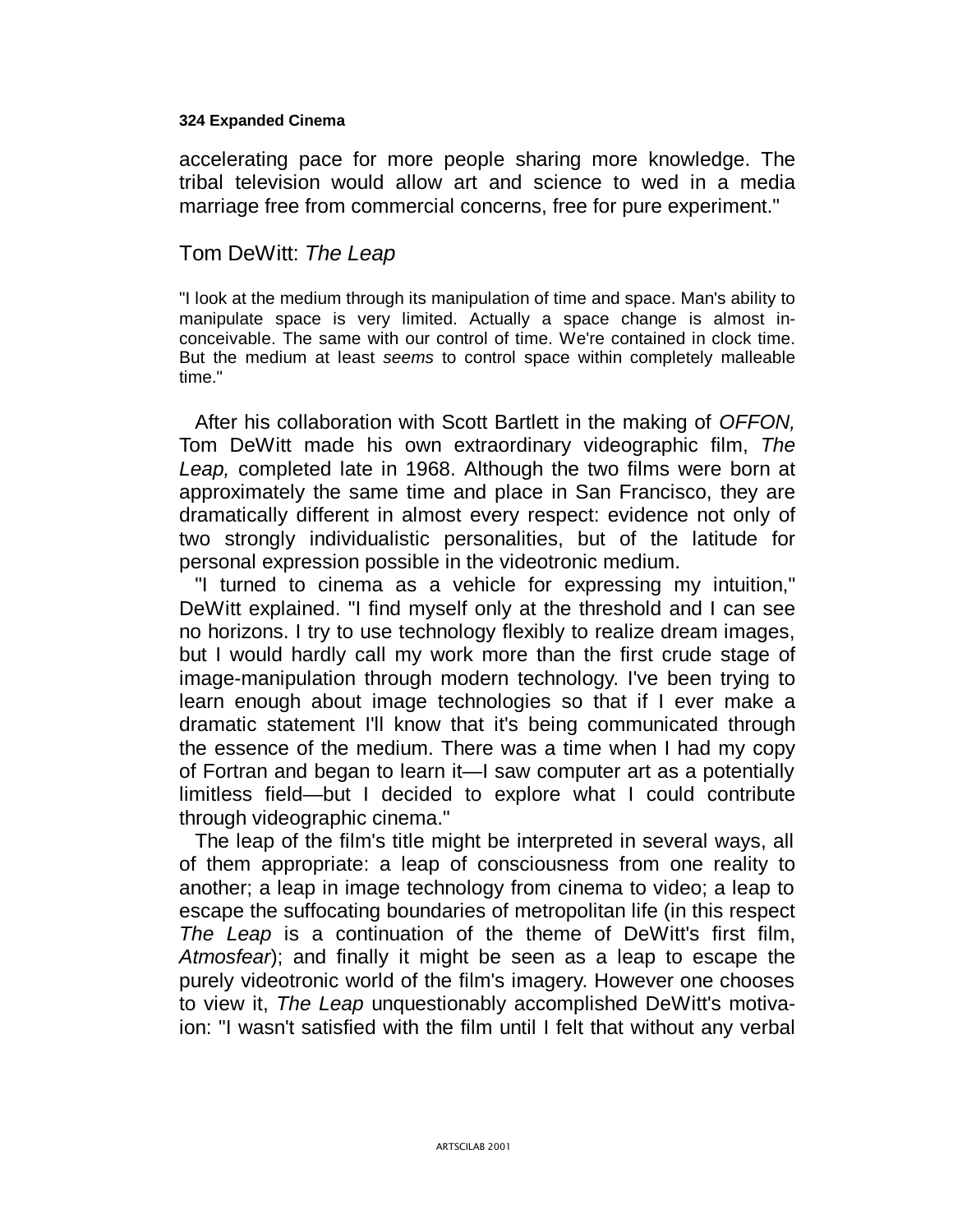## **Videographic Cinema 325**



Tom DeWitt: *The Leap.* 1968. VTR/ 16mm. film. Color. 6 min. "A man seems to interact physically with videographic apparitions... androgynous symbols and arcane electronic voodoo..."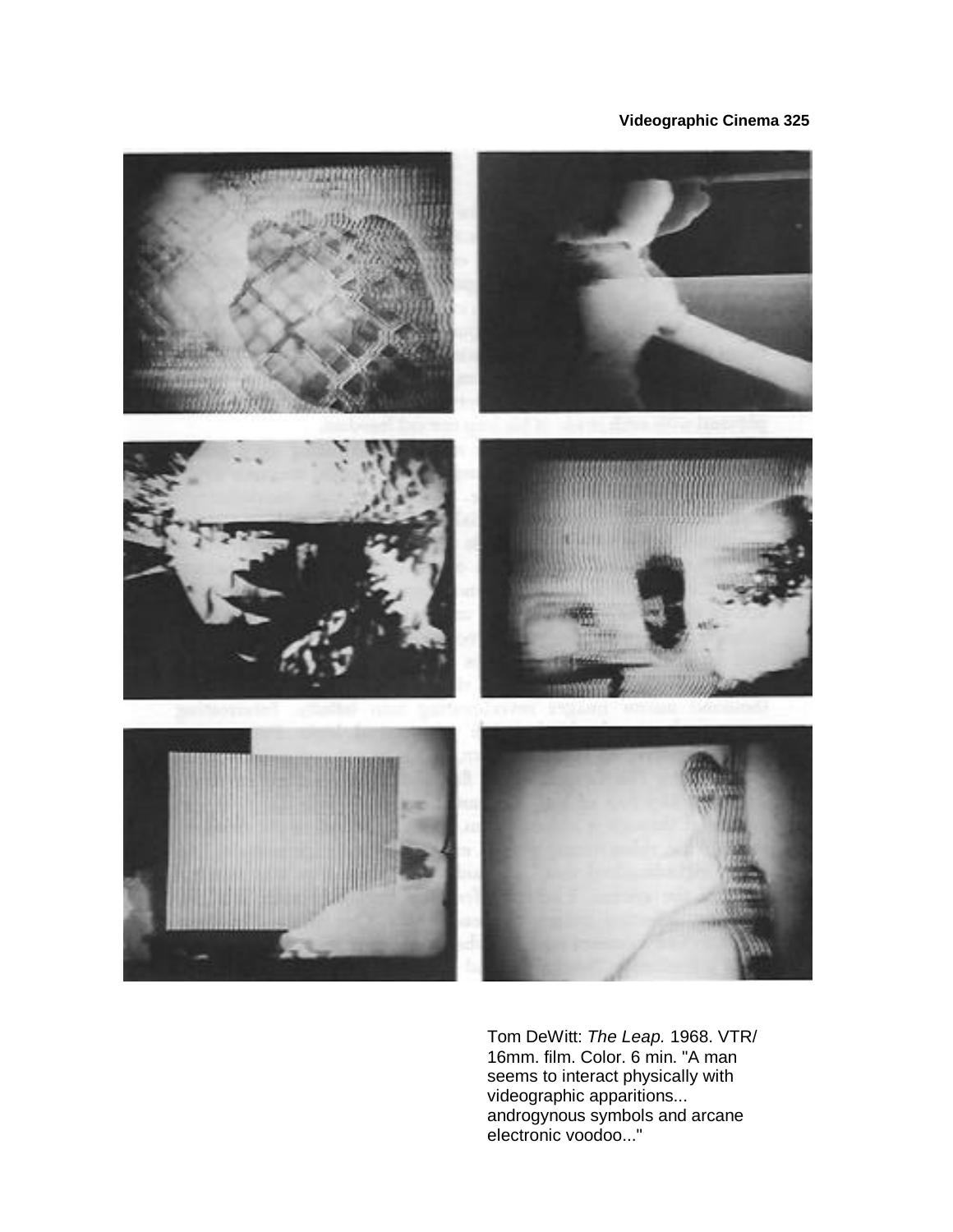references it would take you on an emotional trip, reacting purely to the essence of cinema and television."

Whereas *OFFON* is composed entirely of iconographic, geometric concrete imagery— organic figures processed through the medium until only a fundamental primary structure is left— *The Leap* is impressive for its mixture of pure video space with representational filmic space. Thus an ordinary man seems to interact physically with videographic apparitions, moving in and out of different space/time realities, fluctuating between the physical and the metaphysical with each stride of his leap toward freedom.

We see a man jumping across rooftops and racing up a grassy hillside. He dodges through a jungle of billboards, ominous structures, and forests of barbed wire. This is the basic vocabulary: a man running through an industrial landscape in search of nature. But through the video system this simple footage was transformed into a breathtaking constellation of exploding perspectives, shimmering masses of color, androgynous symbols, and vast realms of arcane electronic voodoo. There are endless zooms into quivering video centers, rectangles within rectangles of vanishing imagery. In mid air the man's body becomes a videotronic ghost filled with vibrating silvery shock waves. A simple motion is shattered into a thousand mirror images reverberating into infinity. Intersecting space grids completely demolish perspectival logic. Positive becomes negative, up becomes down, inside is out and outside is in.

In making *The Leap,* DeWitt first shot approximately one-hundred and fifty feet of high contrast, black-and-white film that was processed through a video system. "By compounding the imagery through the video mixing panel I expanded the image material into about eight-hundred feet," he said. "While the film was running through the system, I added effects by keying, wiping, and debeaming, inserting images into each other. One of the film-chain monitors had a camera on it, so whenever I switched to that camera I got a feedback. That studio had only two monitors for four film projectors and two slide projectors, so some of the calls were blind, based on what I thought was back on the film chain. I could see the final mix on monitors, plus one of the two sources coming in from film chains, plus images coming in from a videotape recorder we started to use after the first session. So at about three layers deep it got pretty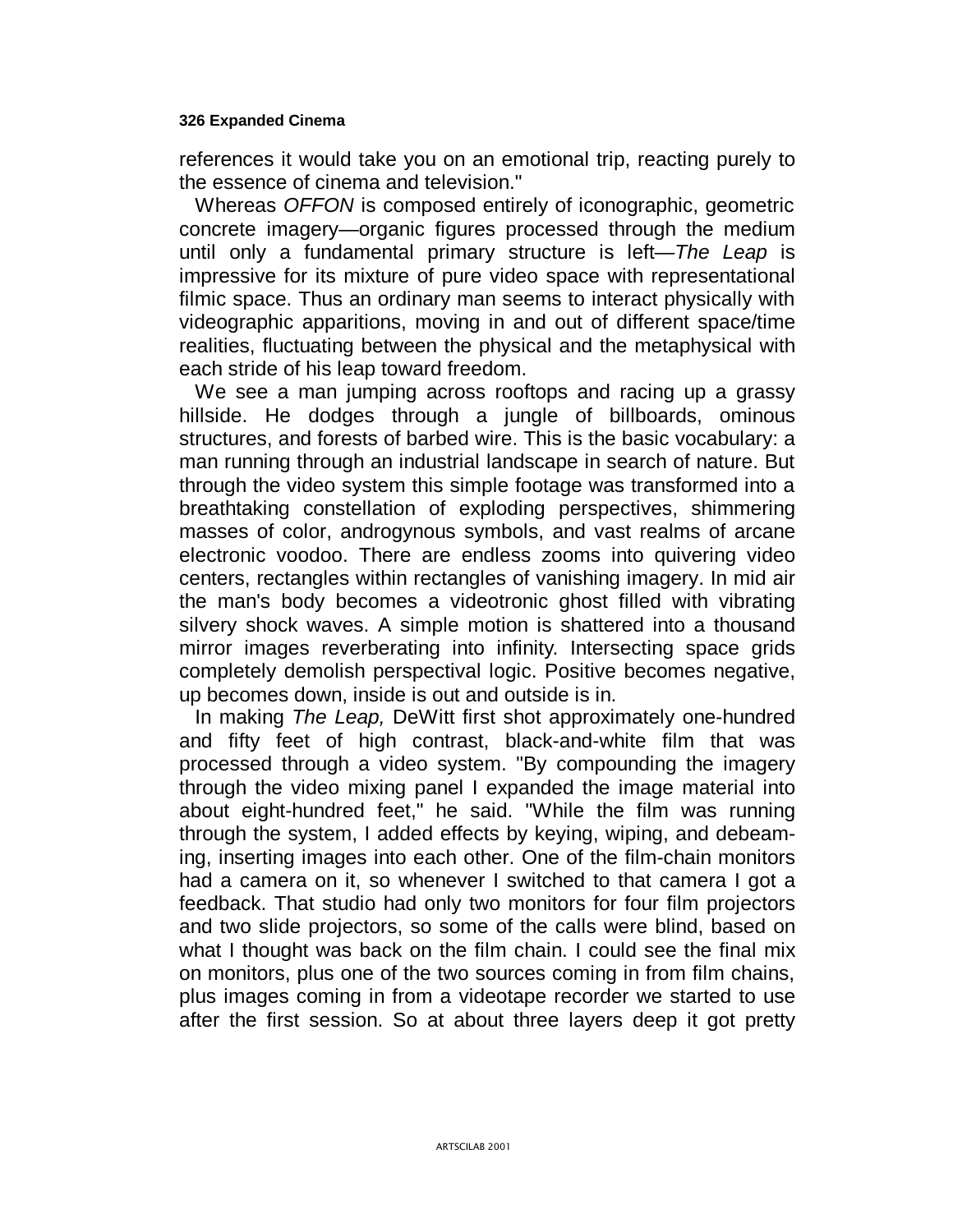**Videographic Cinema 327**



Scott Bartlett filming Tom DeWitt at work in television control room. Photo: William Bishop.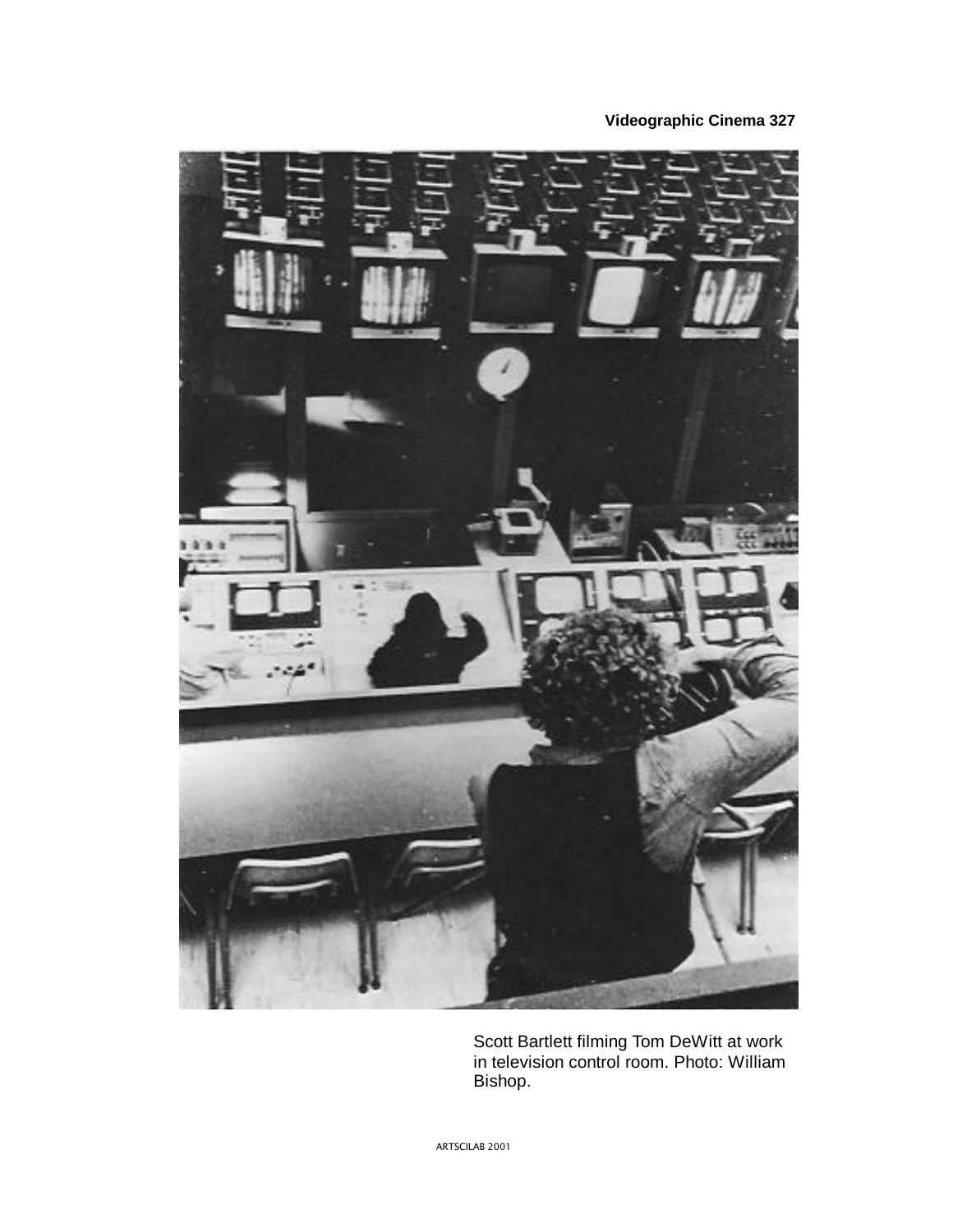complex. I was very happy because I was penetrating an area that was completely new to me; but if I were doing it over again I'd want more control. I'd want to see all the images feeding in; I'd want synchronization between the images, and I'd master roll the images before I put them in."

During fifteen hours of studio time DeWitt was assisted by an engineer who operated the videotape machines, an engineer operating the two film chains, and a man on the feedback camera. DeWitt made all aesthetic decisions at the master control panel. "One of the main things I like about video," he explains, "is the immediacy of seeing what you're doing, which is a tremendous balancing effect because you can make decisions on the spot which feed back into the work you're creating. It's much more spontaneous than working in film, where you're never really sure what the results will be until you get the film back. Plus the effects built into television which are very difficult to get in film, particularly keying and wipes."

The master tape was re-edited as a whole before a kinescope was made. The kinescope was edited through conventional film techniques, and color was added on DeWitt's home-made optical printer. This footage was edited once again, and finally an electronic sound track was made by Manny Meyer, who composed the track for *OFFON. "*I wanted to express an emotion," DeWitt said. "Certainly you're triggering something in the unconscious when you start playing with space/time alterations."

## Jud Yalkut: *Paikpieces*

Recognized as one of the leading intermedia artists and filmmakers in the United States, Jud Yalkut has collaborated with Nam June Paik since 1966 in a series of films that incorporate Paik's television pieces as basic image material. Yalkut's work differs from most videographic cinema because the original material is videotape, not film. They might be considered filmed TV; yet in each case the video material is selected, edited, and prepared specifically for filming, and a great deal of cinematic post-stylization is done after the videographics have been recorded.

In addition to Paik's own slightly demonic sense of humor, the films are imbued with Yalkut's subtle kinaesthetic sensibility, an ultrasensitive manipulation of formal elements in space and time. Paik's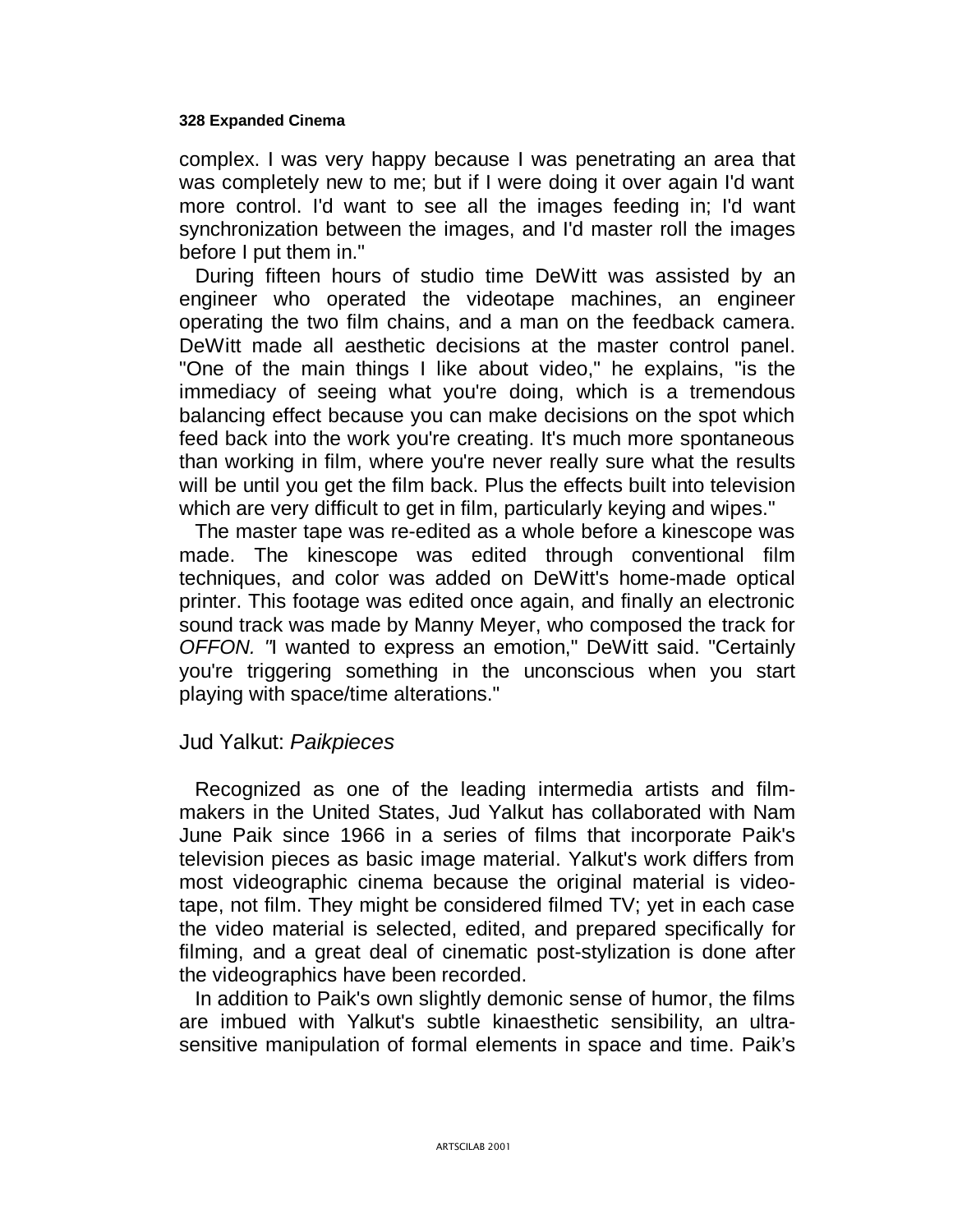#### **Videographic Cinema 329**



Jud Yalkut*: Paikpieces. (Left column) Beatles Electroniques.* 1967*.* VTR/ 16mm. film. Black and white. 3 min. *(Right column) Videotape Study No. 3.* 1968*.* VTR/16mm. film. Black and white. 5 min.

ARTSCILAB 2001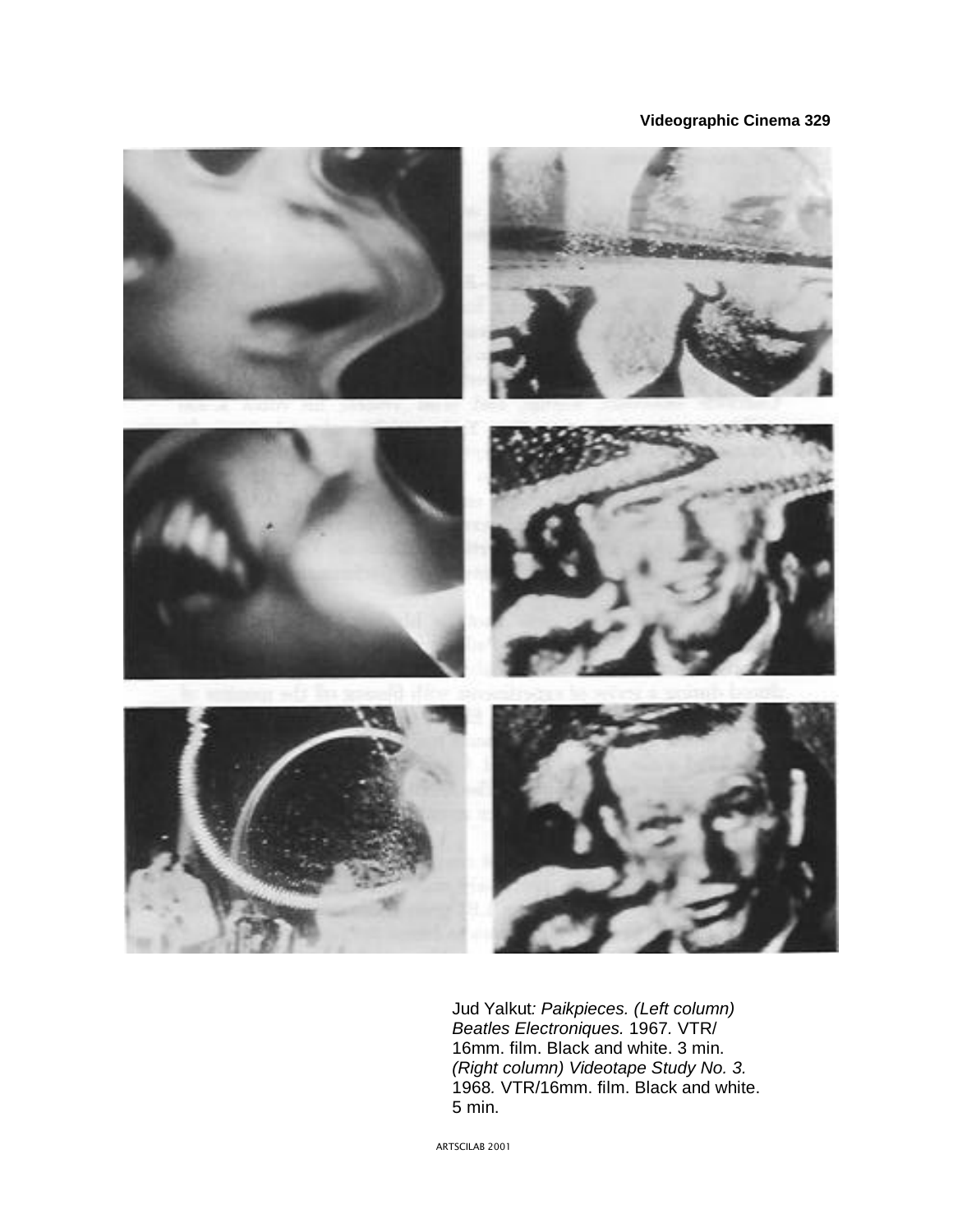electro-madness combined with Yalkut's delicate kinetic consciousess result in a filmic experience balanced between video and cinema in a Third World reality.

The two films illustrated here— *Beatles Electroniques* and *Videotape Study No. 3—* are part of a forty-five-minute program of films by Yalkut and Paik, concerning various aspects of Paik's activities. The other films include *P+A*-*I*=(K), a three-part homage to the Korean artist, featuring his concert Happening performances with Charlotte Moorman, Kosugi, and Wolf Vostell; his robot *K-456*  walking on Canal Street in New York; and his color television abstractions. Other films in the *Paikpieces* program are *Cinema Metaphysique,* a nontelevision film in which the screen is divided in various ways: the image appears on a thin band on the left side, or along the bottom edge, or split-screen and quarter-screen; and two other films of Paik's video distortions, *Electronic Yoga* and *Electronic Moon,* shown at various intermedia performances with Paik and Miss Moorman.

*Beatles Electroniques* was shot in black-and-white from live broadcasts of the Beatles while Paik electromagnetically improvised distortions on the receiver, and also from videotaped material produced during a series of experiments with filming off the monitor of a Sony videotape recorder. The film is three minutes long and is accompanied by an electronic sound track by composer Ken Werner, called *Four Loops,* derived from four electronically altered loops of Beatles sound material. The result is an eerie portrait of the Beatles not as pop stars but rather as entities that exist solely in the world of electronic media.

*Videotape Study No. 3* was shot completely off the monitor of the videotape recorder from previously collected material. There are two sections: the first shows an LBJ press conference in which the tape was halted in various positions to freeze the face in devastating grimaces; the second section shows Mayor John Lindsay of New York during a press conference, asking someone to "please sit down," altered electronically and manually by stopping the tape and moving in slow motion, and by repeating actions. The sound track is a political speech composition by David Behrman. In his editing of these films, Yalkut has managed to create an enduring image of the metaphysical nature of video and its process of perception.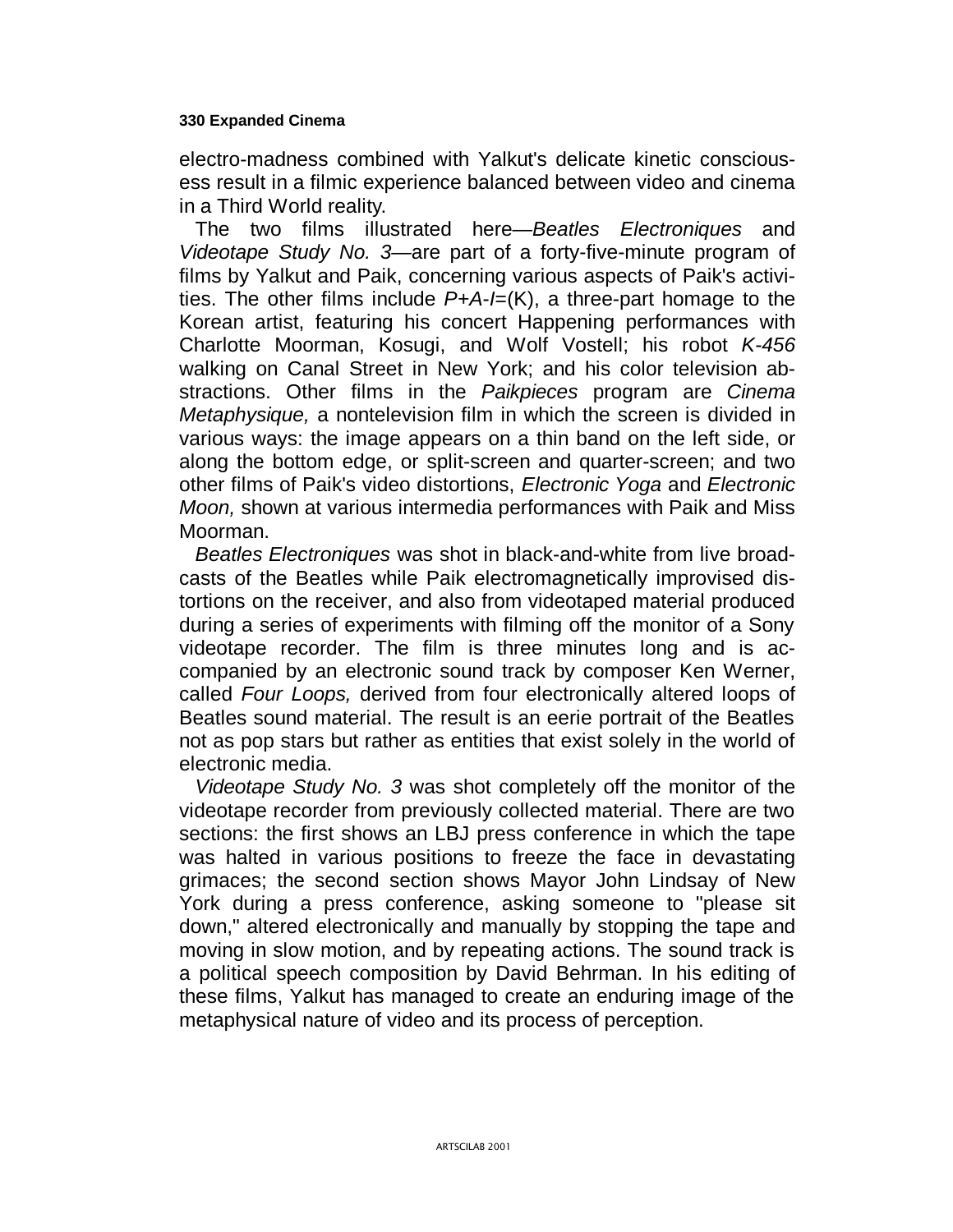Ture Sjölander, Lars Weck, Sven Höglund: Video Monument in Sweden

In the fall of 1967, intermedia artists Ture Sjölander and Lars Weck collaborated with Bengt Modin, video engineer of the Swedish Broadcasting Corporation in Stockholm, to produce an experimental program called *Monument.* It was broadcast in January, 1968, and subsequently has been seen throughout Europe, Asia, and the United States. Apart from the technical aspect of the project, their intention was to develop a widened consciousness of the communicative process inherent in visual images. They selected as source material the "monuments" of world culture—images of famous persons and paintings.

The program was created in the form of a black-and-white videographic film, made with the telecine projector from other film clippings and slides. The films and slides first were recorded on videotape and then back onto film for further processing. Image distortions occurred in the telecine process of recording film on videotape. The basic principle involved was the modulation of the deflection voltage in a flying-spot telecine, using sine and square impulses from a wave-form generator. With the flying-spot method used by Swedish television, the photographic image is transformed into electrical signals when the film is projected toward a photocell with a scanned raster as the source of light. The deflection voltage regulates the movement of the point of light that scans the screen fifty times per second.

In the production of *Monument,* the frequency and amplitude of the flying-spot deflection was controlled by applying tones from the wave-form generators. Thus image distortions occurred during the actual process of transforming original image material into video signals, since the scan that produces the signals was electromagnetically altered. In principle this process is similar to methods used by Nam June Paik and others, except that the Swedish group applied the techniques at an early stage in the video process, before signal or videotape information existed.

After the videotape was completed from various film clips, a kinescope was made, which was edited by Sjölander and Weck into its final form. The result is an oddly beautiful collection of image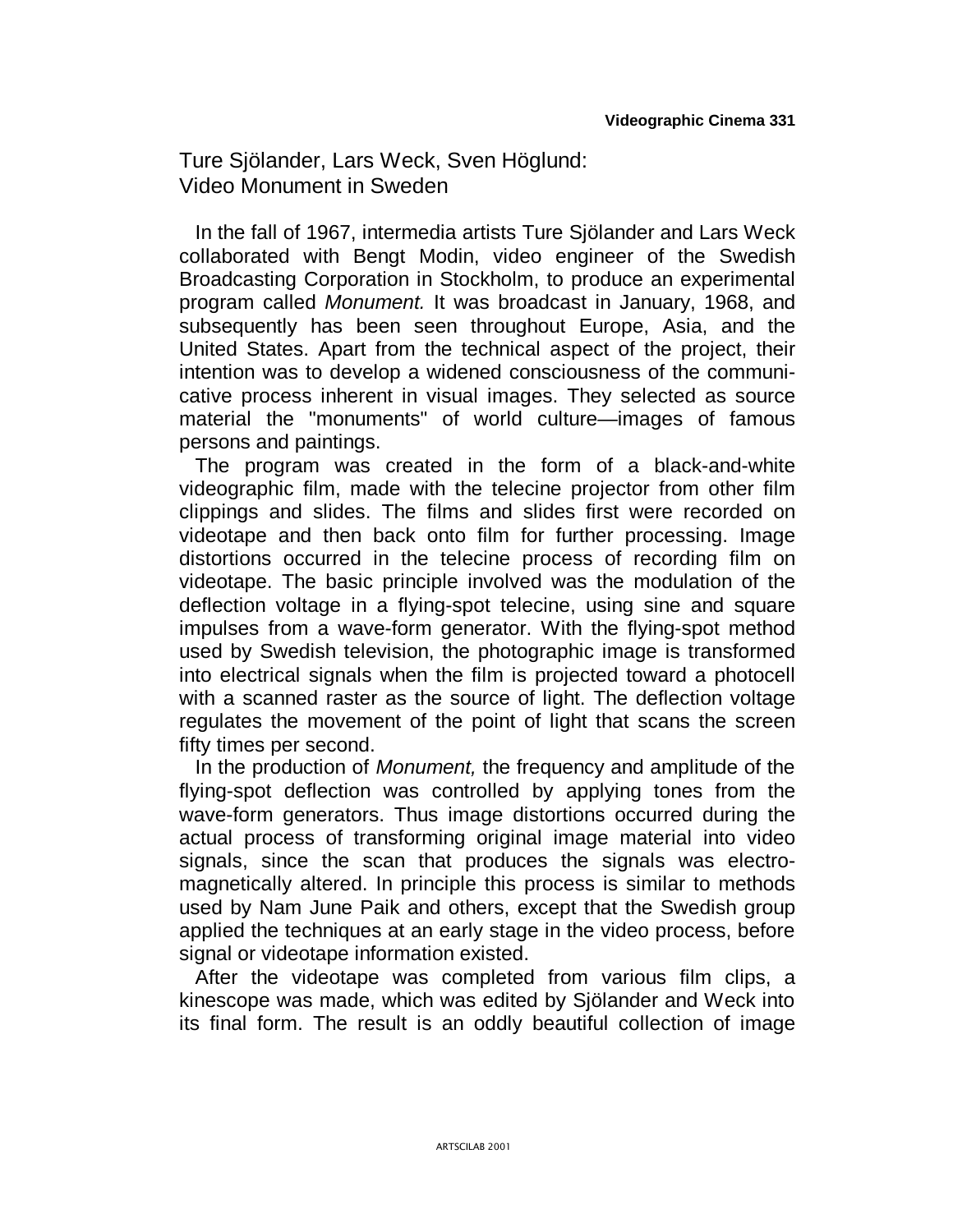

The King of Sweden as seen in videographic film *Monument* (1967), by Ture Sjölander and Lars Weck.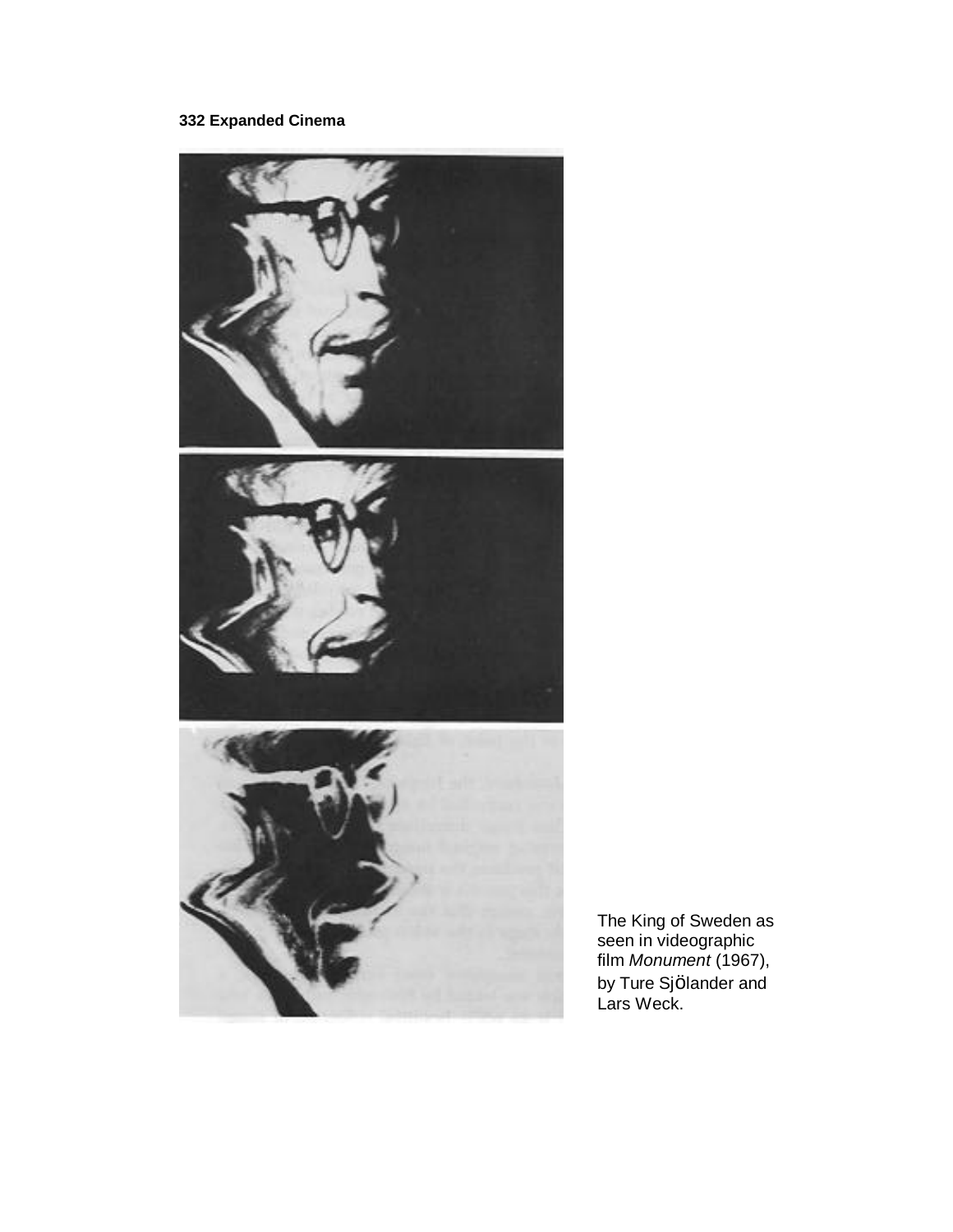#### **Videographic Cinema 333**



Paul McCartney in *Monument.*

sequences unlike any other video art. We see the Beatles, Charlie Chaplin, Picasso, the *Mona Lisa,* the King of Sweden, and other famous figures distorted with a kind of insane electronic disease. Images undergo transformations at first subtle, like respiration, then increasingly violent until little remains of the original icon. In this process, the images pass through thousands of stages of semicohesion, making the viewer constantly aware of his orientation to the picture. The transformations occur slowly and with great speed, erasing perspectives, crossing psychological barriers. A figure might stretch like Silly Putty or become rippled in a liquid universe. Harsh bas-relief effects accentuate physical dimensions with great subtlety, so that one eye or one ear might appear slightly unnatural. And finally the image disintegrates into a constellation of shimmering video phosphors.

More than an experiment in image-making technologies, *Monument* became an experiment in communication. *Monument*  became an image-generator: newspapers, magazines, posters,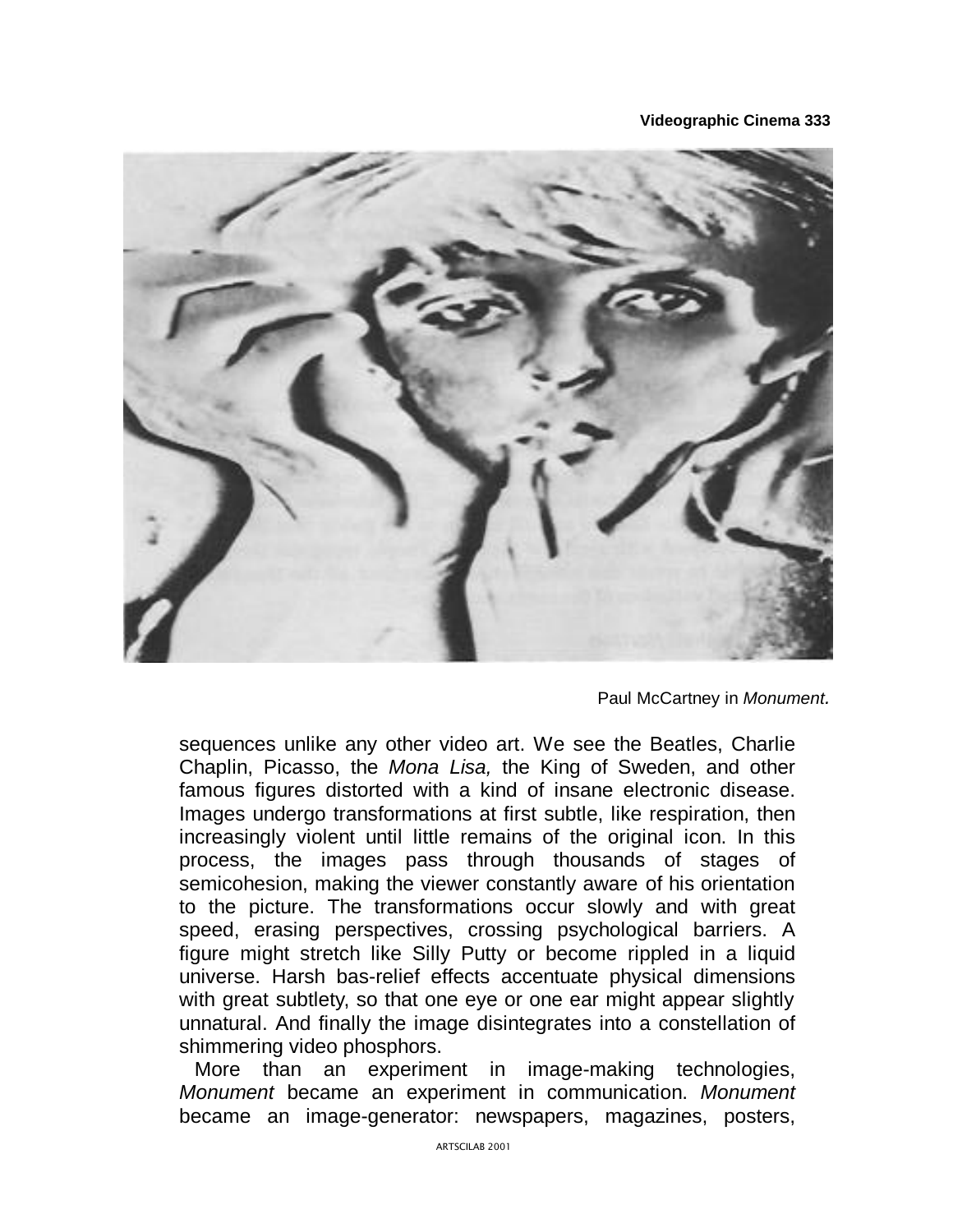record albums, and even textile factories began using images from the videographic film. Sven Höglund, a well-known Swedish painter, entered the project after the film was completed. He made oil paintings based on the *Monument* images because he found them "parallel to my own creative intentions; I had for a long time been working on problems concerning transformations of forms. My painted versions of the images became another phase of the experiment in communication called *Monument.*

"Other phases were silk-screen prints, illustrated magazine articles, posters, giant advertisements. In each phase *Monument*  experiments with pictures in their relation to spectators. The common denominator is the mass-media picture, especially the most commonly seen pictorial representation, the television picture. The pictures in the film are so well known to the public that they have been invested with symbolic meaning. People recognize them and are able to retain this identification throughout all the transformations and variations of the electronic image."

# Lutz Becker: *Horizon*

The young German artist Lutz Becker began experimenting with video feedback techniques in 1965 at the age of twenty-four. In the period 1967-68 he produced three films of these experiments as a student in the film department of the Slade School of Fine Art, London, in collaboration with the BBC. *Experiment 5, Cosmos,* and *Horizon* are little more than documents of the cathode-ray tube experiments and thus are not particularly significant as examples of videographic cinema per se. They do, however, clearly demonstrate the degree of control and precision that is possible in this technique, and will serve to illuminate our conception of it.

In cooperation with BBC engineer A. B. Palmer, Becker began his experiments by focusing a TV camera on the blank white raster of its own monitor— the pictureless glowing rectangle produced by a constant strength of electrons. A point of light appearing momentarily on the monitor as a result of unavoidable "camera noise" will be picked up by the camera and reproduced again on the screen. If the monitor raster and camera raster are suitably registered, the reproduced point will coincide in position with the original and will be sustained as the cycle repeats. Depending on the total *gain* around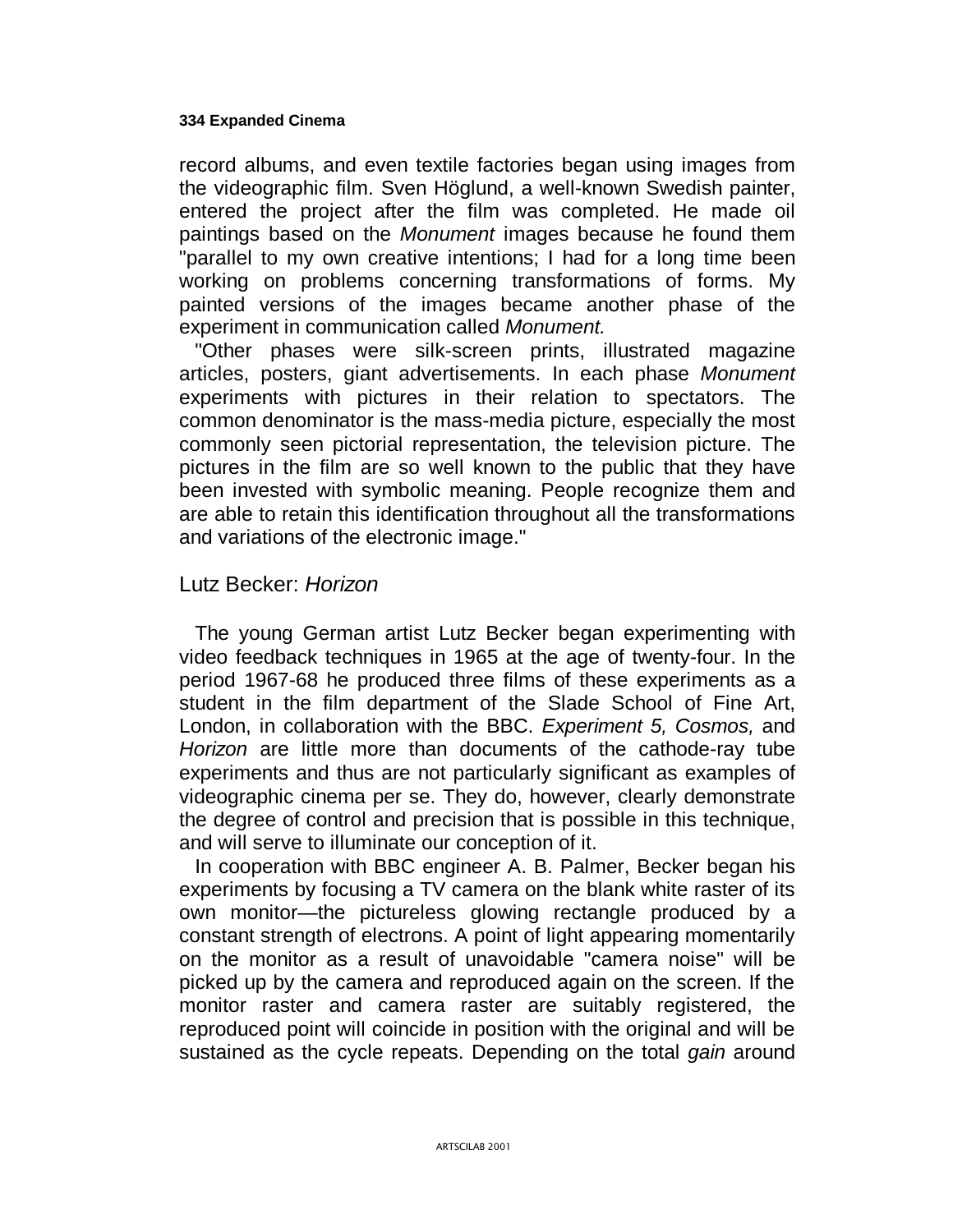## **Videographic Cinema 335**



Lutz Becker: *Horizon.* 1968. Video feedback. 16mm. Color. 5 min. Tightly controlled phasing between a TV camera and its own output monitor.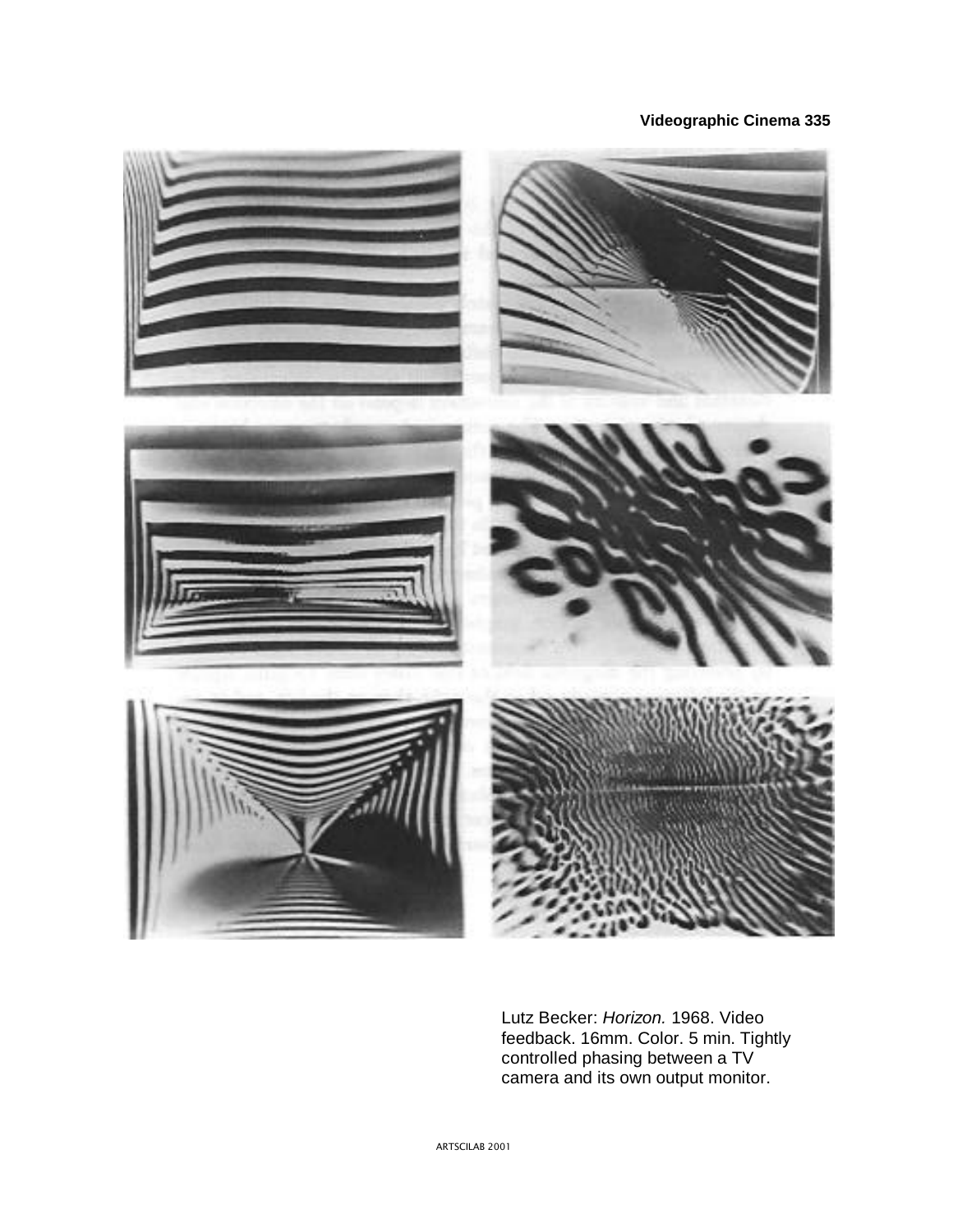the feedback loop— that is, the video signal's tendency to exceed the electrical limits of the equipment— the point brightness will either increase until limited in some way, or decrease to extinction.

If the two rasters are deliberately placed slightly out of register, the reproduced point then appears alongside the original, the next alongside that, and so on. The visible effect is that the point of light moves across the picture as the positional errors are integrated. The direction and velocity of the movement depend on the direction and degree of misregistration. The point can be made to move horizontally or vertically by shifting the registration between the two rasters in horizontal or vertical modes. Changes of raster amplitude (adjusting the strength of the picture signals) produce either a convergent or divergent motion in the picture. If one raster is tilted relative to the other, the movement becomes circular.

By combining these raster-misregistration feedback techniques with careful adjustment of camera controls Becker achieved a wide variety of concrete motion graphics, which he describes as "sustained oscillations in two dimensions.'' Further effects were realized by reversing the magnetic field of one raster scan. Original signals on the left were reproduced on the right, then on the left, and so on. The pattern thus achieved is symmetrical around a central vertical line. Further convolutions were obtained by combining scan reversals with raster misregistrations. These are some of the feedback possibilities employing only a blank scanned raster and attendant noise patterns. An entirely different range of effects can be obtained if a second and a third video source are introduced into the feedback loop.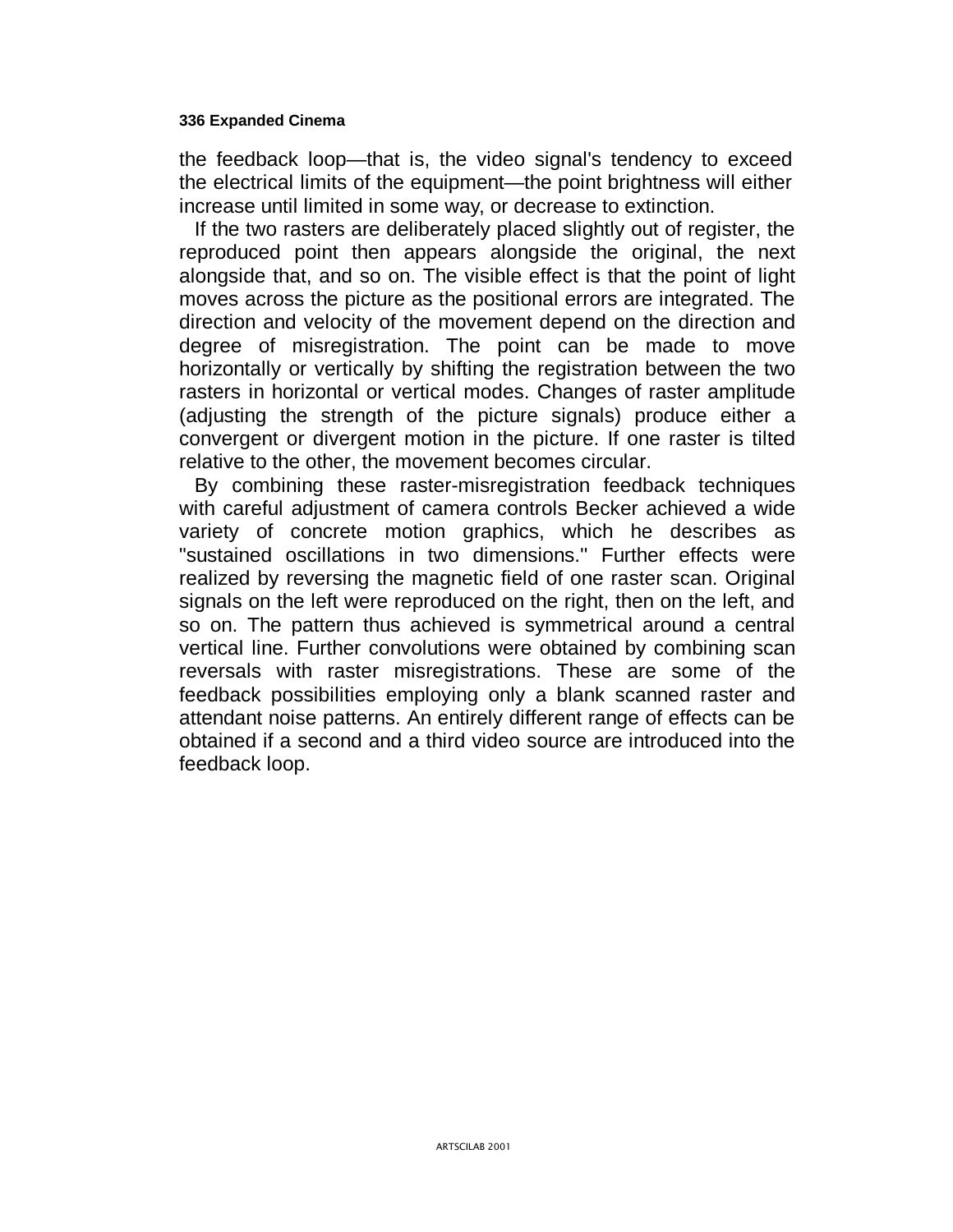# **Closed-Circuit Television and Teledynamic Environments**

"Television can't be used as an art medium," claims Les Levine, "because it already *is* art. CBS, NBC, and ABC are among the greatest art producers in the world." The art of which he speaks is the art of communication. And, after all, art always has been communication in its most eloquent form. But until television, artists have been inventors first and communicators second. Artists have created things to be communicated: they have not created communication. But television is neither an object nor a "content." Tele-vision is the art of communication itself, irrespective of message. Television exists in its purest form between the sender and the receiver. A number of contemporary artists have realized that television, for the first time in history, provides the means by which one can control the movement of information throughout the environment.

In this respect television is not fundamentally an aesthetic medium, at least not as we've traditionally understood the term. It's an instrument whose unique ability is, as its name implies, to transport audio-visual information in real time through actual space, allowing face-to-face communication between humans or events physically separated by continents and even planets. The self-feeding, selfimaging, and environmental surveillance capabilities of closed-circuit television provide for some artists a means of engaging the phenomenon of communication and perception in a truly empirical fashion similar to scientific experimentation.

This approach to the medium may in fact constitute the only pure television art, since the teleportation of encoded electronic-signal information is central to its aesthetic. The actual transmission of information across space/time is not an issue when video equipment is used only for aesthetic manipulation of graphic images as in synaesthetic videotapes and videographic films. I use the term teledynamic environment to indicate that the artist works directly with the dynamics of the movement of information within physical and temporal parameters. The physical environment is determined by the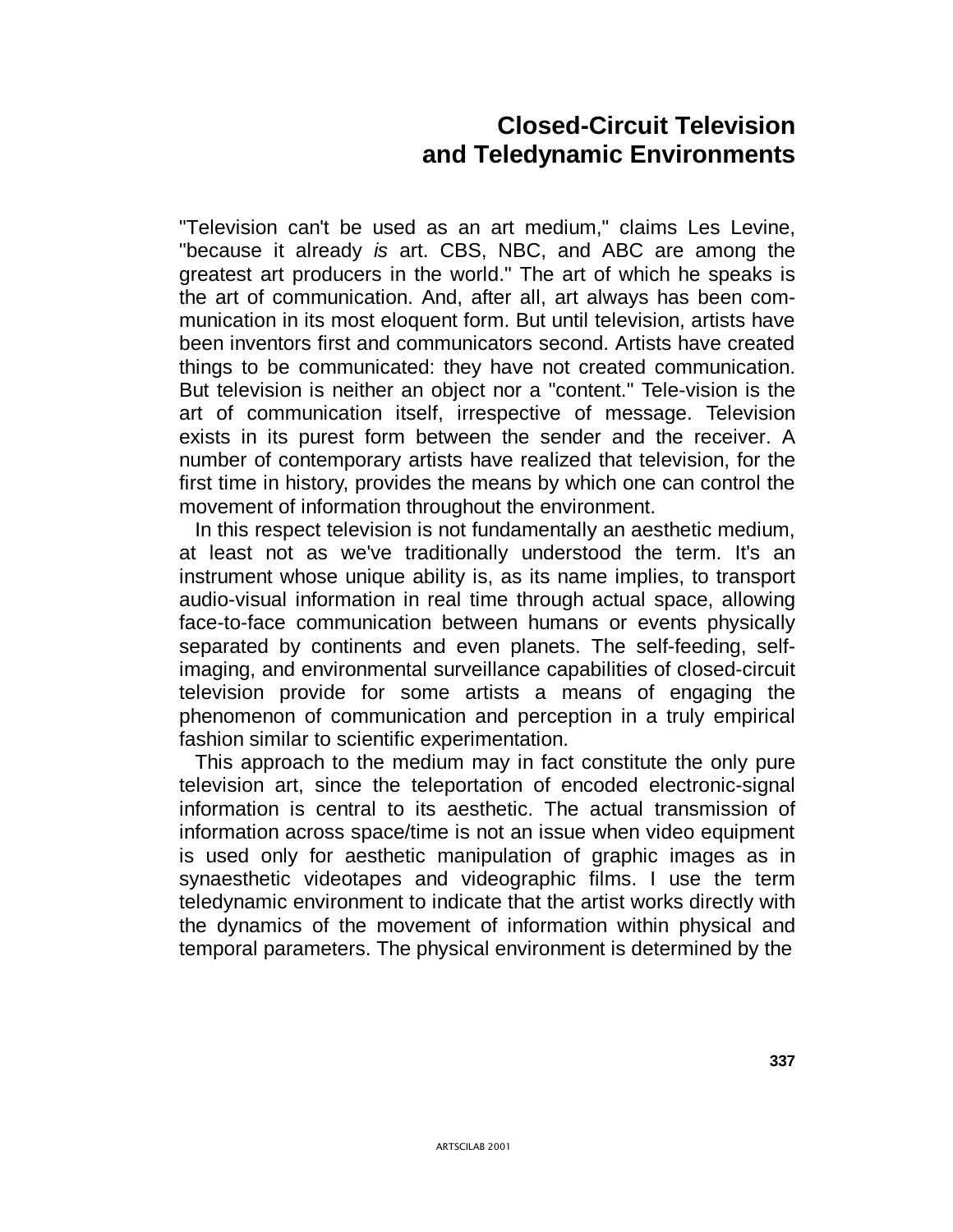

Les Levine with *Iris.* 1968*.* Three TV cameras and six monitors in an eight-by-five console. Collection of Mr. and Mrs. Robert Kardon, Philadelphia, Pennsylvania.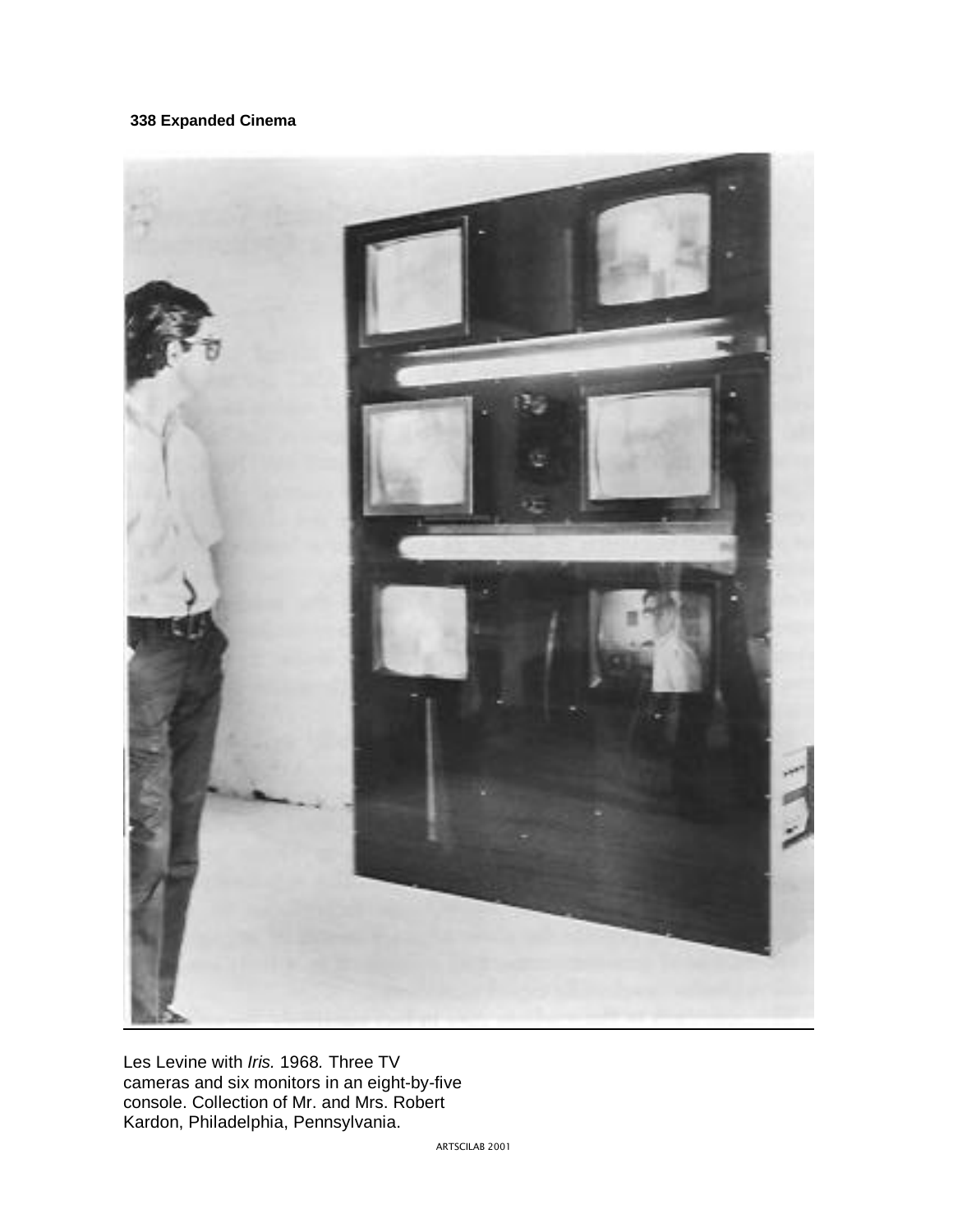## **Closed-Circuit Television and Teledynamic Environments 339**

characteristics of the closed-circuit video system. The artist is concerned not so much with what is being communicated as with *how*  it's communicated and the awareness of this process. Thus television becomes the world's first inherently objective art form.

# Les Levine: *Iris*

"Machines that show the human organism itself as a working model," says Les Levine, "may eventually destroy the need for psychology as we know it today." Essentially an intermedia artist who works in plastics, alloys, and disposables, Levine was among the first conceptual artists on the New York scene focusing more on idea than icon. Naturally he turned to television, the most conceptual of all creative media. As a video artist Levine is best known for two closed-circuit teledynamic systems, *Iris (*1968) and *Contact: A Cybernetic Sculpture (*1969).

In both works the motivation is somewhat psychological: Levine is fascinated by the implications of self-awareness through the technologically-extended superego of the closed-circuit TV. "I don't tend to think of my work purely in psychological terms," he explains, "but one must assume some psychological effect of seeing oneself on TV all the time. Through my systems the viewer sees himself as an image, the way other people would see him were he on television. In seeing himself this way he becomes more aware of what he looks like. All of television, even broadcast television, is to some degree showing the human race to itself as a working model. It's a reflection of society, and it shows society what society looks like. It renders the social and psychological condition of the environment visible to that environment."

In *Iris,* three concealed cameras focus on an environment (one's living room, for example) in close-up, middle-distance, and wideangle. These images are displayed on six black-and-white TV tubes mounted in an eight-foot console that also houses the cameras. Combinations and distortions of images interact from screen to screen in a kind of videotronic mix of the physical and metaphysical elements of the environment. Seeing three different views of oneself in combination with three others is a unique experience.

"Looking at *Iris*," he remarked, "many people are greatly surprised at the way they actually look. They see themselves the way they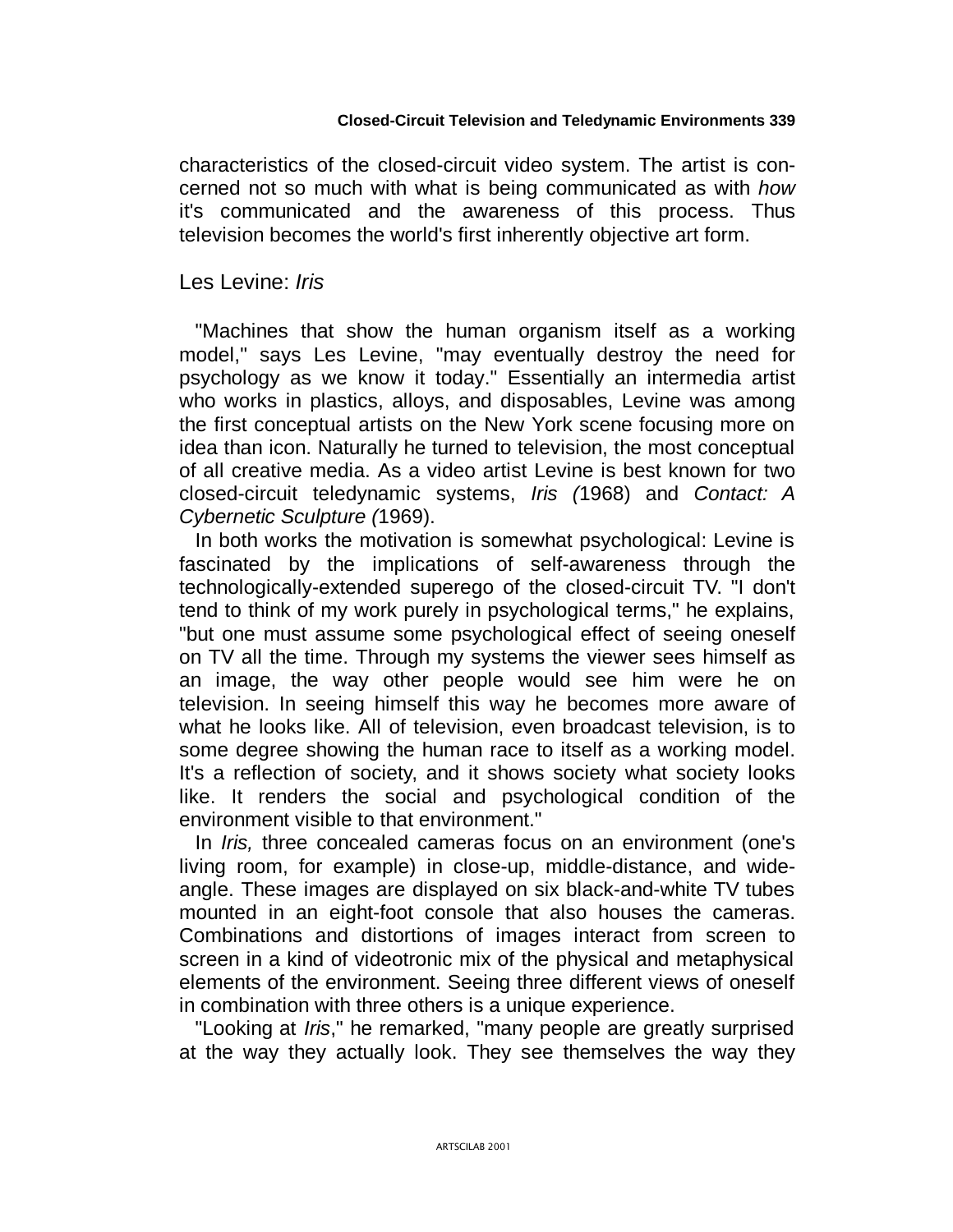usually see other people on television, and they have to make some kind of judgment about themselves in terms of themselves as a piece of information. That's what *Iris* does most of all, it turns the viewer into information. The viewer has to reconsider what he thought about himself before. He must think about himself in terms of information. You notice people in front of *Iris* begin to adjust their appearance. They adjust their hair, tie, spectacles. They become aware of aspects of themselves which do not conform to the image they previously had of themselves."

*Contact: A Cybernetic Sculpture* continues the principles of *Iris* on a somewhat expanded scale. It involves eighteen monitors and eight cameras mounted in a sleek eight-foot stainless steel console, nine monitors and four cameras on each side beneath plastic bubble shields. As in *Iris,* the cameras produce close-ups, mid-range and wide-angle views as images shift from screen to screen every few seconds. Each monitor screen is covered with a colored acrylic gel so that a given image may be seen in nine different colors as it swirls through the closed-circuit system.

"*Contact* is a system that synthesizes man with his technology," Levine states. "In this system, the people are the software. It relies totally on the image and sensibility of the viewer for its life. It is a responsive mechanism and its personality reflects the attitudes of its viewers. If they are angry, the piece looks angry. Contact is made not only between you and your image, but how you feel about your image, and how you feel about that image in relationship to the things around you. The circuit is open."

Levine is rather indifferent to the physical structure of the consoles that house his video systems. "I don't tend to consider my work in aesthetic terms," he says. "I don't make a work with any aesthetic principles in mind. If it happens to be a nice object to look at, that's fine. What a TV set looks like is only of value in terms of iconic imagery. However, what comes on the TV set is the real intelligence of the object, which has no intelligence until the software is injected into it. People don't look at the TV set, they look at the tube and the tube is always pretty much the same shape. But television is constantly re-wiping itself and printing over all the time, so that depending on what information is available at any given moment the image will be different. So there's really no image, no definite image.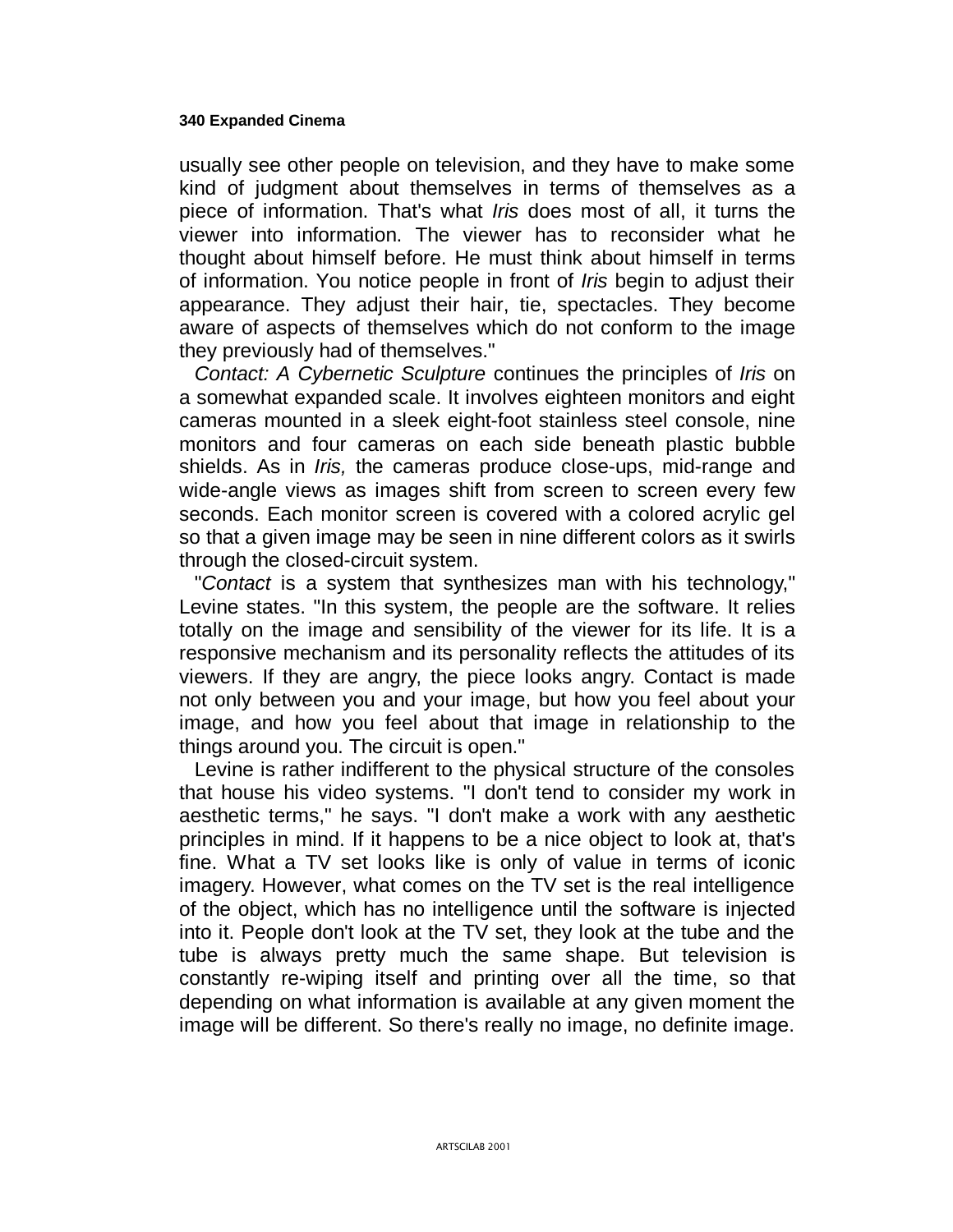**Closed-Circuit Television and Teledynamic Environments 341**



Les Levine with *Contact*: *A Cybernetic Sculpture.* 1969. Photo: courtesy of Museum of Contemporary Art, Chicago, Illinois.

One could equate it, because of its flexibility, with looking at a person sitting in a chair: he looks as he always looks except that his behavior changes your image of him. Television has this quality: it always somehow looks the same, but it's always doing something different."

# Frank Gillette, Ira Schneider: *Wipe Cycle*

Unlike Levine's work, the effect of *Wipe Cycle,* by the young New York artists Frank Gillette and Ira Schneider, was to integrate the viewer and his local environment into the larger macrosystem of information transmission. *Wipe Cycle* was first exhibited at the Howard Wise Gallery in New York in 1969. It consisted of nine monitors whose displays were controlled by synchronized cycle patterns of live and delayed feedback, broadcast television, and taped programming shot by Gillette and Schneider with portable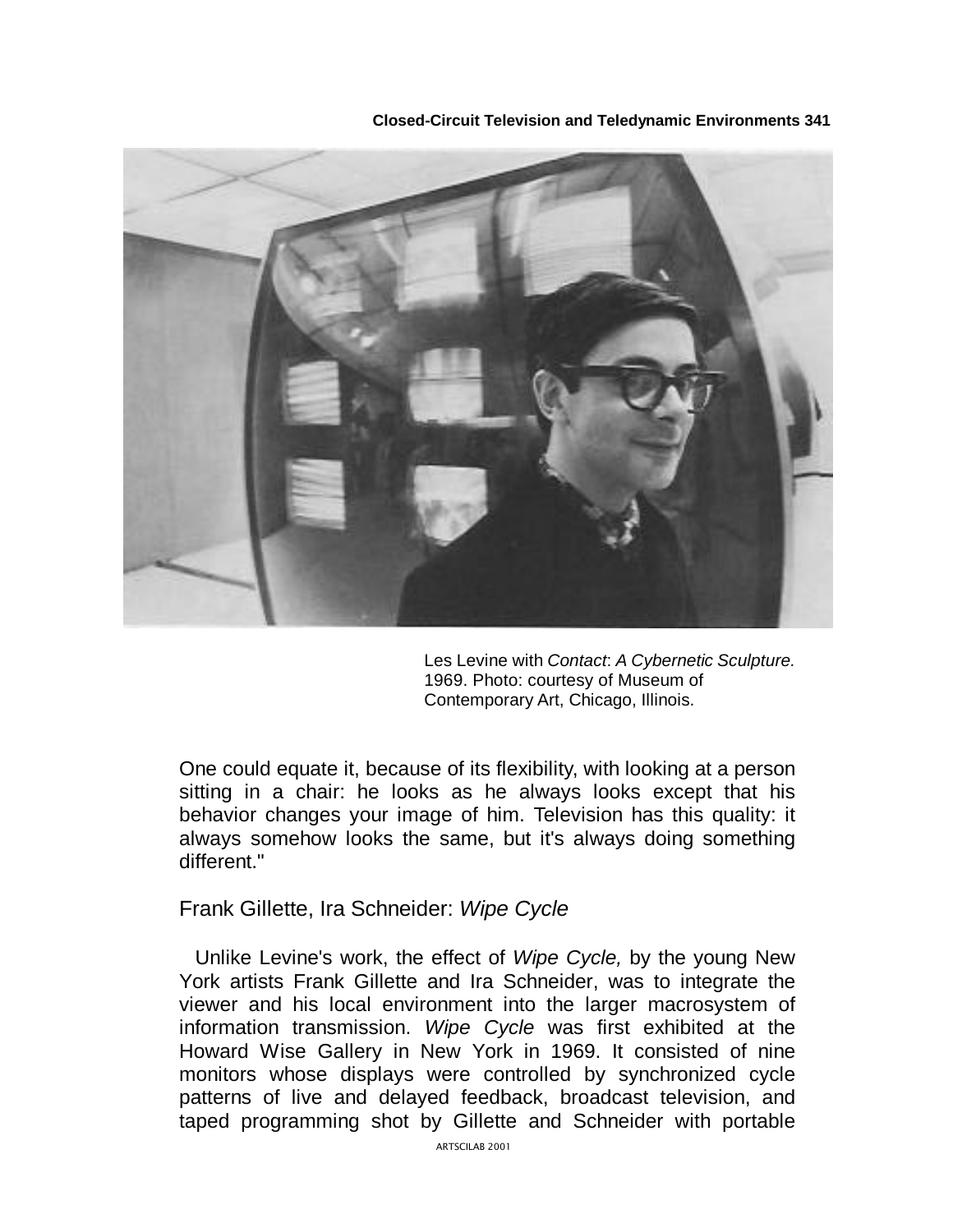

Frank Gillette and Ira Schneider: *Wipe Cycle*. 1969. TV camera, closed-circuit system, nine monitors, tapes, broadcasting. Photo: courtesy of Howard Wise Gallery, New York.

> equipment. These were displayed through alternations of four programmed pulse signals every two, four, eight, and sixteen seconds. Separately, each of the cycles acted as a layer of video information, while all four levels in concert determined the overall composition of the work at any given moment.

> "The most important function of *Wipe Cycle*," Schneider explained, "was to integrate the audience into the information. It was a live feedback system which enabled the viewer standing within its environment to see himself not only now in time and space, but also eight seconds ago and sixteen seconds ago. In addition he saw standard broadcast images alternating with his own delayed/live image. And also two collage-type programmed tapes, ranging from a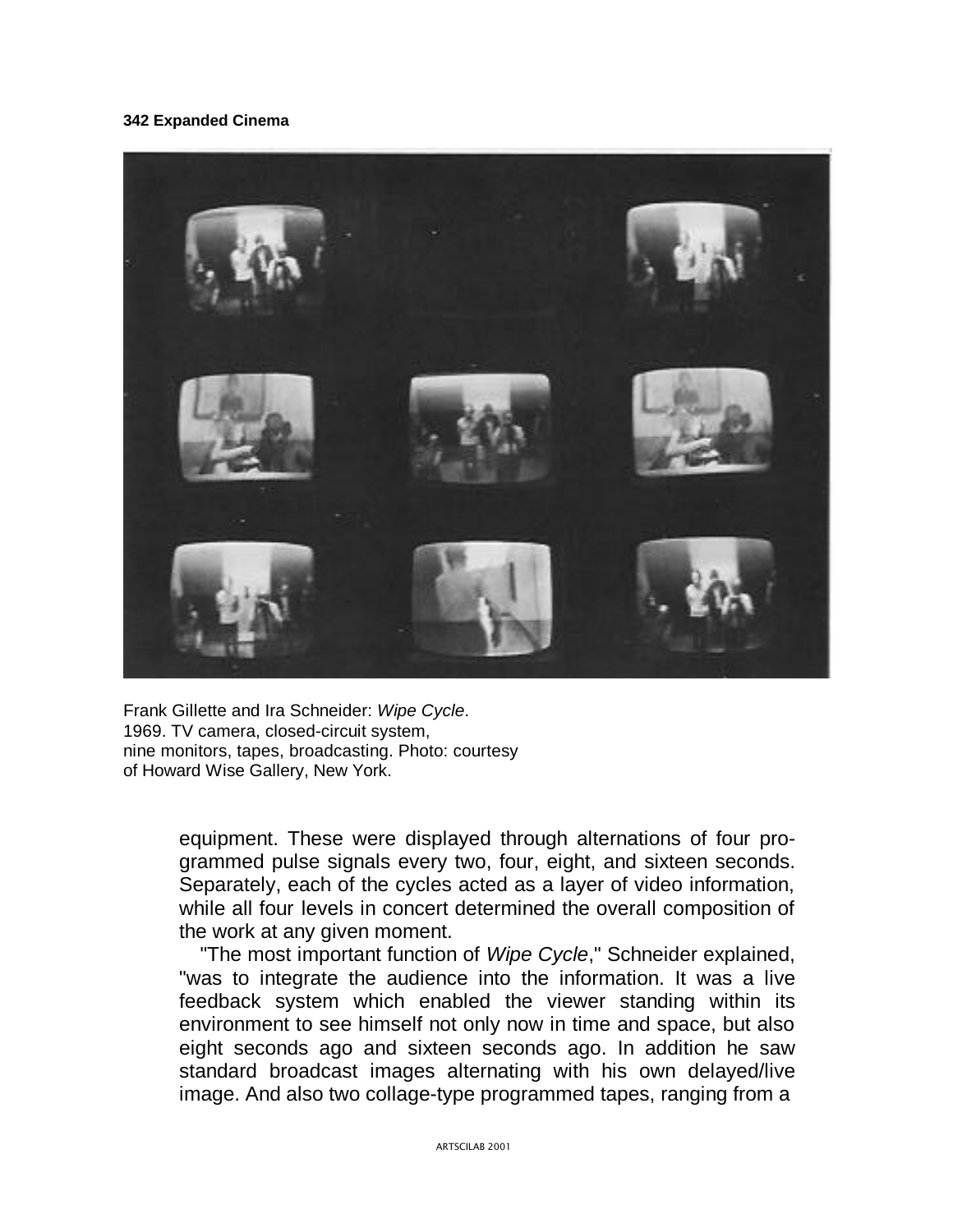shot of the earth, to outer space, to cows grazing, and a 'skin flick' bathtub scene."

"It was an attempt," Gillette added, "to demonstrate that you're as much a piece of information as tomorrow morning's headlines— as a viewer you take a satellite relationship to the information. And the satellite which is you is incorporated into the thing which is being sent back to the satellite. In other words, rearranging one's experience of information reception."<sup>8</sup> Thus in *Wipe Cycle* several levels of time and space were synthesized into one audio-visual experience on many simultaneous frequencies of perception. What is, what has been, and what could be, were merged into one engrossing teledynamic continuum and the process of communication was brought into focus.

# Allan Kaprow: *Hello*

The elements of randomness and chance, which Allan Kaprow has explored so successfully in his Happenings and environmental events, were brought into play in a television experiment conducted by Kaprow with the unique facilities of WGBH-TV in Boston for "The Medium Is the Medium." The station has direct closed-circuit inputs from a number of locations in the Boston-Cambridge area: a line to M.I.T., another to a hospital, another to an educational videotape library, and a fourth to Boston Airport. These were interconnected with five TV cameras and twenty-seven monitors that Kaprow utilized as a sort of sociological conduit, demonstrating the possibilities of creativity in the act of videotronic communication, including obstacles to communication.

Groups of people were dispatched to the various locations with instructions as to what they would say on camera, such as "Hello, I see you," when acknowledging their own image or that of a friend. Kaprow functioned as "director" in the studio control room, ordering channels opened and closed randomly. If someone at the airport were talking to someone at M.I.T., the picture might suddenly switch and one would be talking to doctors at the hospital. Thus not only the process of communication was involved, but the elements of choice and decision-making as well. Kaprow has suggested a global form of

<sup>8</sup> From an interview with Frank Gillette and Ira Schneider by Jud Yalkut in "Film," *East Village Other,* August 6, 1969.